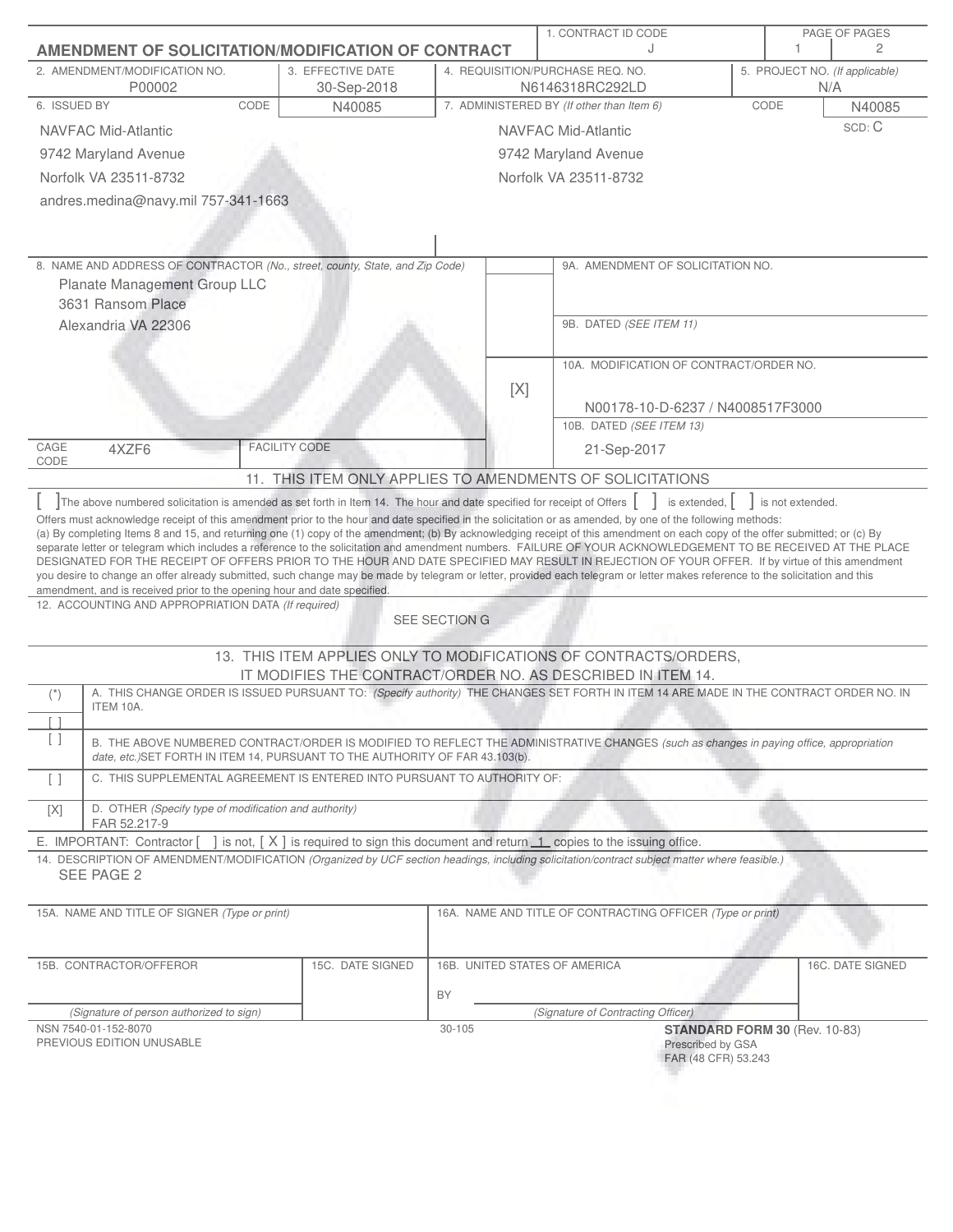| TRACT NO.<br>l CON         | ORDER NO.<br><b>DEL</b><br>_iVERY_ | ™MODIFICATION NO.<br><b>AMENDMENT</b> | <b>PAGE</b>       | <b>DRAFT</b> |
|----------------------------|------------------------------------|---------------------------------------|-------------------|--------------|
| N00<br>l 78-10-l<br>-D-623 | 17F3000<br><b>N40085</b>           | P00002                                | $\pm 2$ of $\sim$ |              |

## **GENERAL INFORMATION**

The purpose of this modification is to exercise option year one. A conformed copy of this Task Order is attached to this modification for informational purposes only.

The Line of Accounting information is hereby changed as follows:

8003 : From: To: AB 1781804 52FA 320 00520 0 056521 2D FPD1FG

The total amount of funds obligated to the task is hereby increased from

| <b>CLIN/SLIN</b> | Type Of Fund | From $(\$)$ | By() | To $($ math) |
|------------------|--------------|-------------|------|--------------|
| 8005             | OPN          |             |      |              |
| 8008             | OPN          |             |      |              |
| 9000             | O&MN,N       |             |      |              |

The total value of the order is hereby increased from

| <b>CLIN/SLIN</b> | From $(\$)$ | By() | To $(\$)$ |
|------------------|-------------|------|-----------|
| 8005             |             |      |           |
| 8008             |             |      |           |
| 9000             |             |      |           |

The Period of Performance of the following line items is hereby changed as follows:

| <b>CLIN/SLIN</b> | From |                       |
|------------------|------|-----------------------|
| 9000             |      | 9/30/2018 - 9/29/2019 |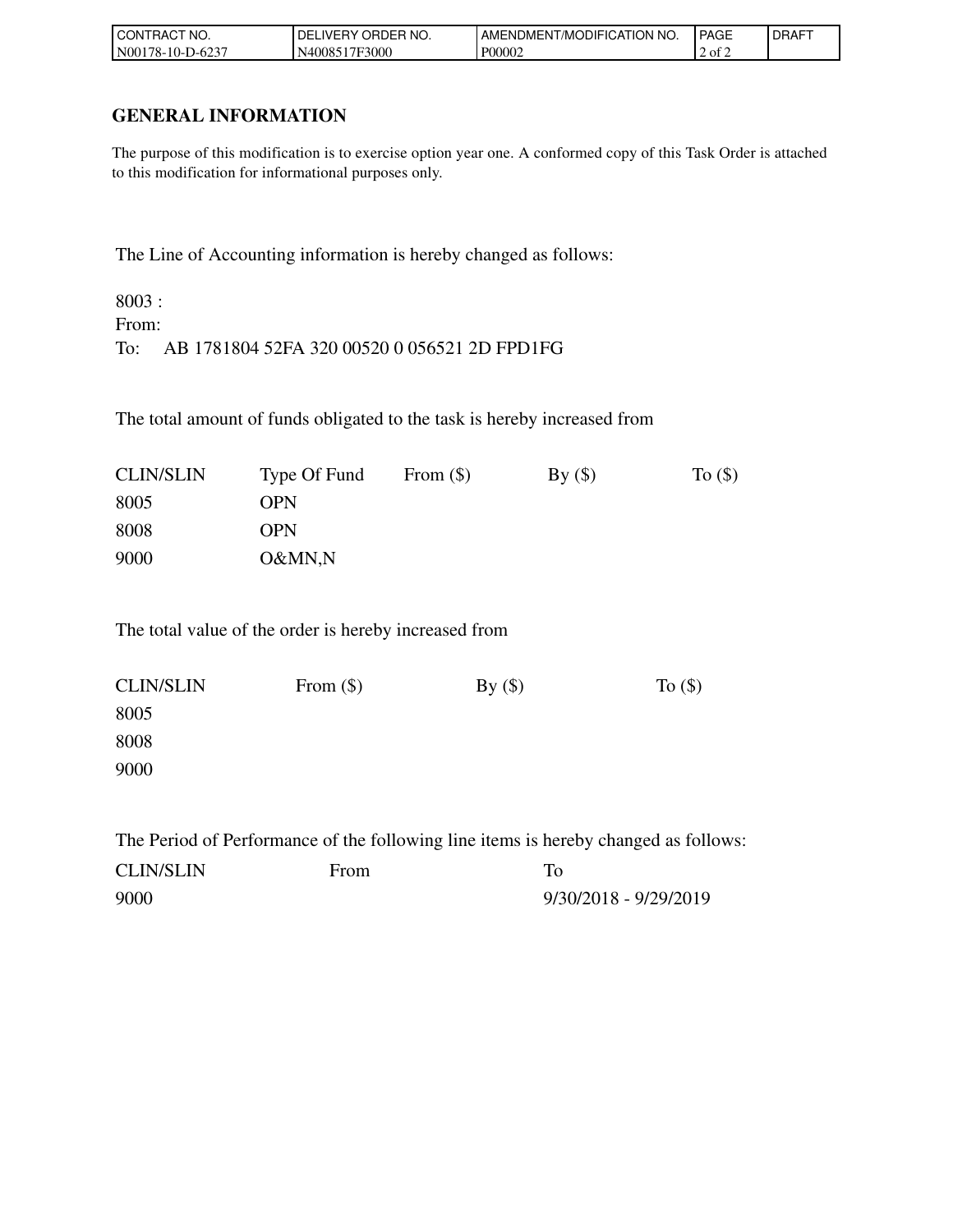| CT NO.<br><b>I</b> CONT<br>TRAC`ı | ORDER NO.<br>' DE.<br>_IVERY | 'NO.<br>TION<br>I AMENDMENT/MODIFICAT | PAGE     | DRAF <sup>-</sup> |
|-----------------------------------|------------------------------|---------------------------------------|----------|-------------------|
| IN00178-10-D-6237                 | 17F3000<br>N400851           | P00002                                | Оİ<br>40 |                   |

## **SECTION B SUPPLIES OR SERVICES AND PRICES**

CLIN - SUPPLIES OR SERVICES

```
For FFP Items:
```

| Item PSC |                | Supplies/Services                                   | Qty |     | Unit Unit Price Total Price |                |  |
|----------|----------------|-----------------------------------------------------|-----|-----|-----------------------------|----------------|--|
|          |                | 8000 C211 Community Planners (13 ea) (O&MN, N)      |     |     |                             |                |  |
|          |                | 8003 C211 Overtime Rate for CLIN 8000 (O&MN, N)     |     |     |                             |                |  |
|          |                | 8004 C211 TRAVEL (O&MN, N)                          |     |     |                             |                |  |
|          |                | 8005 C211 Community Planners (13 ea) (OPN)          |     |     |                             |                |  |
|          |                | 8007 C211 Overtime Rate (OPN)                       |     |     |                             |                |  |
|          |                | Option                                              |     |     |                             |                |  |
|          |                | 8008 C211 TRAVEL (OPN)                              |     |     |                             |                |  |
|          |                | 8009 C211 Community Planners (13 ea) Option 2 (OPN) |     |     |                             |                |  |
|          |                | Option                                              |     |     |                             |                |  |
|          |                | 8011 C211 Overtime Rate Option 2 (OPN)              |     |     |                             |                |  |
|          |                | Option                                              |     |     |                             |                |  |
|          |                | 8012 C211 Travel Option 2 (OPN)                     |     |     |                             |                |  |
|          |                | Option                                              |     |     |                             |                |  |
|          |                | 8013 C211 Community Planners (13 ea) Option 3 (OPN) |     |     |                             |                |  |
|          |                | Option                                              |     |     |                             |                |  |
|          |                | 8015 C211 Overtime Rate Option 3 (OPN)              |     |     |                             |                |  |
|          |                | Option                                              |     |     |                             |                |  |
|          |                | 8016 C211 Travel Option 3 (OPN)                     |     |     |                             |                |  |
|          |                | Option                                              |     |     |                             |                |  |
|          |                | 8017 C211 Community Planners (13 ea) Option 4 (OPN) |     |     |                             |                |  |
|          |                | Option                                              |     |     |                             |                |  |
|          |                | 8019 C211 Overtime rate Option 4 (OPN)              |     |     |                             |                |  |
|          |                | Option                                              |     |     |                             |                |  |
|          |                | 8020 C211 TRAVEL Option 4 (OPN)                     |     |     |                             |                |  |
|          |                | Option                                              |     |     |                             |                |  |
|          | For ODC Items: |                                                     |     |     |                             |                |  |
|          | Item PSC       | Supplies/Services                                   |     | Qty |                             | Unit Est. Cost |  |

9000 C211 Lead planner rates as previously negotiated. (O&MN, N)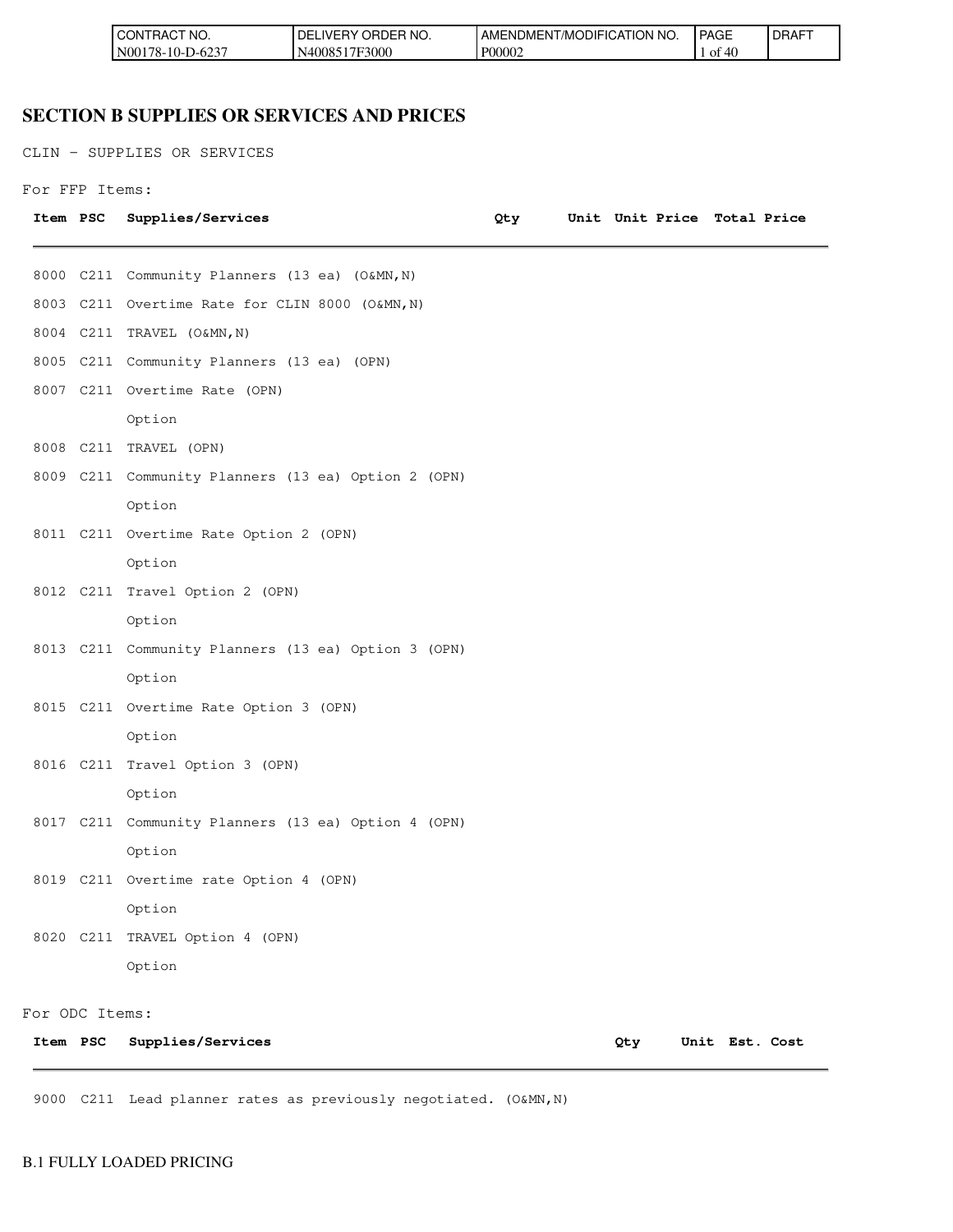| l CON<br>CT NO.<br>RAC                                  | NO.<br>.verv<br>)RDER<br>⊣(،<br>∼ | TION NO.<br><b>JDIFICAT</b><br>AMENE<br>ש∪ME.<br>MK) | <b>PAGE</b>                            | <b>DRAFT</b> |
|---------------------------------------------------------|-----------------------------------|------------------------------------------------------|----------------------------------------|--------------|
| N00<br>$\sqrt{2}$<br>$/8 - 10 - \Gamma$<br>ь.<br>$-0.4$ | F3000<br>-<br>N4008               | P00002                                               | $\overline{ }$<br>ΟĪ<br>᠇ぃ<br><u>_</u> |              |

All pricing shall be fully loaded. no other allocations, fees, O/Hs, G&A, and profits will be applied when an option is exercised.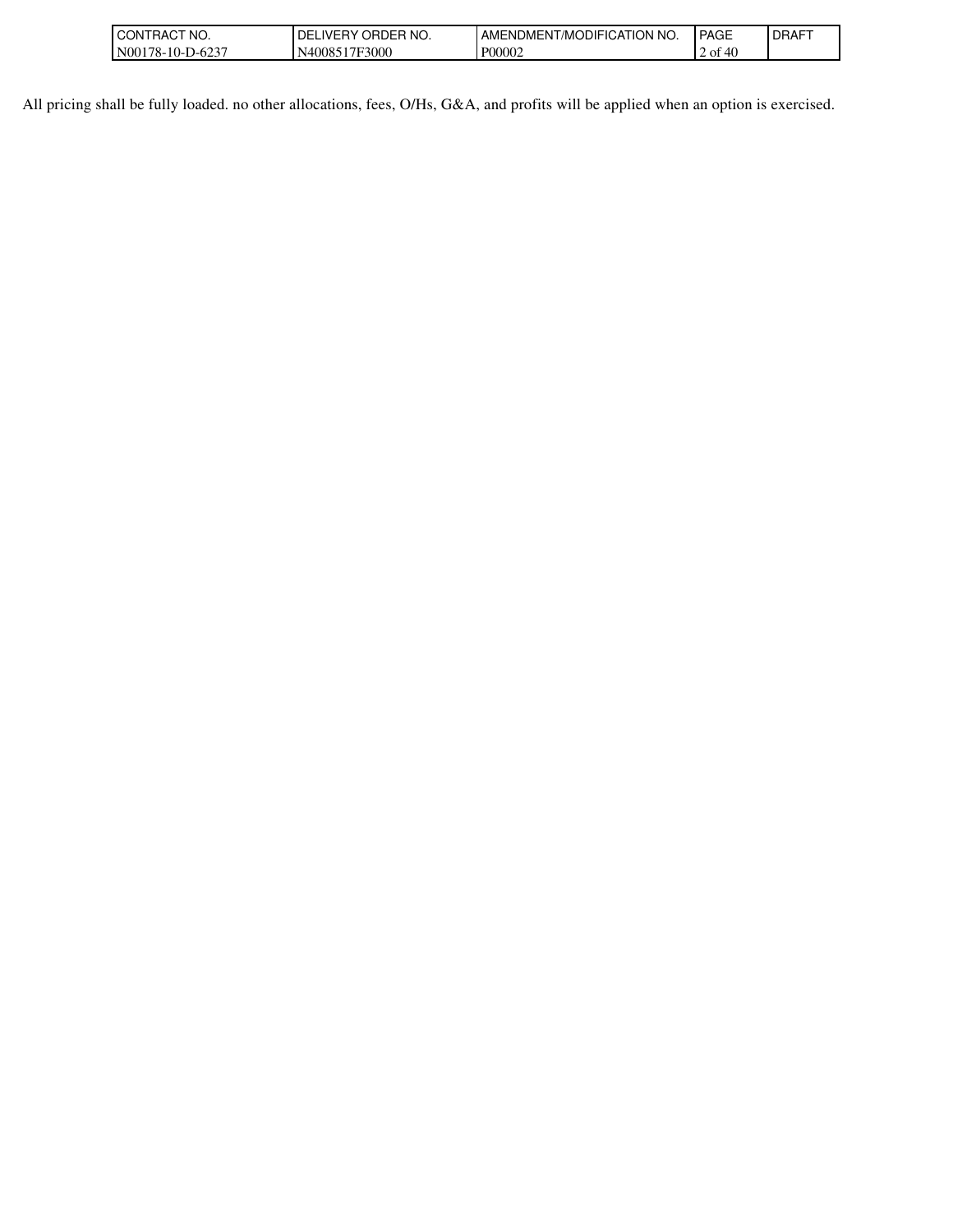| 'NO.<br>I CON<br>`RAC                  | ' ORDER NO.<br><b>DELIVERY</b> | <b>NO</b><br>i/MODIFICATION<br>AMENDMENT | <b>PAGE</b> | <b>DRAFT</b> |
|----------------------------------------|--------------------------------|------------------------------------------|-------------|--------------|
| $-D-623$<br>N <sub>00</sub><br>78-10-I | 17F3000<br>N40085              | P00002                                   | 40<br>οt    |              |

### **SECTION C DESCRIPTIONS AND SPECIFICATIONS**

### **PERFORMANCE WORK STATEMENT (PWS)**

#### **FOR**

## **COMMUNITY PLANNERS**

## **C.1 GENERAL REQUIREMENTS**

The contractor shall provide professional labor support services to the Government in support of the Naval Facilities Engineering Command Mid-Atlantic (NAVFAC MIDLANT). NAVFAC is the Systems Command that builds and maintains sustainable facilities, delivers utilities and services, and provides Navy expeditionary combat force capabilities.

The work is in support of the NAVFAC Mid-Atlantic, Asset Management (AM) Business Line. This requirement is for execution of the standard NAVFAC Planning Products & Services. The primary work sites will be in the Hampton Roads area of Virginia, but other locations within the Mid-Atlantic AOR are also possible, as shown in the table below.

The Contractor shall provide all labor, management, supervision, tools, travel, material, and equipment necessary to perform this contract task order, with the exception of government furnished material at the following possible locations (with the determination of the proposed mix of locations to be provided by the COR at NAVFAC Mid-Atlantic):

| <b>Location</b>                             | <b>Period of Performance</b> | <b>Maximum</b> |
|---------------------------------------------|------------------------------|----------------|
|                                             |                              | <b>Effort</b>  |
|                                             |                              | $(NTE)$ (est.) |
| Naval Station Norfolk, Norfolk, VA          | One year (Dates to be        | 6000 hours     |
|                                             | determined at time of award) |                |
| Naval Station Oceana, Virginia Beach, VA    | One year (Dates to be        | 2000 hours     |
|                                             | determined at time of award) |                |
| Joint Expeditionary Base Little Creek – Ft. | One year (Dates to be        | 2000 hours     |
| Story, Virginia Beach, VA                   | determined at time of award) |                |
| Norfolk Naval Shipyard, Portsmouth, VA      | One year (Dates to be        | 2000 hours     |
|                                             | determined at time of award) |                |
| NSA Hampton Roads, Norfolk, VA              | One year (Dates to be        | 2000 hours     |
|                                             | determined at time of award) |                |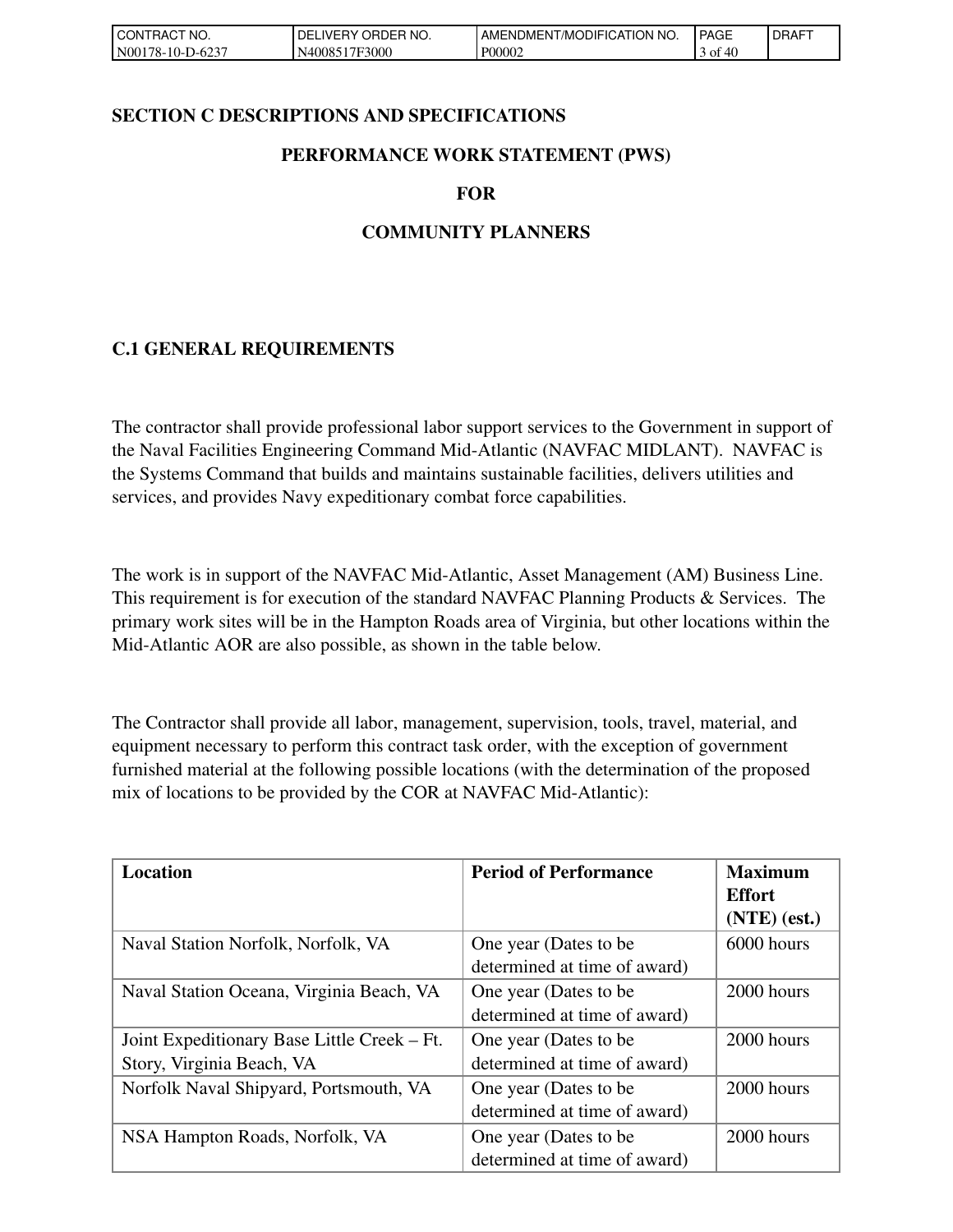| `CT NO.<br>l CON<br>RAC       | 'NO.<br>ORDER<br><b>IVERY</b><br>DELI | ENDMENT/MODIFICATION NO.<br>AME. | <b>PAGE</b>                 | <b>I DRAFT</b> |
|-------------------------------|---------------------------------------|----------------------------------|-----------------------------|----------------|
| N00<br>$178-10-J$<br>$-D-623$ | 17F3000<br>40085                      | P00002                           | $\Delta \Omega$<br>Оİ<br>᠇ぃ |                |

| Midlant IPT Hampton Roads, Norfolk, VA    | One year (Dates to be        | 2000 hours |
|-------------------------------------------|------------------------------|------------|
|                                           | determined at time of award) |            |
| Midlant North IPT, Norfolk, VA            | One year (Dates to be        | 2000 hours |
|                                           | determined at time of award) |            |
| Naval Weapons Station Yorktown,           | One year (Dates to be        | 2000 hours |
| Yorktown, VA                              | determined at time of award) |            |
| Portsmouth Naval Shipyard, Kittery, ME    | One year (Dates to be        | 2000 hours |
|                                           | determined at time of award) |            |
| <b>SUBASE New London, New London, CT</b>  | One year (Dates to be        | 2000 hours |
|                                           | determined at time of award) |            |
| Naval Station Newport, Newport, RI        | One year (Dates to be        | 2000 hours |
|                                           | determined at time of award) |            |
| Naval Station Mechanicsburg,              | One year (Dates to be        | 2000 hours |
| Mechanicsburg, PA                         | determined at time of award) |            |
| Weapons Station Earle, Earle, NJ          | One year (Dates to be        | 2000 hours |
|                                           | determined at time of award) |            |
| Naval Station Great Lakes, North Chicago, | One year (Dates to be        | 2000 hours |
| $_{\rm IL}$                               | determined at time of award) |            |
| Naval Weapons Station, Crane, IN          | One year (Dates to be        | 2000 hours |
|                                           | determined at time of award) |            |
| Marine Corps Air Station Camp Lejeune,    | One year (Dates to be        | 2000 hours |
| Jacksonville, NC                          | determined at time of award) |            |

The Contractor shall be directly responsible for ensuring the accuracy, timeliness and completion of all tasks under this effort. The Contractor shall be responsible for providing technically qualified personnel to perform the work specified in this SOW.

The Contractor shall provide oversight and administration of all Contractor staff, including addressing all Community Management and Human Resource needs, planning and coordinating leave, and conducting employee reviews and appraisals.

The work history of each Contract employee must contain experience directly related to the task and function he/she is intended to perform under this contract. The Government reserves the right, during the life of this contract, to request the work history of a Contract employee for the purpose of verifying compliance with the requirements of the task order.

# **C.2 SCOPE**

Planning Products & Services included in the scope include but are not limited to:

a. Regional Plans & Studies - Preparation of plans & studies that address the infrastructure investment requirements and strategies at the regional scale. These plans can be functional or platform-based, are broadly scoped, and guide more detailed installation planning efforts. Plans can involve more than one installation within the region including plans for fleet concentration areas. Examples are:Regional Integration Plans (RIPs) and Functional Regional Shore Infrastructure Plans (RSIP), Special planning studies, and Business Case Analyses.

b. Installation Plans & Studies - This includes plans that are at or within the installation level that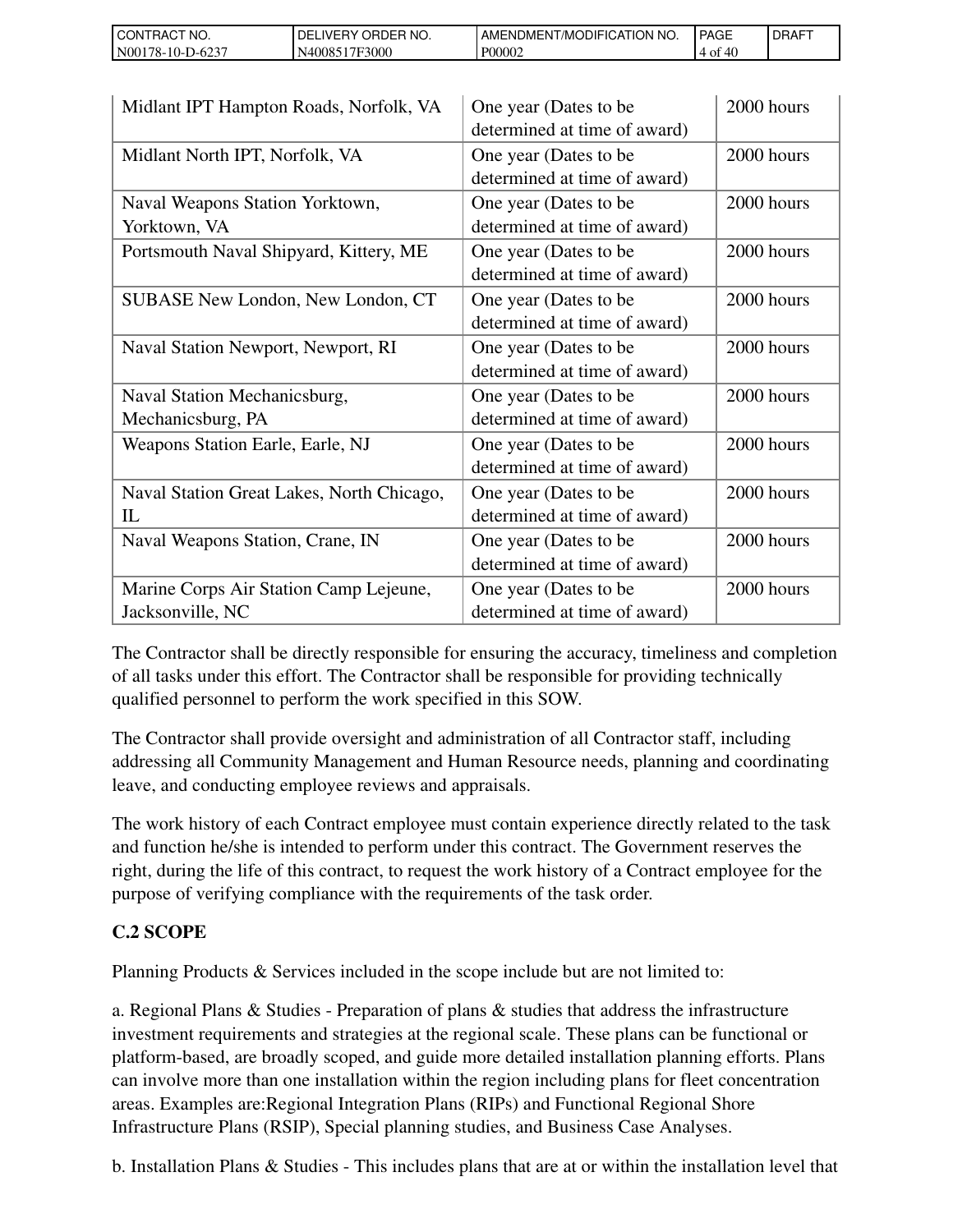| I CON<br>`CT NO.<br>`RAC             | ORDER NO.<br>DELIVERY | NO.<br>i/MODIFICATION<br>' AMENDMEN⊤. | <b>PAGE</b> | <b>DRAFT</b> |
|--------------------------------------|-----------------------|---------------------------------------|-------------|--------------|
| N <sub>00</sub><br>78-10-J<br>-D-623 | N4008517F3000         | P00002                                | 40<br>οt    |              |

address both the Land Use and Capital Investment requirements. Examples are:Installation Development Plans (IDPs), Capital Improvement Plans and Recapitalization Plans, Installation Appearance Plan (IAP), Antiterrorism/Force Protection (ATFP) Plans, Master Plans, Land Use Development Plans, Shore Capability Area (SCA) studies, and Special planning studies that cover this area are also included.

c. Encroachment Management Plans & Studies - This product includes Encroachment Action Plans and Encroachment Partnering projects.AICUZ & RAICUZ plans include AICUZ, Noise, and Naval Aviation Simulation Model (NASMOD) studies.

d. Basic Facility Requirements (BFR) and Facility Planning Document (FPD) Preparation -Preparation of Basic Facility Requirements (BFRs) and Facility Planning Documents (FPDs) for significant efforts (fence-to-fence, functional, etc.) or to meet 20% update requirement, as well as for Platform BFRs.This effort includes updating BFRs, and FPDs in iNFADS.

e. Asset Evaluation of Facilities - Performance of Asset Evaluations (AEs) needed to maintain data currency.The effort involves updating property records as well as the corresponding asset related fields on the FPDs in iNFADS.

f. Site Approval Documents - Preparation of documentation and requests, as well as conducting & tracking review/approval process to final approval (which also includes requests for technical review as required). Documentation includes graphics associated with each request and any associated PR/BFR/FPD updates required to support project.This includes all Safety and Non-Safety related site approvals, and WEBSAR inputs and tracking.

g. Planning Services - This service includes the following:AICUZ/RAICUZ program management and oversight; 20G/H technical consultation and ADA investigations, and general planning technical consultations.

h. MILCON Installation/PWD 1391 Project Development - Development of a MILCON Installation/PWD 1391 package.Products include, as required:DD 1391 (entered into EPG), project scope, ROM cost estimate, economic analysis, updated PRs/BFRs/FPDs, and location map/site plan. Also includes development of Project Data Sheets, Project Readiness Sheet, Business Case Analysis (for NF), Siting analysis, EV checklist, RONA and CATEX (if applicable); development of briefing slides for Region, ARE/ RMIG support; and update of various date related to ratings used in Project Data Sheets.

i. Sustainment, Restoration, and Modernization (SRM) Project Development - Development of an SRM Project package. Includes validation and clarification of project scope. The Project Package (as required) includes: DD 1391 (entered into EPG), detailed cost estimates by work classification, location map and site plans, site approval request, economic analysis, safety system review/documents, updated PRs/BFRs/FPDs, NEPA (Categorical Exclusion), ATFP questionnaire, FRES/iNFADS data, photographs, and SRM Project checklist. Site approval request and NEPA documentation are provided under separate P&S codes.Includes NWCF, MC, tenant projects, DASN packages, GWOT, IAP, ARRA and NAF Projects as well as "specifics".Includes Dredging projects and permit coordination.

j. Enhanced Use Lease (EUL) - Includes identification of site alternatives and Market Feasibility Studies (Phase 1).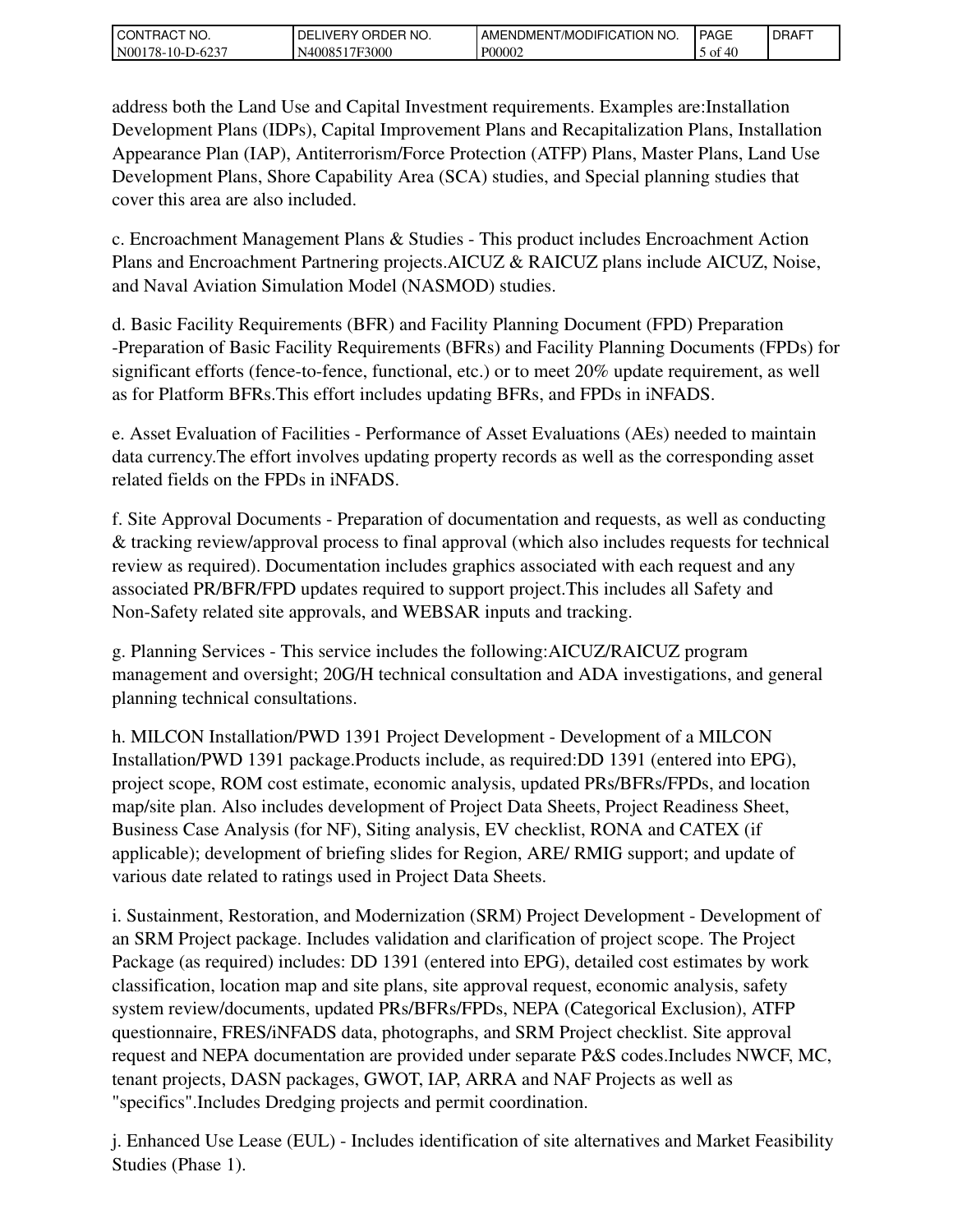| I CONTRACT NO.   | ' ORDER NO.<br>DELIVERY | AMENDMENT/MODIFICATION NO. | <b>PAGE</b> | <b>DRAFT</b> |
|------------------|-------------------------|----------------------------|-------------|--------------|
| N00178-10-D-6237 | 17F3000<br>N40085       | P00002                     | 40<br>6 of  |              |

h. Space Planning - Provide Draft Space requests in accordance with current Regional space management instructions. Manage space requests, letters and documentation. Analyze, propose and staff space request solutions; facilitate meetings. Work with Region (ARE) on requests spanning Installations. Accommodate churn - multiple requests, briefings and preparations sometimes to RMIG level. Provide coordination on outfitting of space with tenants.

k. CNIC/Other Claimant/Data Calls / Support - Data calls, historical data, and reporting; Coordination with other BL and FEAD support;FP budget input, tracking and spend plans;ST budget input, tracking and spend plans;Congressional taskers and special interest items;RFI's;Tenant support, meetings, info, consult; work permits;Design reviews; and support of Fleet Civil Engineer and/or CNIC.

l. Real Estate Requirements Generation - Requirements generation of Real Estate Requests, all work in this item is PRIOR to RES Execution;Ingrants / Out grants (Development, Renewals, Request letters);Leases, licenses, and permits requirements development;EUL Phase I and II support, site identification;Encroachment partnering coordination, Acquisitions and Disposals document preparation and request letters;PPV coordination (land swap, siting, access, represent Installation interests); and modular / Trailer request packages, includes cost analysis, siting and requirements.

# **C.3 OTHER PERFORMANCE REQUIREMENTS**

**3.1 Training** - Professional certifications that have a requirement for "Continuous Learning" shall be met and maintained at the Contractor's expense. Government may provide other training as deemed appropriate.

**3.2 Security Requirements** - Unless otherwise determined by NAVFAC ML, work under this task order is unclassified. However, Trustworthiness Security, see paragraph 3.3, is required as determined by NAVFAC ML. The Contractor shall comply with all applicable Department of Defense (DoD) security regulations and procedures during the performance of this Contract. The Contractor shall not disclose and must safeguard procurement sensitive information, computer systems and data, privacy act data, and government personnel work products, which are obtained or generated in the performance of this task order. The Contractor must pass a background investigation if required.

# **3.3 Trustworthiness Security – Navy Contract**

Reference is hereby made to Navy awarded contracts requiring Contractor access to Navy information systems, sensitive unclassified information or areas critical to the operations of the command. Although this contract is not classified and therefore Contractor employees are not required to have obtained a National Agency Check (NAC) trustworthiness determination, the Department of the Navy (DON) has determined that all DON information systems are sensitive regardless of whether the information is classified or unclassified. A Contractor whose work involves access to sensitive unclassified information warrants a judgment of an employee's trustworthiness. Therefore, all personnel accessing DoN Computer systems must pass a National Agency Check to verify their trustworthiness and the Contractor shall provide acceptable substitute(s) for those personnel that are rejected. Also, Command will include Facility Access Determination (FAD) program requirements in the contract specifications when trustworthiness determinations will be required for the Contractor employees.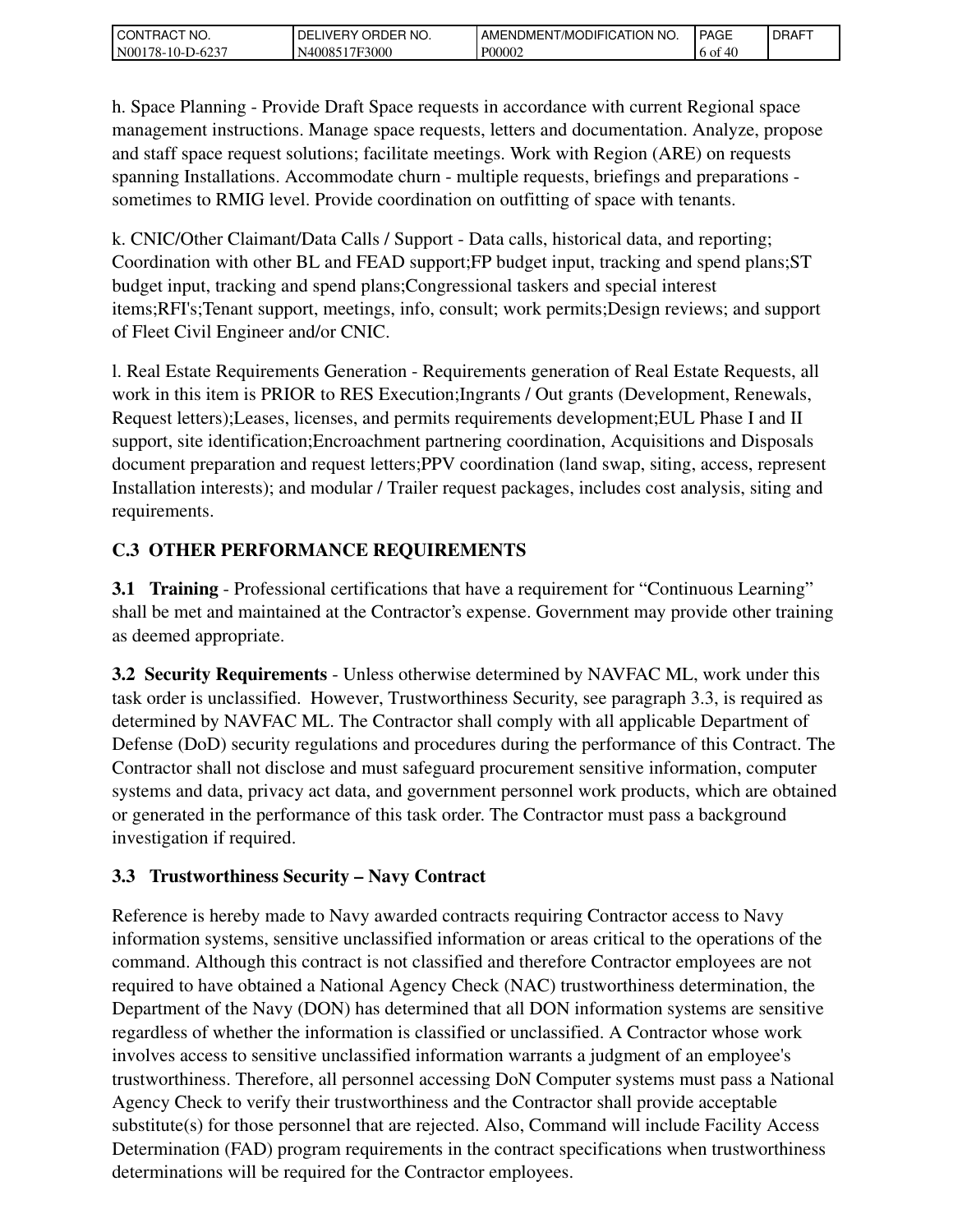| I CON<br>`CT NO.<br>`RAC              | ORDER NO.<br>DELIVERY | <b>ICATION</b><br>' NO.<br><b>T/MODIFIC</b><br>AMENDMEN | <b>PAGE</b> | <b>DRAFT</b> |
|---------------------------------------|-----------------------|---------------------------------------------------------|-------------|--------------|
| N <sub>00</sub><br>.78-10-Г<br>-D-623 | 17F3000<br>N40085     | P00002                                                  | 40<br>0t    |              |

The following addresses those requirements for Trustworthiness Security. "Each Contractor employee will have a favorably completed National Agency Check (NAC). If Contractor personnel currently have a favorably adjudicated NAC the Contractor will notify the Security Manager of the command they will visit utilizing OPNAV 5521/27, Visit Request Form. The visit request will be renewed annually or for the duration of the contract if less than one year. If no previous investigation exists the Contractor personnel will complete the requirement for a Trustworthiness NAC."

If the Contractor employee is a Foreign National, prior approval of the Information Assurance Manager (IAM) is required. Access may be granted to Foreign Nationals who have a need to know, when at least one of the following applies:

- a. Foreign National is employed by DoD, or
- b. Foreign National possesses a current Functional Accreditation approved by the Navy International Program Office (NAVIPO), or
- c. Foreign National possesses a current Visit Request Form (OPNAV 5521/27 (1-73) as defined in OPNAVINST 5510.1H), which is on file with the requesting activity.

The Trustworthiness NAC is processed through the Command Security Manager. The

Contractor shall provide the completed SF-85P and two applicant fingerprint cards (FD 258). The Security Manager will review the form for completeness, accuracy and suitability issues. The completed SF 85P along with attachments will be forwarded to (OPM) who will conduct the NAC.

The Department of the Navy Central Adjudication Facility will provide the completed investigation to the requesting command security manager for the trustworthiness determination. The command will provide written notification to the Contractor advising whether or not the Contractor employee will be admitted to command areas or be provided access to unclassified but sensitive business information.

Trustworthiness determinations are the sole prerogative of the Commanding Officer of the sponsor activity. If the Commanding Officer determines, upon review of the investigation, that allowing a person to perform certain duties or access to certain areas, would pose an unacceptable risk, that decision is final. No due process procedures are required.

The Contractor employee shall take all lawful steps available to ensure that information provided or generated pursuant to this arrangement is protected from further disclosure unless the agency provides written consent to such disclosure.

**3.4 Contractor Interface** - The Contractor and/or his Sub-Contractors may be required as part of the performance of this effort to work with other Contractors working for the Government. Such other Contractors shall not direct this Contractor or this Contractor's Sub-Contractors in any manner. Also, this Contractor and/or its Sub-Contractors shall not direct the work of such other Contractors in any manner.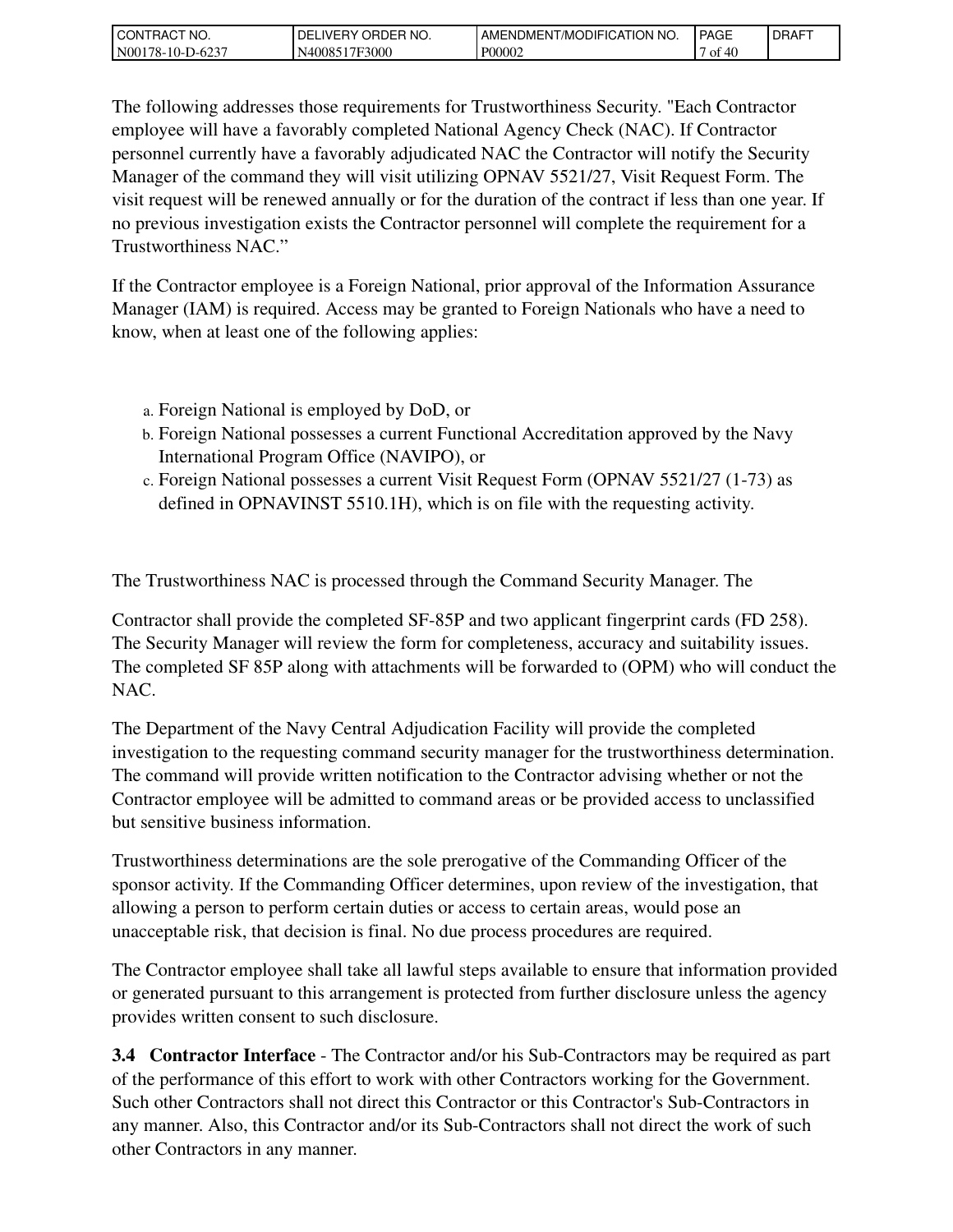| `CT NO.<br>l CON<br>`RAC   | 'NO.<br>ORDER<br><b>IVERY</b><br>DELI | ENDMENT/MODIFICATION NO.<br>AME. | <b>PAGE</b>         | <b>I DRAFT</b> |
|----------------------------|---------------------------------------|----------------------------------|---------------------|----------------|
| N00<br>l 78-10-l<br>-D-623 | 17F3000<br>40085                      | P00002                           | AC<br>8 of<br>$-10$ |                |

**3.5 Non-Personal Services Statement** - Contractor employees performing services under this Contract will be controlled, directed, and supervised at all times by management personnel of the Contractor. Contractor management will ensure that employees properly comply with the performance work standards outlined in the statement of work. Contractor employees will perform their duties independent of, and without the supervision of, any Government official or other Defense Contractor. The tasks, duties, and responsibilities set forth in the task order may not be interpreted or implemented in any manner that results in any Contractor employee creating or modifying Federal policy, obligating the appropriated funds of the United States Government, overseeing the work of Federal employees, providing direct personal services to any Federal employee, or otherwise violating the prohibitions set forth in Parts 7.5 and 37.1 of the Federal Acquisition Regulation (FAR). The Government will control access to the facility and will perform the inspection and acceptance of the completed work.

**3.6 Disclosure of Information** - Contractor employees performing services under this order will be controlled, directed, and supervised at all times by management personnel of the Contractor. Contractor management will ensure that employees properly comply with the performance work standards outlined in the statement of work. Contractor employees will perform their duties independent of, and without the supervision of, any Government official or other Defense Contractor. The tasks, duties, and responsibilities set forth in the task order may not be interpreted or implemented in any manner that results in any Contractor employee creating or modifying Federal policy, obligating the appropriated funds of the United States Government, overseeing the work of Federal employees, providing direct personal services to any Federal employee, or otherwise violating the prohibitions set forth in Parts 7.5 and 37.1 of the Federal Acquisition Regulation (FAR). The Government will control access to the facility and will perform the inspection and acceptance of the completed work.

Information made available to the Contractor by the Government for the performance or administration of this effort shall be used only for those purposes and shall not be used in any other way without the written agreement of the Contracting Officer.

The Contractor agrees to assume responsibility for protecting the confidentiality of Government records and other records disclosed or made available to the Contractor in connection with the performance of this contract, which is not public information. Each Contractor or employee of the Contractor to whom information may be made available or disclosed shall be notified in writing by the Contractor that such information may be disclosed only for a purpose and to the extent authorized herein. The Contractor and all employees having access to information shall be required to execute a non-disclosure agreement and provide all original signatures to the orientation briefing.

**3.7 Access to Proprietary Data** - Performance of this effort may require the Contractor to access and use data and information proprietary to a Government agency or Government Contractor which is of such a nature that its dissemination or use, other than in performance of this effort, would be adverse to the interests of the Government and/or others. Contractor and/or Contractor personnel shall not divulge or release data or information developed or obtained in performance of this effort except to authorize Government personnel or upon written approval of the Contracting Officer (KO). The Contractor shall not use, disclose, or reproduce proprietary data that bears a restrictive legend, other than as required in the performance of this effort. Nothing herein shall preclude the use of any data independently acquired by the Contractor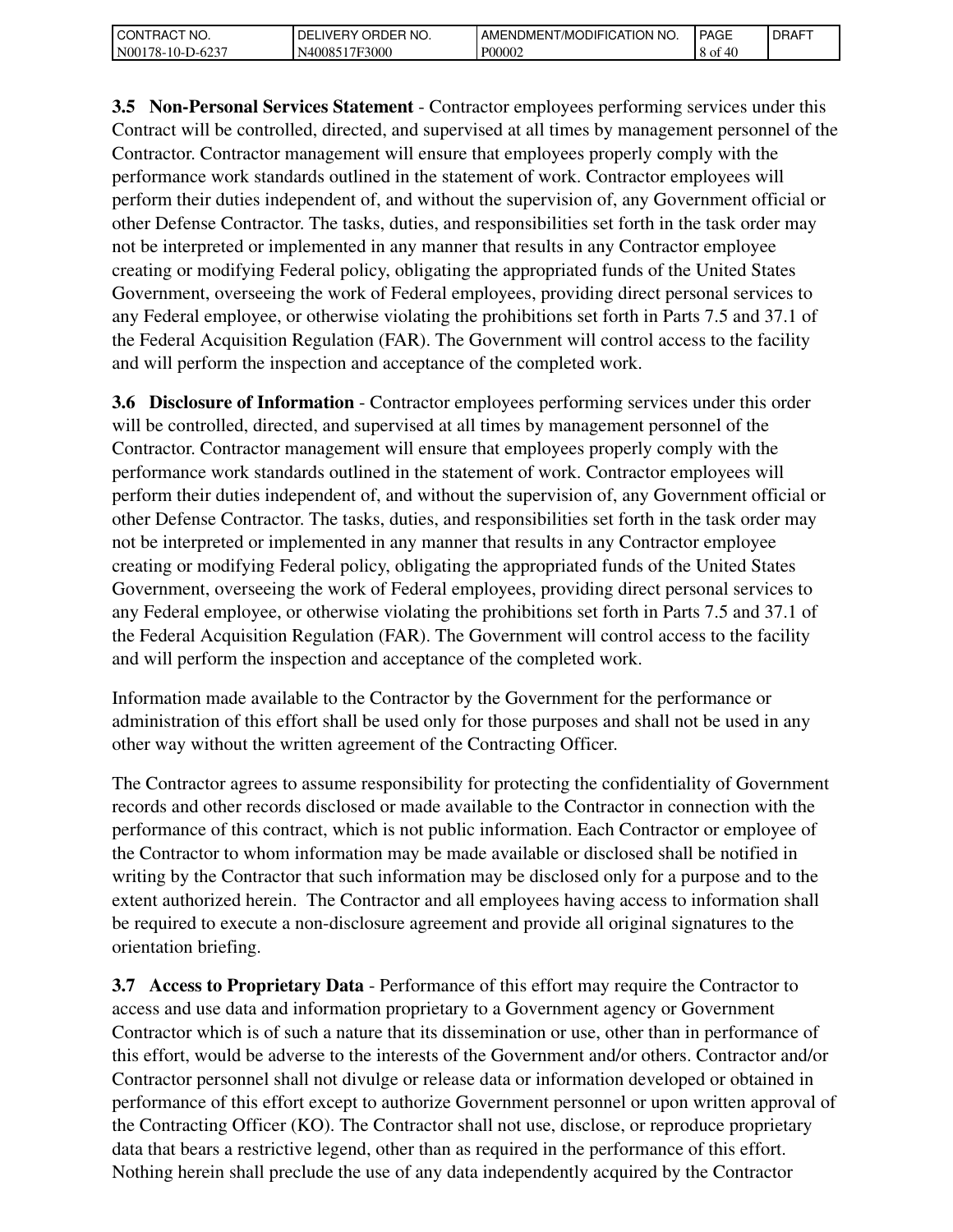| NO.<br>CON<br>`RAC                 | 'NO.<br>DEI<br>ORDEP<br>IVEI<br>ັດ | ATION NO.<br><b>ODIFICAT</b><br>AMENDMENT<br>/MC | <b>PAGE</b>    | <b>DRAFT</b> |
|------------------------------------|------------------------------------|--------------------------------------------------|----------------|--------------|
| N <sub>00</sub><br>78-10-I<br>1.62 | 17F3000<br>N40085                  | P00002                                           | Æ<br>9 of<br>᠇ |              |

without such limitations or prohibit an agreement at no cost to the Government between the Contractor and the data owner which provides greater rights to the Contractor.

**3.8 Organizational Conflicts of Interest** - The Contractor acknowledges that it is familiar with FAR Subpart 9.5, Organizational and Consultant Conflicts of Interest, and agrees to avoid, neutralize or mitigate such conflicts of interest in accordance with the principles set forth in the FAR. If performance of any SOW requires the Contractor (to include Sub-Contractors) to supply technical support related to systems or projects with which the Contractor is already directly concerned, either by prime or subcontract, the Contractor shall so immediately inform the Contracting Officer. The SOW may be withdrawn if a conflict is found. The Contractor shall not undertake performance of any SOW that requires it to supply technical support regarding such systems until the notice is given and written consent to proceed is issued by the Contracting Officer.

**3.9 Hours of Work** - Contract employees' work schedules will be compatible with the Government's operating hours. Typically, operating hours are 7:00 AM to 3:30 PM, Monday through Friday, with the exception of Federal Government holidays. Normally, a shift will consist of eight working hours and conform to customer's working hours. Shift work may be required in the performance of this contract. Work on both second and third shifts may be ordered. First shift is defined as work starting between the hours of 6:00 AM and 12:00 PM. Second shift is defined as work starting between the hours of 12:01 PM and 23:00 PM. Third shift is defined as work starting between the hours of 23:01 PM and 5:59 AM. Contractor requests for alternate working schedules shall require approval from the Designated Point of Contact.

**3.10 Overtime** - Overtime may be required and authorized by the Contracting Officer. Overtime is employee effort in excess of forty (40) hours in a standard work week, or if otherwise required by law is defined as employee effort in excess of eight (8) hours per day. In order for the Government to pay overtime labor rates, the task order must have previously authorized the overtime. The Government will not be liable for payment of overtime that was not authorized by the Contracting Officer in a task order.

**3.11 Productive Direct Labor Hours** - The Contractor shall charge the Government only for "Productive Direct Labor Hours". "Productive Direct Labor Hours" are defined as those hours expended by Contractor personnel in performing work under this effort. This does not include sick leave, vacation, Government or Contractor holidays, jury duty, military leave, or any other kind of administrative leave such as acts of God (i.e. hurricanes, snow storms, tornadoes, etc.), Presidential funerals or any other unexpected government closures. It is anticipated that the majority of the contractor employees will be full-time. Full-time employee is defined as 80 hours/two weeks for exempt employees and 8 hours a day for non-exempt employees. Part time employees can be provided under this contract with the approval from the Designated Point of Contact and if the person(s) possess a special knowledge or skill required by the contract. Coordination is required for space and computer concerns. The part –time employees cannot exceed the full-time equivalent hours provided.

**3.12 Government Holidays** - The following Government holidays are normally observed by Government personnel: New Year's Day, Martin Luther King's Birthday, President's Day, Memorial Day, Independence Day, Labor Day, Columbus Day, Veteran's Day, Thanksgiving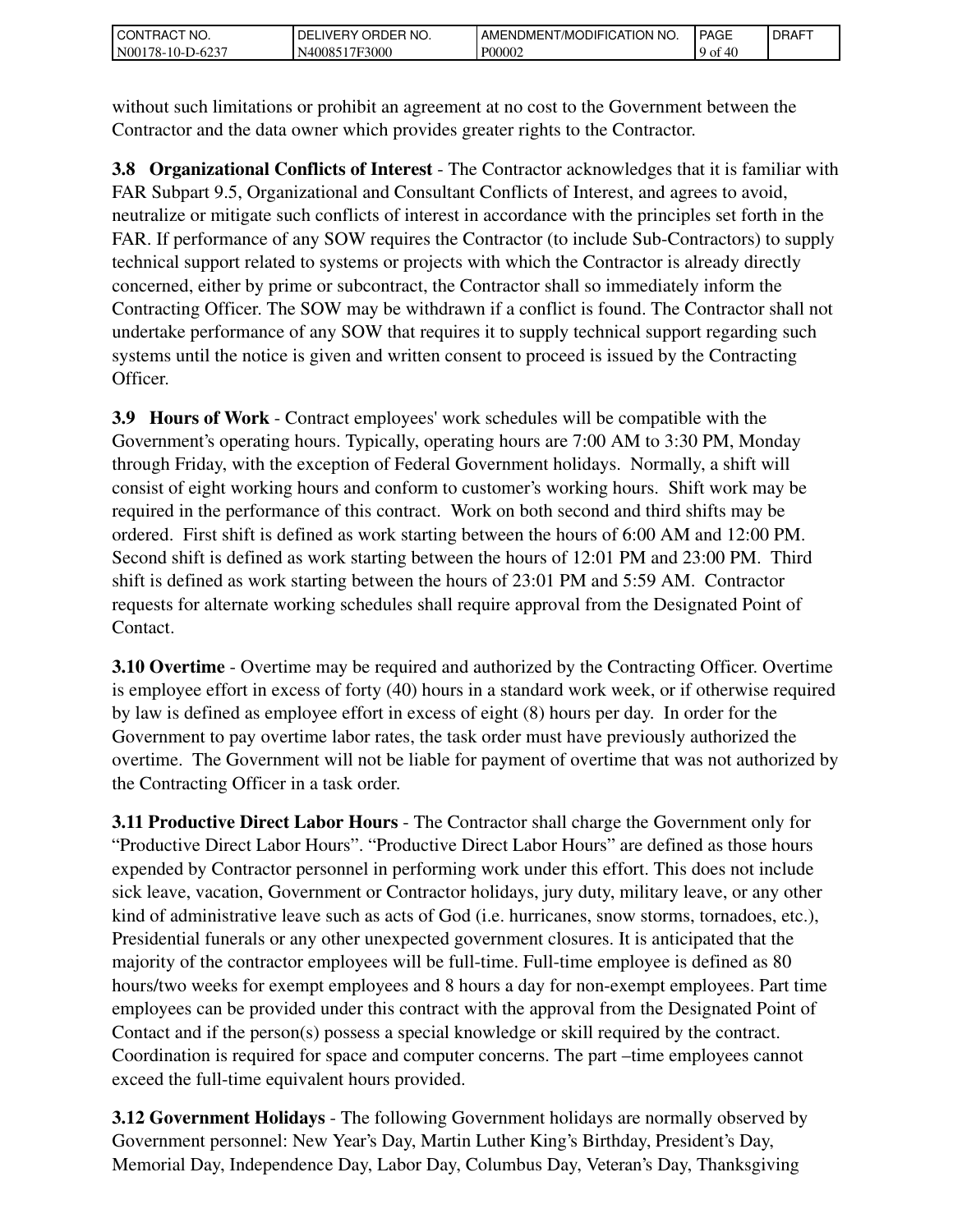| I CON<br>`CT NO.<br>`RAC              | ORDER NO.<br>DELIVERY | <b>ICATION</b><br>' NO.<br>u/MODIFIC<br>AMENDMEN | PAGE           | <b>IDRAFT</b> |
|---------------------------------------|-----------------------|--------------------------------------------------|----------------|---------------|
| N <sub>00</sub><br>.78-10-Г<br>-D-623 | 17F3000<br>N40085     | P00002                                           | 10<br>46<br>0Ī |               |

Day, Christmas Day, and any other day designated by Federal Statute, Executive Order, and/or Presidential Proclamation. Government personnel also take other kinds of administrative leave such as acts of God (i.e. hurricanes, snow storms, tornadoes, etc.), Presidential funerals, or any other unexpected Government closures. Contract employees will not work on Government holidays or administrative leave days, and these hours should not be included in the productive direct labor hours.

**3.13 Payment for Unauthorized Work** - No payments will be made for any unauthorized supplies and/or services or for any unauthorized changes to the work specified herein. This includes any services performed by the Contractor of their own volition or at the request of an individual other than a duly appointed Contracting Officer. Only a duly appointed Contracting Officer is authorized to change the specifications, terms, and conditions under this effort.

**3.14 Contractor Personnel** - The Contractor shall be responsible for managing and overseeing the activities of all Contractor personnel, as well as Sub-Contractor efforts used in performance of this effort. The Contractor's management responsibilities shall include all activities necessary to ensure the accomplishment of timely and effective support, performed in accordance with the requirements contained in the statement of work. Resumes submitted for employees assigned to perform under this statement of work shall contain documented experience directly applicable to the functions to be performed. Further, these prior work experiences shall be specific and of sufficient variety and duration that the employee is able to effectively and efficiently perform the functions assigned.

 **3.14.1 - Maintaining Satisfactory Performance** - The Contractor's Program Manager shall meet with the KO/COR as necessary to maintain satisfactory performance and to resolve other issues pertaining to Government / Contractor procedures. At these meetings, a mutual effort will be made to resolve and problems identified. Written minutes of these meetings shall be prepared by the Contractor, signed by the Contractor's designated representative, and furnished to the Government within two (2) workdays of the subject meeting.

 **3.14.2 - Program Manager** - The Contractor shall provide a Program Manager to facilitate Government-Contractor communications. The Program Manager shall be the primary technical and managerial interface between the Contractor and Contracting Officer (KO) located at NAVFAC ML, Naval Station Norfolk, Bldg Z-140, Room 114. The name of this person, and an alternate or alternates, who shall act for the Contractor when the Program Manager is absent, shall be designated in writing to the KO. The Program Manager or alternate will have full authority to act for the Contractor on all contract matters relating to daily operations. The Program Manager shall be the Contractor's authorized point of contact with the Government KO and the designated point of contact. The Program Manager shall be responsible for formulating and enforcing work standards, assigning schedules, reviewing work discrepancies, and communicating policies, purposes, and goals of the organization to subordinates.

The Program Manager or alternate must be available during normal duty hours, as specified herein and to meet with Government personnel within 24 hours to discuss issues.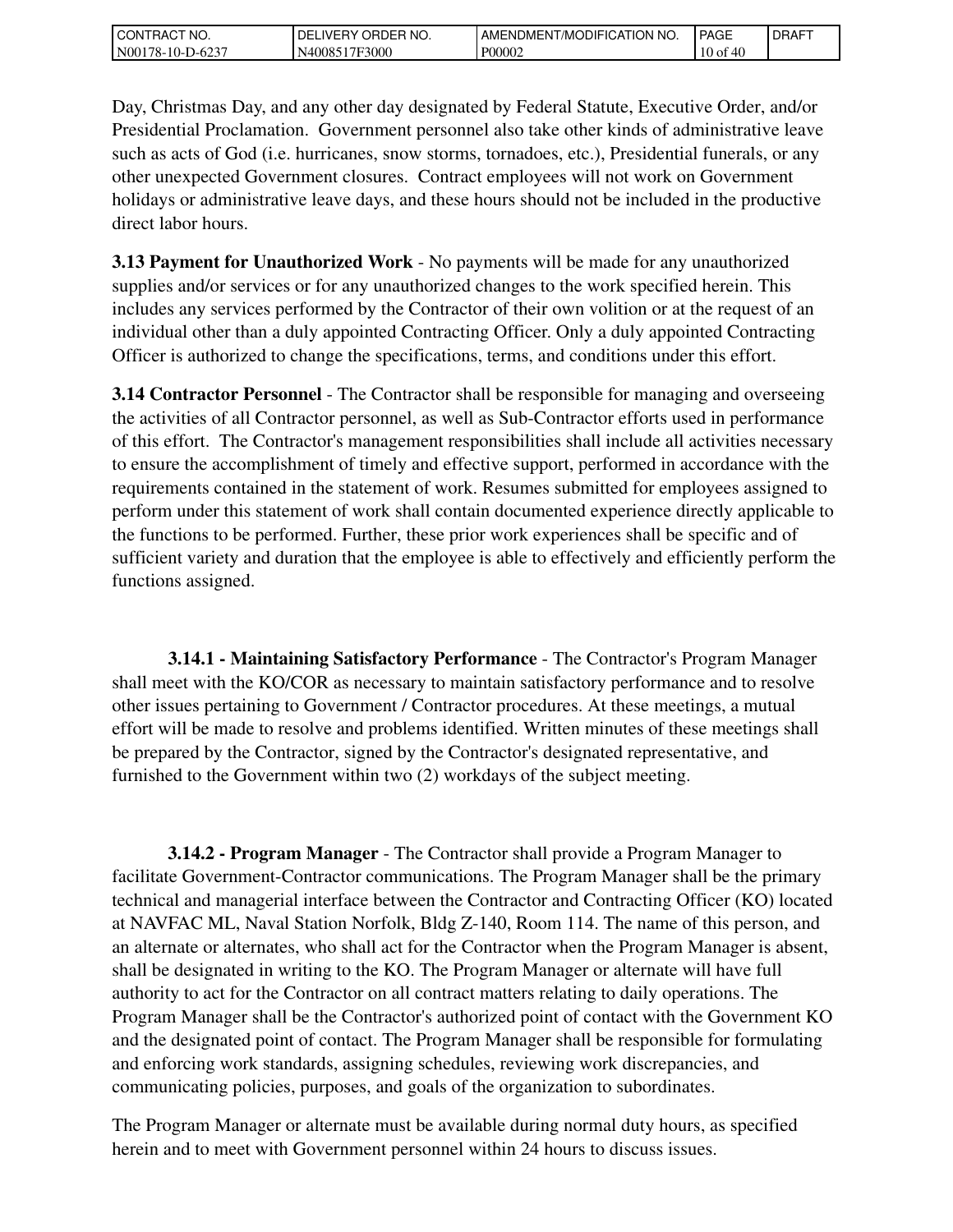| `NO.<br>CON1<br>'RAC                                  | `NO.<br>ORDEP<br>DF<br>IVE.<br>ັດ<br>п. | "/MODIFICATION NO.<br>AMENDMENT | <b>PAGE</b>         | <b>I DRAFT</b> |
|-------------------------------------------------------|-----------------------------------------|---------------------------------|---------------------|----------------|
| $\sqrt{2}$<br>N <sub>00</sub><br>78-10-E<br>$10-62$ . | 17F3000<br>N40085                       | P00002                          | ⁄ I I<br>ΟĪ<br>$+c$ |                |

The Contractor's Program Manager shall meet with the Contracting Officer/Designated point of contact as necessary to maintain satisfactory performance and to resolve other issues pertaining to Government/Contractor procedures. At these meetings, a mutual effort will be made to resolve any problems identified. Written minutes of these meetings shall be prepared by the Contractor, signed by the Contractor's designated representative, and furnished to the Government within two (2) workdays of the subject meeting.

The Program Manager's effort shall be incorporated into the hourly rate of the required positions and will not be funded separately.

 **3.14.3 - Physical Security** - The Contractor shall be responsible for safeguarding all government property provided for Contractor use. At the end of normal duty hours and/or after normal duty hours, all Government facilities, equipment and materials must be secured.

 **3.14.4 - Key Controls** - The Contractor shall establish and implement methods of making sure all keys issued to the Contractor by the Government are not lost or misplaced and are not used by unauthorized persons. The Contractor shall not duplicate any keys issued by the Government. The Contractor shall immediately report (within one hour) to the CO any occurrences of lost or duplicated keys.

In the event keys, other than master keys, are lost or duplicated, the Contractor may be required, upon written direction of the KO, to re-key or replace the affected lock or locks at no cost to the Government. The Government may, however, at its option, replace the affected lock or locks or perform re-keying and deduct the cost of such from the monthly payment due the Contractor. If a master key is lost or duplicated, the Government will replace all locks and keys for that system and deduct the total cost of that replacement from the monthly payment due the Contractor.

The Contractor must prohibit the use of keys issued by the Government by any persons other than the Contractor's employees. Opening of locked areas by Contractor employees to permit entrance of persons other than Contractor employees engaged in performance of work requirements in those areas is prohibited.

## **C.4 PLACE OF PERFORMANCE**

Services may be provided off-site, on-site, or a combination thereof, within the NAVFAC ML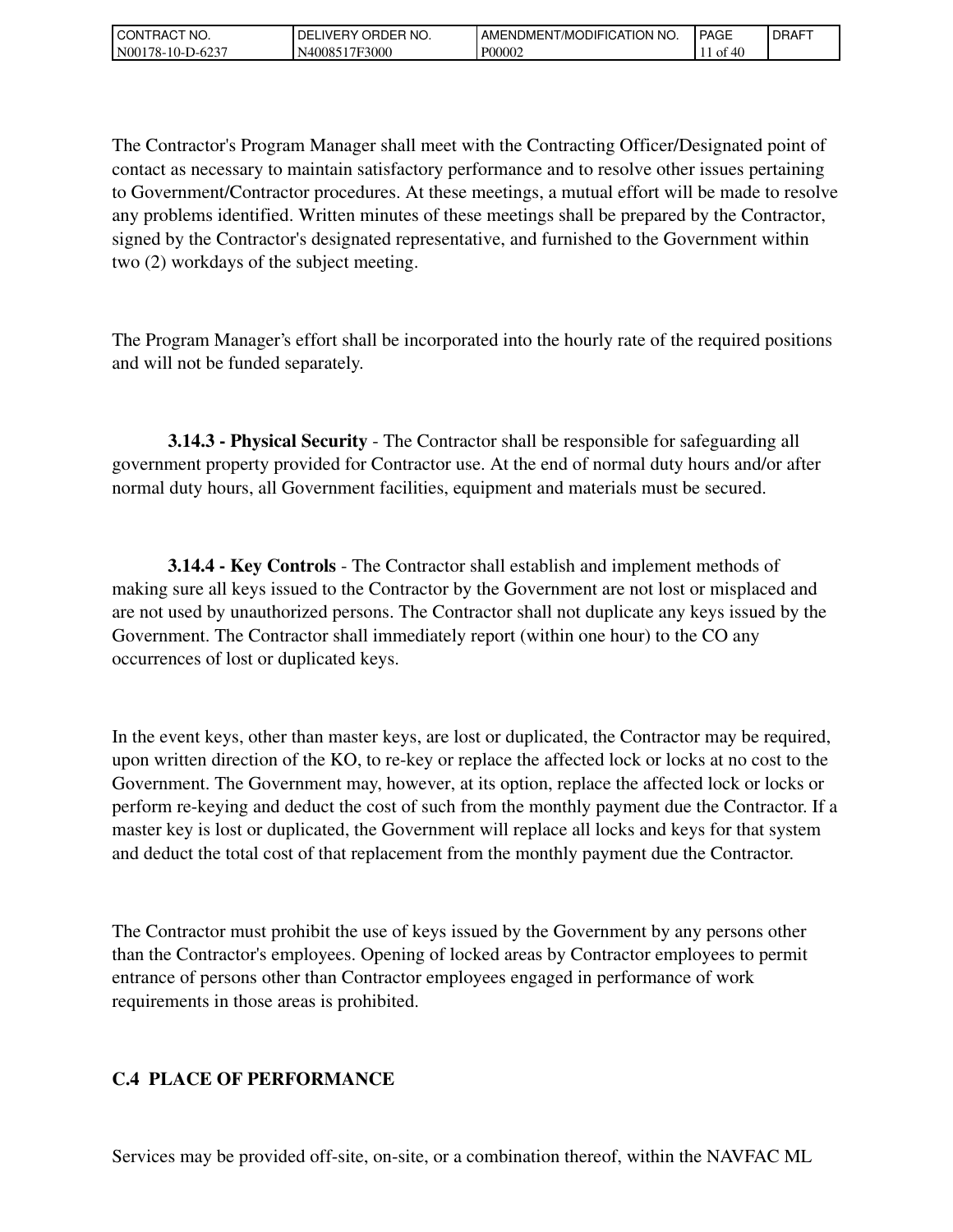| TRACT NO.<br>I CON            | ORDER<br>`NO.<br>IVERY (<br>DELI | LAMENDMENT/MODIFICATION NO. | <b>PAGE</b>                           | <b>IDRAFT</b> |
|-------------------------------|----------------------------------|-----------------------------|---------------------------------------|---------------|
| N00<br>'78-10-L<br>$D - 623'$ | 17F3000<br>N40085                | P00002                      | `40<br>$\sim$<br>ΟĪ<br>$\overline{1}$ |               |

Area of Responsibility depending on the position description requirements. The proposed work sites are identified in paragraph C.1 above with the proposed mix of personnel sites to be determined by the Government POC. Additional locations within the NAVFAC ML area of responsibility may also be considered. Per diem for Contractor employees that commute beyond a 50 mile radius to their work site location will not be reimbursed by the Government.

## **C.5 PERIOD OF PERFORMANCE**

The full performance period will end one year from the date of the actual award with two one-year option periods.

**5.1 Certificate of Insurance** – The Contractor shall provide a Certificate of Insurance within fifteen (15) working days after contract award and at least thirty (30) calendar days written notice prior to cancellation or material change or policy coverage. See Section H, paragraph H.1 for more detailed information.

**5.2 Personnel List, Organizational Chart, and Employee Listing** – The Contractor shall submit a Personnel list addressing the personnel qualifications in accordance with the scope of services and an Organization Chart within fifteen (15) days after award. The Contractor shall provide a listing of employees to the Government upon request. See Paragraph 17.3 for more detailed information.

**5.3 Department of Homeland Security (DHS) Form I-9, Employment Eligibility Verification** – The Contractor shall provide the DHS form I-9 prior to the start of work for any Contractor or subcontractor employee. See Section H, paragraph H.11 for more detailed information.

**5.4 Accident Prevention Plan** – The Contractor shall provide an Accident Prevention Plan (APP) within fifteen (15) days after award. The Contractor shall review, update, submit a revised APP annually and within fifteen (15) calendar days of a change in work conditions, hazards, or activities occur. See paragraph  $17.22$  for more detailed information.

**5.5 Accident and Damage Reporting/Notification** – The Contractor shall report an accident or property damage as soon as practicable, but not later than four (4) hours after occurrence. See paragraph 17.25 for more detailed information.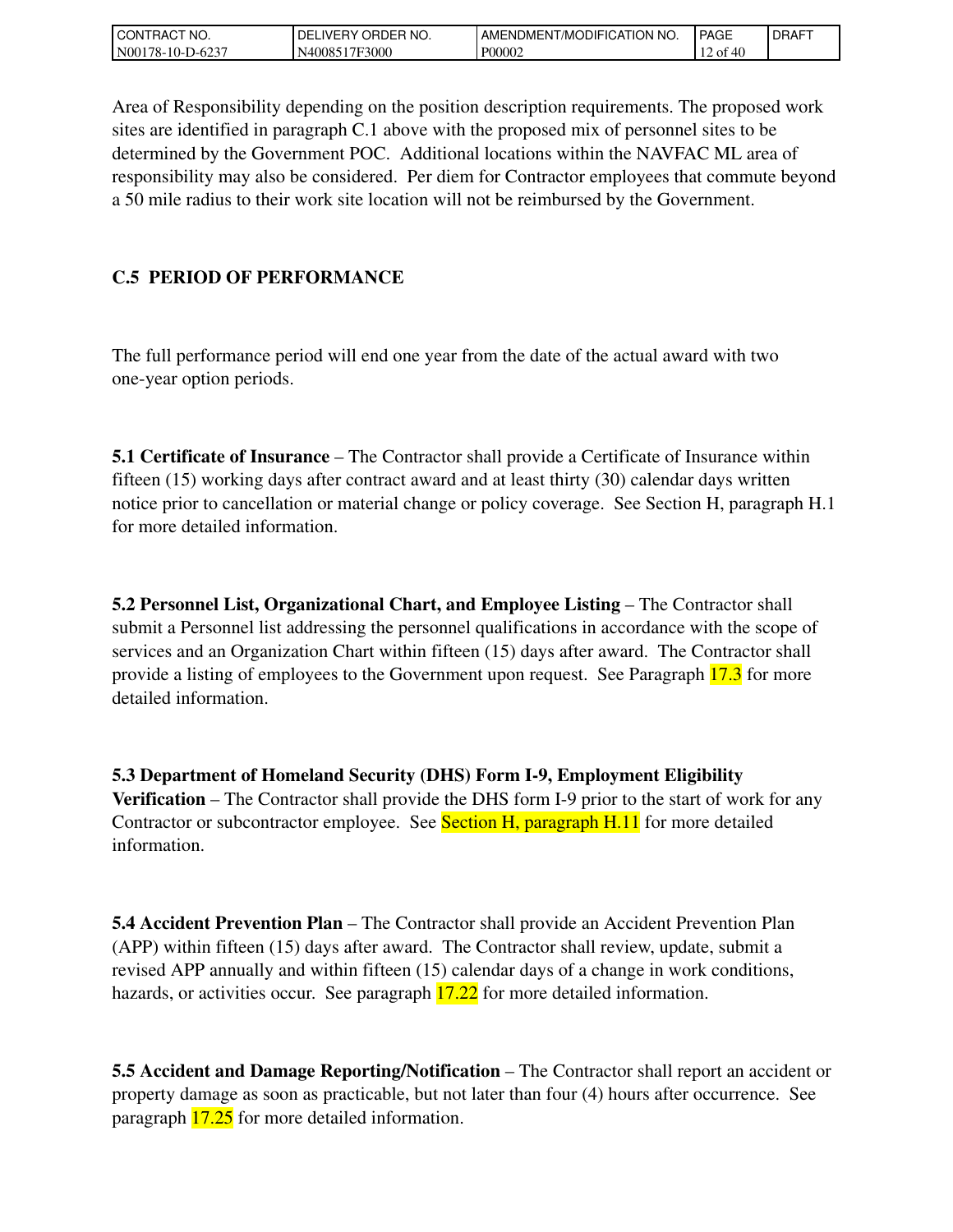| l CON<br>CT NO.<br>RAC    | NO.<br>---<br>ORDEP<br>DEL<br><b>IVERY</b> | T <sub>1</sub> < 1<br>NO.<br>AME<br>/MODIFICATION<br>:NDMENT | <b>PAGE</b>            | <b>I DRAFT</b> |
|---------------------------|--------------------------------------------|--------------------------------------------------------------|------------------------|----------------|
| N00<br>$78-10-$<br>-D-623 | 7F3000<br>-4008.                           | P00002                                                       | $c$ $c$<br>O1<br>⁄ I I |                |

**5.6 Drug Abuse Prevention Plan** – The Contractor shall provide a Drug Abuse Prevention Plan within thirty (30) days for contract award. See paragraph  $17.23$  for more detailed information.

**5.7 Safety Certification** – The Contractor shall provide copies of all required Federal, state, county, city or industry related certifications for work performed under this Contract. Provide new versions of certifications as the old certifications expire.

**5.8 Review and Acceptance of Work** – Review and acceptance of all work performed, reports and other deliverables will be performed at the place of delivery (work site) by the designated point of contact. Acceptance by the Government of satisfactory services provided is contingent upon the Contractor performing in accordance with the terms and conditions of the contract.

**5.9 General Performance Standards** – General quality measures, as set forth below, will be applied to each work product received from the Contractor under this statement of work.

- Accuracy Work products shall be accurate in presentation, technical content, and a. adherence to accepted elements of style.
- Clarity Work products shall be clear and concise. Any/all diagrams shall be easy to b. understand and be relevant to the supporting narrative.
- c. Consistency to requirements All work products must satisfy the requirements of this statement of work.
- d. File editing All text and diagrammatic files shall be editable by the Government.
- e. Format Work products shall be submitted in hard copy (where applicable) and in media mutually agreed upon prior to submission.Hard copy formats shall follow any specified Directives or manuals.
- Timeliness Work products shall be submitted on or before the due date specified in this f. statement of work or submitted in accordance with a later scheduled date determined by the Government.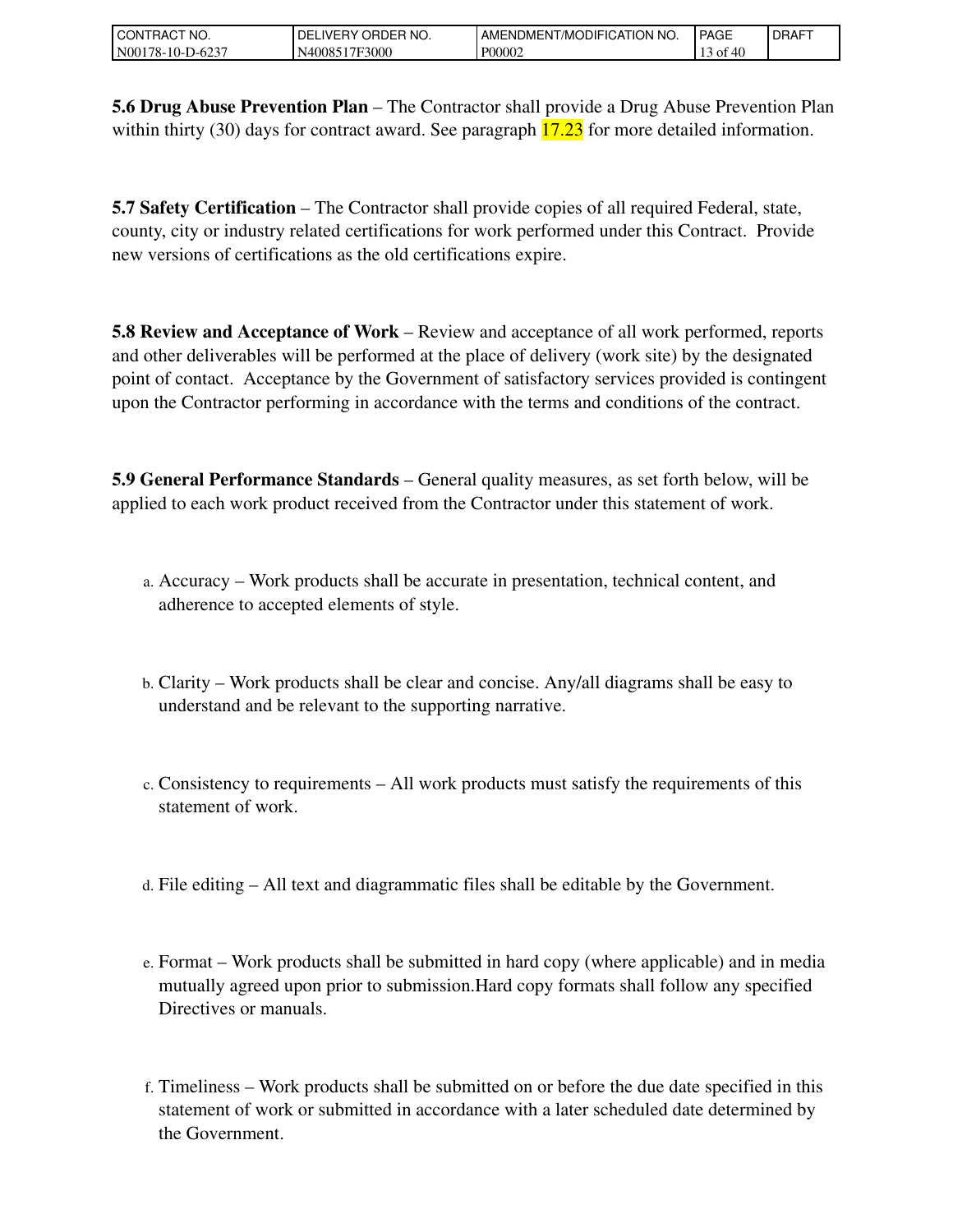| 'RACT NO.<br>l CON'i         | ORDEP<br>'NO.<br>DELI<br>_IVERY. | I AMENDMENT/MODIFICATION NO. | <b>PAGE</b>      | LDRAFT |
|------------------------------|----------------------------------|------------------------------|------------------|--------|
| N001<br>$-D-623$<br>'78-10-l | 7F3000<br><b>N40085</b><br>' 7F  | P00002                       | - 4u<br>ОI<br>14 |        |

**5.10 Monthly Report on Expenditures** – The Contractor is required to submit a monthly report on expenditures by task order and CLIN/SubCLIN/ELIN showing hours ordered, hours used to date, and remaining hours.

## **C.6 QUALITY ASSURANCE**

The Government designated point of contact will review, for completeness, preliminary or draft documentation that the Contractor submits, and may return it to the Contractor for correction. Absence of any comments by the designated point of contact will not relieve the Contractor of the responsibility for complying with the requirements of this work statement. Final approval and acceptance of documentation required herein shall be by written approval and acceptance by the designated point of contact. The Contractor shall not construe any letter of acknowledgment of receipt material as a waiver of review, or as an acknowledgment that the material is in conformance with this work statement. Any approval given during preparation of the documentation, or approval for shipment shall not guarantee the final acceptance of the completed documentation.

## **C.7 ADMINISTRATIVE CONSIDERATIONS**

**7.1 Correspondence** - To promote timely and effective administration, correspondence shall be subject to the following procedures:

- Technical correspondence (where technical issues relating to compliance with the a. requirements herein) shall be addressed to the designated point of contact with an information copy to the Contract Specialist (CS).
- All other correspondence (that which proposes or otherwise involves waivers, deviations b. or modifications to the requirements, terms or conditions of this SOW) shall be addressed to the CS with an information copy to the designated point of contact.

## **7.2 Points of Contact** -

## **7.2.1 – Procuring Contracting Officer (PCO)**

Andres Medina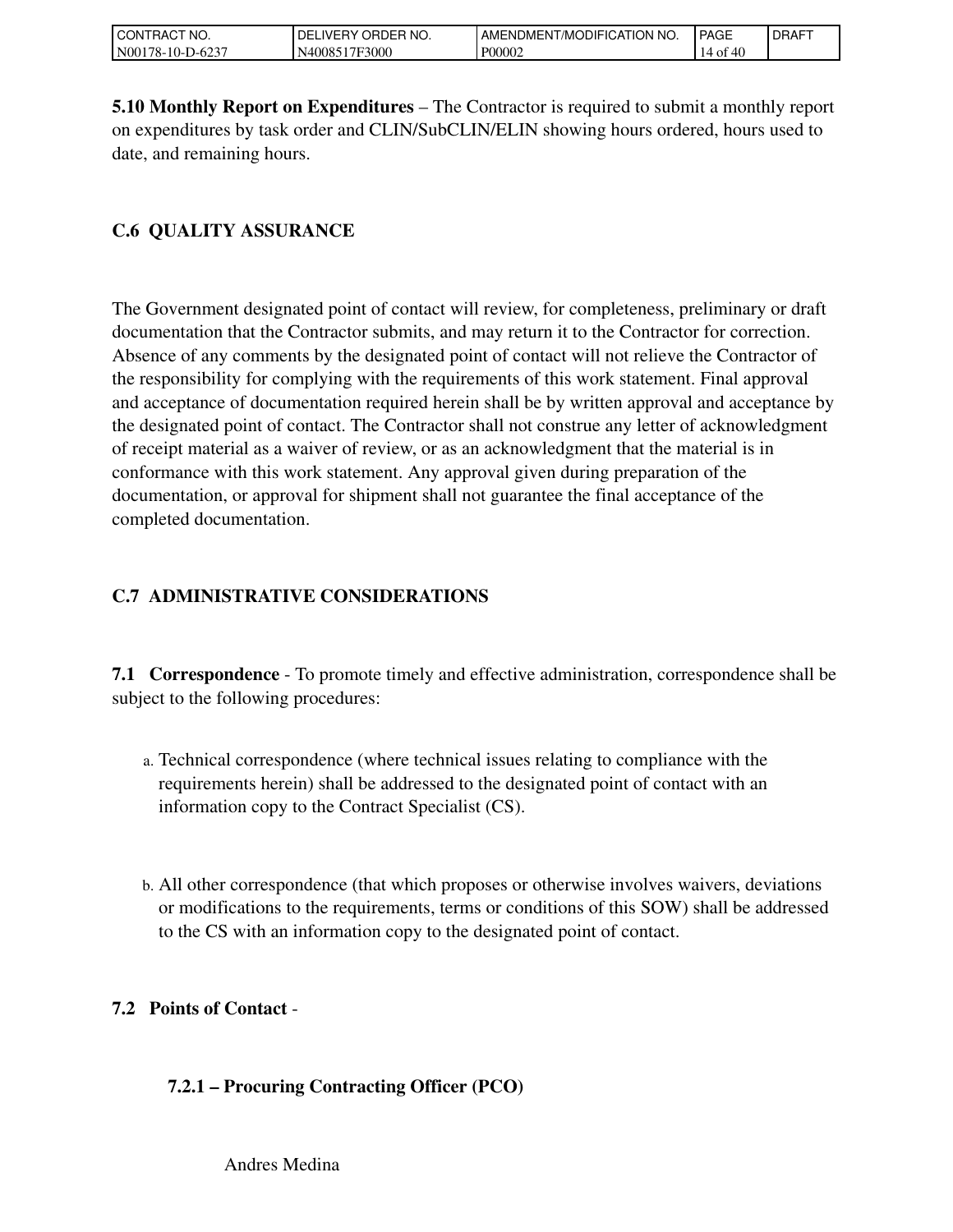| <b>CONTRACT</b><br>'NO. | ORDER NO.<br>DEI<br><b>IVERY</b> | AMENDMENT/MODIFICATION NO. | <b>PAGE</b>             | DRAFT |
|-------------------------|----------------------------------|----------------------------|-------------------------|-------|
| 5-623-<br>N00178-10-I   | 17F3000<br>N400851               | P00002                     | - O1<br>⁄ I I<br>$\tau$ |       |

Contracting Officer

Phone: 757-341-1663

Email: [andres.medina@navy.mil](mailto:andres.medina@navy.mil)

# **7.2.2 – Administering Contracting Officer (ACO)** -

Andres Medina

Contracting Officer

Phone: 757-341-1663

Email: [andres.medina@navy.mil](mailto:andres.medina@navy.mil)

## **7.2.3 – Contract Specialist** -

 Andres Medina Contracting Officer Phone: 757-341-1663 Email: [andres.medina@navy.mil](mailto:andres.medina@navy.mil)

# **7.2.4 - Contracting Officer Representative (COR)** –

Sharon Hill

Technical Point of Contact

Phone: 757-341-0685

Email: [Sharon.w.hill@navy.mil](mailto:Sharon.w.hill@navy.mil)

# **C.8 INVOICING**

The Contractor shall bill no more than once monthly. Invoices must include, as a minimum, the following information for each individual: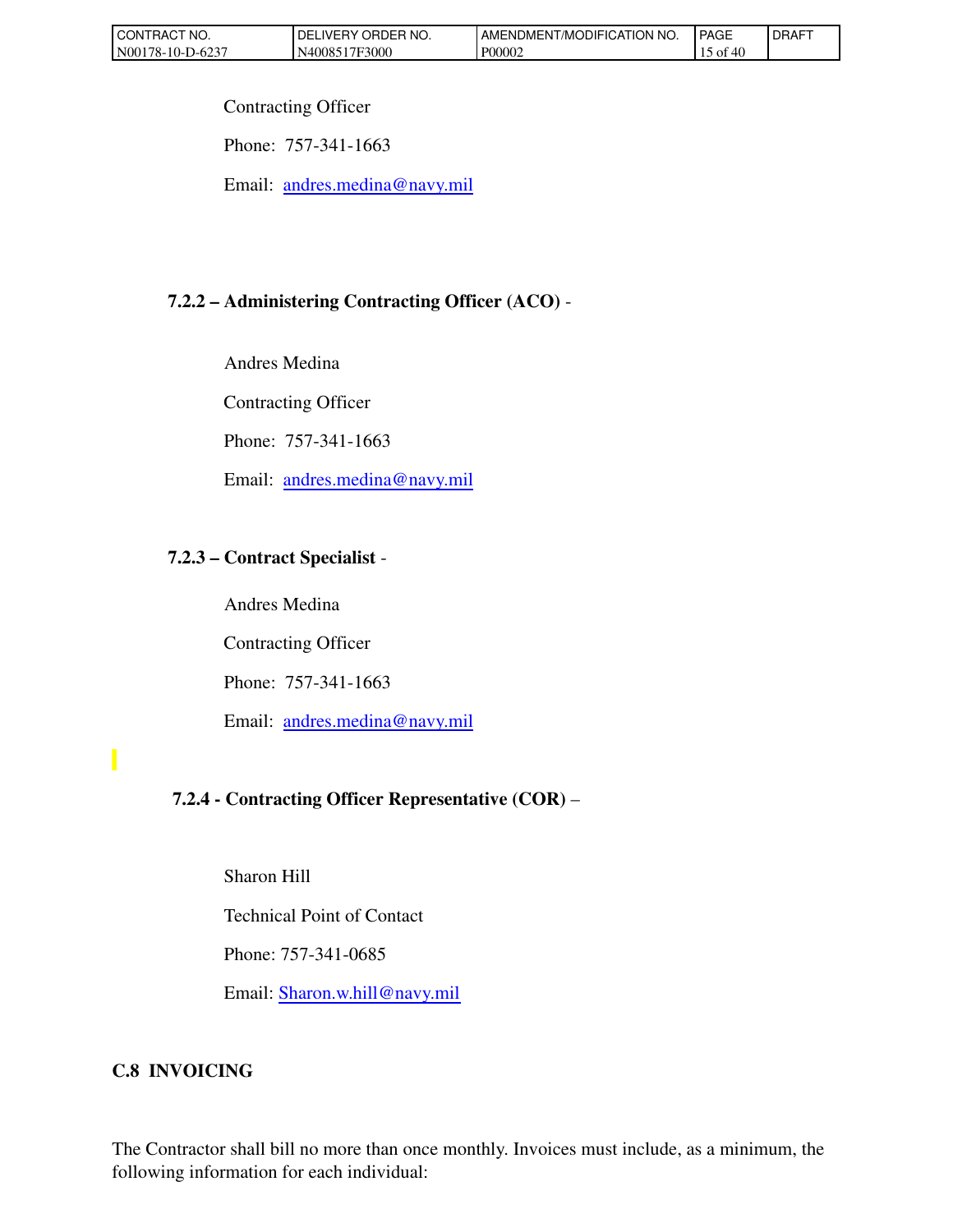| 'NO.<br>CONTRACT            | <b>ORDER</b><br>`NO.<br>DEI<br><b>IVERY</b> | MODIFICATION<br>NO.<br>AMENDMENT | <b>PAGE</b>     | <b>IDRAFT</b> |
|-----------------------------|---------------------------------------------|----------------------------------|-----------------|---------------|
| 5-623-ر<br>N001<br>178-10-1 | 17F3000<br>N <sub>400</sub> 85              | P00002                           | 16<br>46<br>∙or |               |

- 1. Contract number
- 2. Contractor name and point of contact
- 3. Invoice number and date
- 4. Time Period Covered
- 5. Total value of contract through modification
- 6. Percentage of performance complete
- 7. Value of completed performance
- 8. Total of prior payments
- 9. Amount of this invoice
- 10. Productive Direct Labor Hours for the current billing period and cumulative to date
- 11. Labor Category(s)
- 12. Hourly Rate
- 13. Any Travel or Other Direct Costs (ODCs) incurred (including supporting documentation/receipts for all charges) for the current billing period and cumulative to date, if authorized.

A designated point of contact will be provided to the Contractor within 10 days after award. All payment requests must be submitted electronically through NAVFAC ML. Hardcopy invoices shall not be accepted, unless requested by NAVFAC ML. "Payment Request" means any request for contract financing payment or invoice payment by a Contractor. To constitute a proper invoice, the payment request must conform to the requirements identified in FAR 32.905(b), "Payment Documentation and Process" and FAR 52.232-25, "Prompt Payment (Oct 2008)." To ensure the timely processing of invoices NAVFAC ML uses an automated "workflow" process to route invoices for review, approvals and payment; as required by the "Prompt Payment Act."

Supporting documentation shall be attached to the invoice in the form of an Adobe PDF file. There is a 4MB limitation on file size for these attachments. "Reimbursement for gasoline will not be made for local travel. The Government however, will reimburse the contractor for gasoline costs outside of a 50-mile radius of its work location. The Contractor is expected to exercise good judgment when incurring travel costs. The Contractor will only be reimbursed for reasonable and necessary travel expenses actually incurred in the performance of official duties in accordance with the provisions of the contract. Receipts must be submitted and support any claim for reimbursement of gasoline."

Refer to DFAR Clause 252.232-7006, Wide Area Workflow Payment Instructions for more invoicing instructions.

### **C.9 REIMBURSABLE OTHER DIRECT COSTS (ODC)**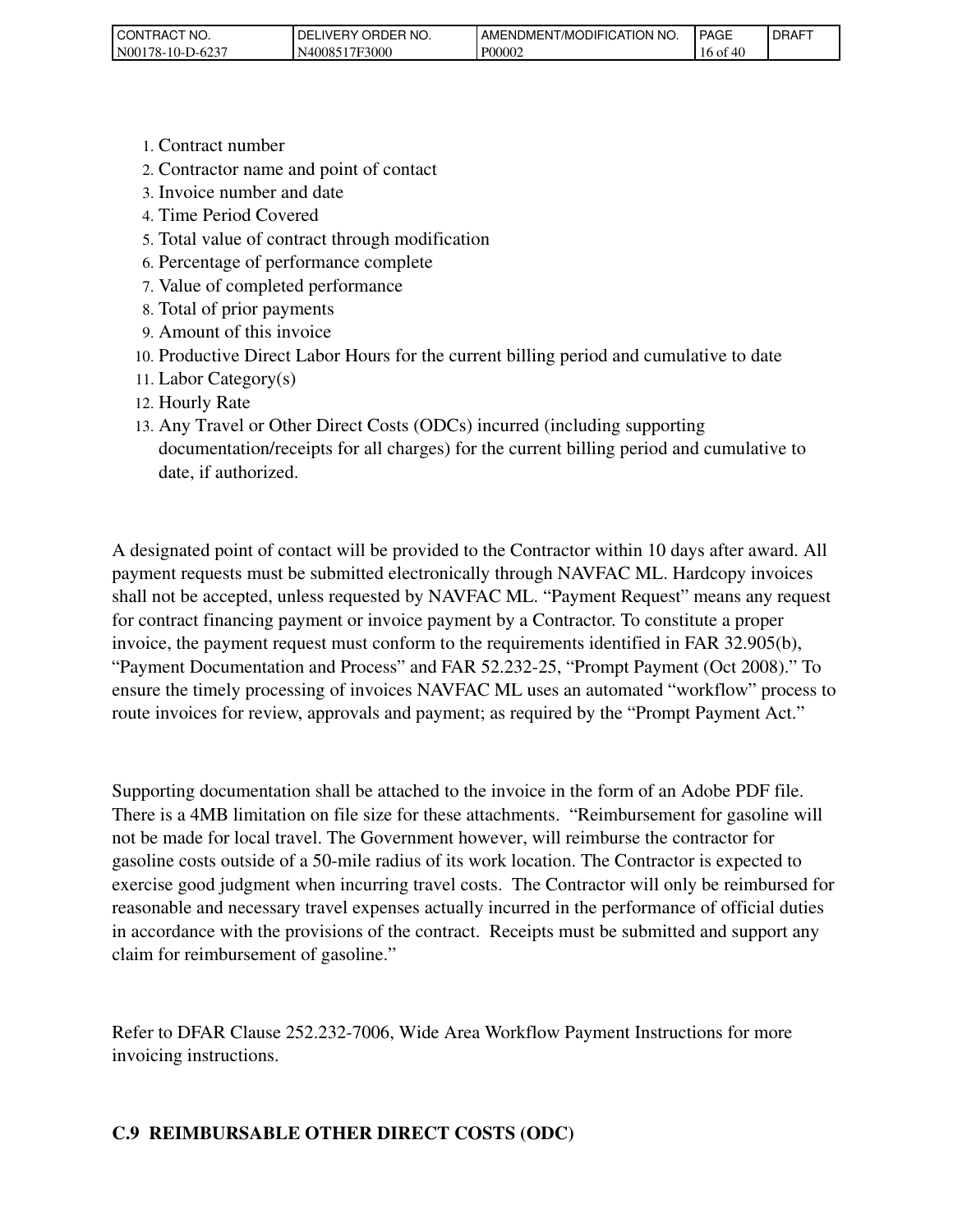| l CON<br>" NO.<br><b>HAC</b> | NO.<br>ORDER<br>DEL<br>. IVERY | NO.<br>AME<br>ENDMENT/MODIFICATION | <b>PAGE</b> | <b>IDRAFT</b> |
|------------------------------|--------------------------------|------------------------------------|-------------|---------------|
| N00<br>. 78-10-L<br>-D-623   | 7F3000<br>-4008.               | P00002                             | Οİ<br>711   |               |

Training, Travel, Vehicles, Fuel, and other pre-approved miscellaneous costs are considered Other Direct Costs (ODC). The Contractor will be reimbursed for reasonable and necessary costs actually incurred in the performance of the contract. Travel over 50 miles may be required. The Contractor shall obtain Government approval prior to expending any ODCs.

 **9.1 - Training** - Government specific training may be required. Reimbursable training must be only that training that is required to perform the specific duties that are particular to NAVFAC ML operations and procedures. All government specific training shall be approved by the designated point of contact prior to commencement of any training. Training vouchers and supporting documentation must be presented for payment with its invoice. Contractor's office training or employee training required to qualify for minimum scope requirements will not be reimbursable and must be borne by the contractor.

 **9.2 - Travel** - Local travel (less than 50 miles) may be required as a condition of Contractor performance and is not reimbursable. All other travel shall be approved, by the designated point of contact, prior to commencement of travel. Approved travel will be reimbursed in accordance with the Federal Travel Regulations. Travel vouchers and supporting documentation must be presented for payment with its invoice. The number of trips is undetermined.

It is expected that Contractor personnel shall be located at or near the Government facilities at duty sites identified and no per diem or relocation costs will be reimbursed under this contract. Travel shall not exceed \$10,000 in each period of performance.

## **C.10 POST AWARD EVALUATION OF CONTRACTOR PERFORMANCE**

Interim and final evaluations of Contractor performance will be prepared on this effort in accordance with FAR Subpart 42.1500. A final performance evaluation will be prepared, by the designated point of contact, at the time of completion of work. In addition to the final evaluation, interim evaluations may be prepared, by the designated point of contact, annually to coincide with the anniversary date of this effort.

Interim and final evaluations will be provided to the Contractor as soon as practicable after completion of the evaluation. The Contractor will be permitted response time to review the document and to submit additional information or a rebutting statement. Any disagreement between the parties regarding an evaluation will be referred to an individual one level above the KO, whose decision will be final.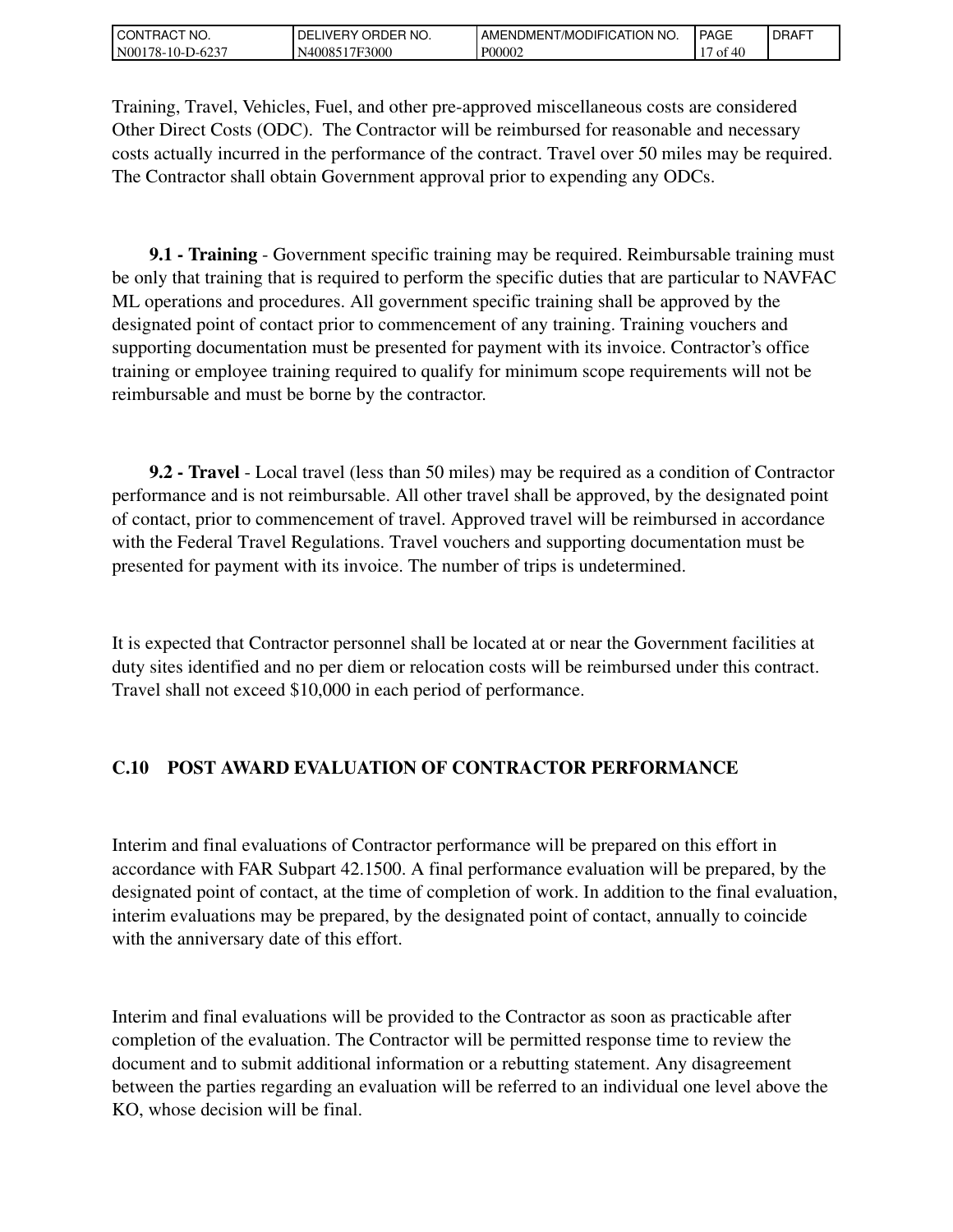| l CON<br>'NO.<br>RAC       | ORDER<br>`NO.<br>DELI<br>.IVERY | ATION NO.<br>AMENDMENT/MODIFICAT | <b>PAGE</b>                                                 | <b>IDRAFT</b> |
|----------------------------|---------------------------------|----------------------------------|-------------------------------------------------------------|---------------|
| N00<br>78-10-J<br>$-D-623$ | 7F3000<br>N40085                | P00002                           | $\overline{1}$<br>10<br>$\mathbf{A}^{\prime}$<br>OI.<br>18. |               |

Copies of the evaluations, Contractor responses, and review comments, if any, will be retained as part of the contract file, and may be used to support future award decisions.

### **C.11 SECTION 508 COMPLIANCE REQUIREMENTS**

Not applicable.

## **C.12 GOVERNMENT FURNISHED PROPERTY INFORMATION**

 **12.1 - Government Furnished Information** - The Government shall provide introductions to all key Government representatives along with a briefing on their roles and functions in the organization, initial familiarization/orientation of task requirements, and any required hardware and software manuals or other documentation. Published guidance will be provided by the Government as needed, including but not limited to a variety of Federal, Department of Defense, Department of Navy, Naval Facilities Engineering Command, publications, manuals, directives, standards, policies, and procedures.

 **12.2 - Government Furnished Facilities, Equipment, Materials, and Services** - The Government shall furnish major tools, equipment, work space, furnishings, office supplies, document duplication facilities, telephone service, and computer resources including access to processors, terminals, printers, software, and data.

### **C.13 CONTRACTOR FURNISHED PROPERTY/INFORMATION**

N/A.

### **C.14 PERSONNEL REQUIREMENTS**

 **14.1 - Personnel Definition/Designation** - No substitutions shall be made of accepted personnel except for sudden illness or death, or termination of employment. For the purpose of the overall performance of this effort, the Contractor's Program Manager shall also be considered under Contractor's "personnel". Substitutions shall only be accepted if in compliance with "Substitution of Personnel" provision identified below.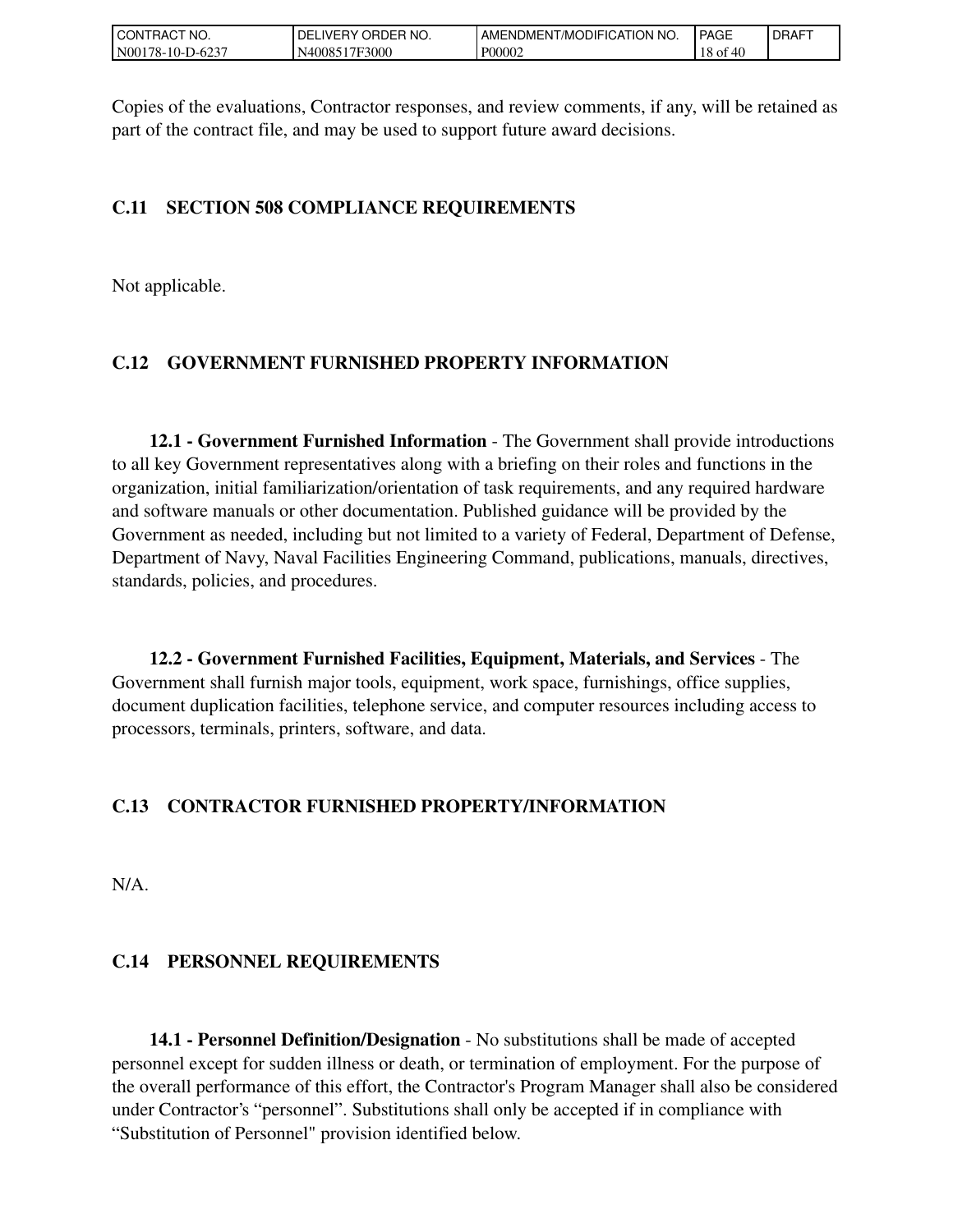| LCON.<br>TRACT NO.    | ORDER NO.<br><b>DEL</b><br>_IVERY_ | ™MODIFICATION NO.<br>' AMENDMENT. | <b>PAGE</b>     | <b>DRAFT</b> |
|-----------------------|------------------------------------|-----------------------------------|-----------------|--------------|
| N00178-10-I<br>-D-623 | 17F3000<br>.40085*                 | P00002                            | 10<br>ΟĪ<br>711 |              |

 **14.2 - Substitution of Personnel** - All Contractor requests for approval of substitutions hereunder shall be submitted in writing to the designated point of contact and the Contracting Officer at least two weeks (14 calendar days) in advance of the effective date, whenever possible, and shall provide a detailed explanation of the circumstances necessitating the proposed substitution, a complete resume for the proposed substitute, and any other information requested by the Contracting Officer necessary to approve or disapprove the proposed substitution. An interview may also be requested. The designated point of contact and the Contracting Officer will evaluate such requests and promptly notify the Contractor of approval or disapproval in writing. The Government reserves the right to request the replacement of Contractor personnel if said personnel does not meet the position experience requirements; is not providing quality deliverables; or is not performing in a professional manner.

 **14.3 - Additional Contractor Employee Requirements** - Additional Contractor employee requirements include:

- a. Valid driver's license.
- b. Strong communication skills in the English language, both written and oral.
- U.S. citizenship or resident alien. Proof of US Citizenship or resident alien card will be c. required.
- d. Ability to acquire a Common Access Card (CAC).

### **C.15 ANTICIPATED PERSONNEL NEEDS**

The Contractor Planners are expected to have a 4 year college degree in either Community Planning, Architecture or Engineering. At least 4 years of experience is required in a discipline above, can be private or public sector.

### **C.16 ADDITIONAL PERSONNEL REQUIREMENTS**

 **16.1 Management** - The Contractor shall manage the total work effort associated with the services required herein to meet the performance objectives and standards. Such management includes but is not limited to planning, scheduling, report preparation, establishing and maintaining records, and quality control. The Contractor shall provide a staff with the necessary management expertise to assure performance objectives and standards are met.

#### **16.2 Organization Chart** – Not applicable.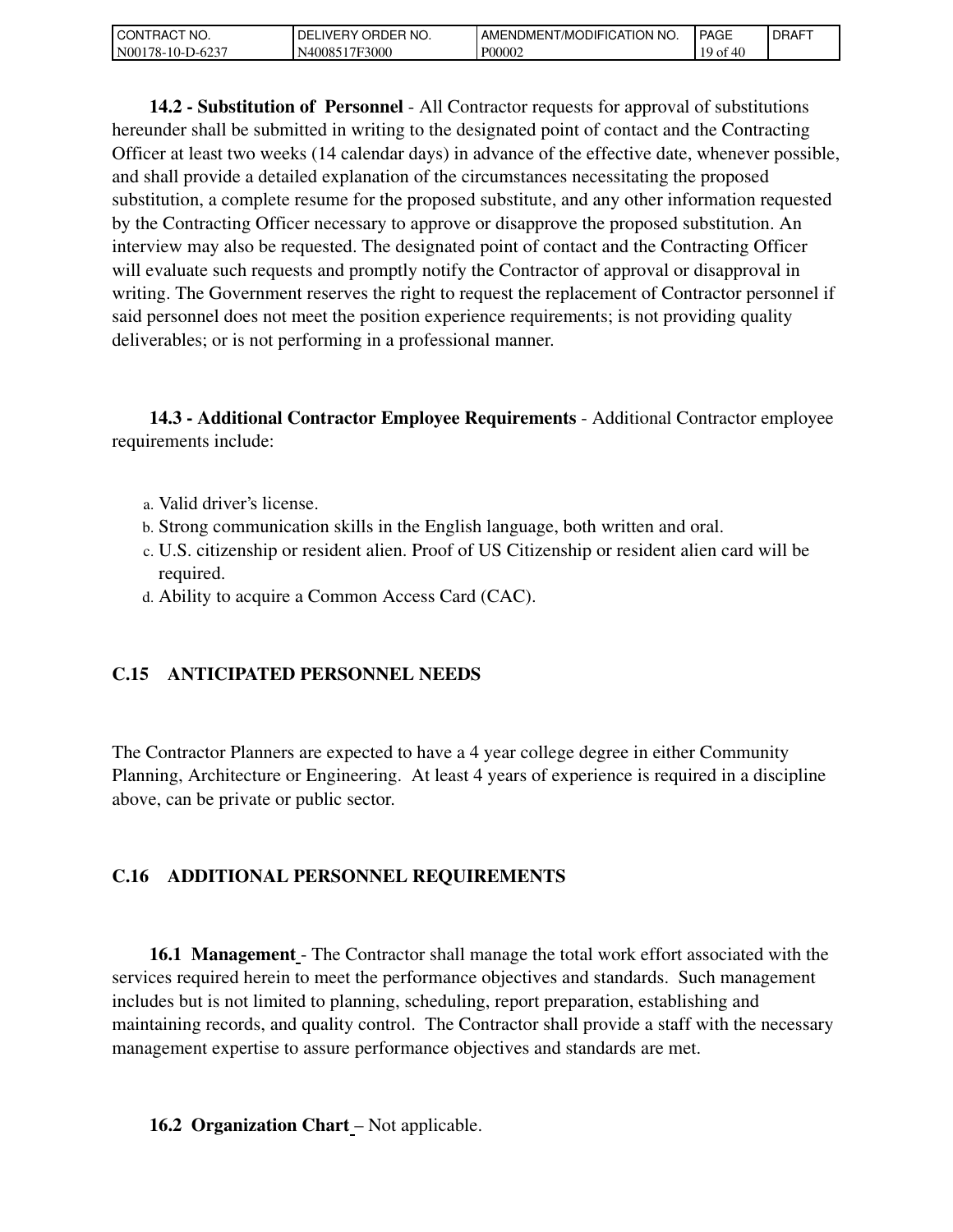| `CT NO.<br>l CON<br>RAC         | ORDER NO.<br><b>DEL</b><br>_iVERY_ | ™MODIFICATION NO.<br>' AMENDMEN⊤. | <b>PAGE</b>                 | <b>DRAFT</b> |
|---------------------------------|------------------------------------|-----------------------------------|-----------------------------|--------------|
| N00<br>$178 - 10 - T$<br>-D-623 | 17F3000<br>.40085°,                | P00002                            | 20<br>0Ī<br>711<br>$\omega$ |              |

 **16.3 Employee Listing** - The Contractor shall maintain and provide upon request a current Employee List. The list shall include employee's name, social security number, and level of security clearance.

 **16.4 Employee Requirements** - The Contractor shall provide experienced, qualified, and capable personnel to perform the work in this contract. Personnel shall be fully knowledgeable of all safety and environmental requirements associated with the work they perform. Competent personnel shall be provided as required. Personnel shall speak, read, and comprehend English to the extent that they can perform the contract requirements and comply with installation emergency procedures.

 **16.5 Key Personnel** - The Contractor shall not replace key personnel without approval from the Contracting Officer. See NFAS Clause 5252.237-9301, Substitution of Key Personnel (Jun 1994) for further direction. Within 15 calendar days after award of the contract, for other than qualification requirements required to be submitted with the offer, the Contractor shall submit to the KO a List of Key Personnel and their Qualifications and any additional information requested by the KO to certify their qualifications.

 **16.6 Employee Appearance** - The Contractor shall ensure that all employees present a professional appearance that is appropriate for their position. The KO reserves the right to determine the acceptability of any clothing worn. All Contractor/subcontractor employees working under this contract shall be identified by a distinctive nameplate, emblem, or patch attached in a prominent place on an outer garment. Employee identification shall not be substituted for station required passes or badges.

 **16.7 Employee Conduct** - Contractor employees shall conduct themselves in a proper, efficient, courteous and businesslike manner.

 **16.8 Removal of Employees** - The Contractor shall remove from the site any individual whose continued employment is deemed by the KO to be contrary to the public interest or inconsistent with the best interests of National Security.

 **16.9 Proof of Legal Residency** - No employee or representative of the Contractor will be admitted to the site of work unless satisfactory Proof of Legal Residency is furnished.

 **16.10 Common Access Card (CAC)** - The Government will furnish common access cards to eligible Contractor "key" and "additional" personnel. The CAC is the property of the U.S.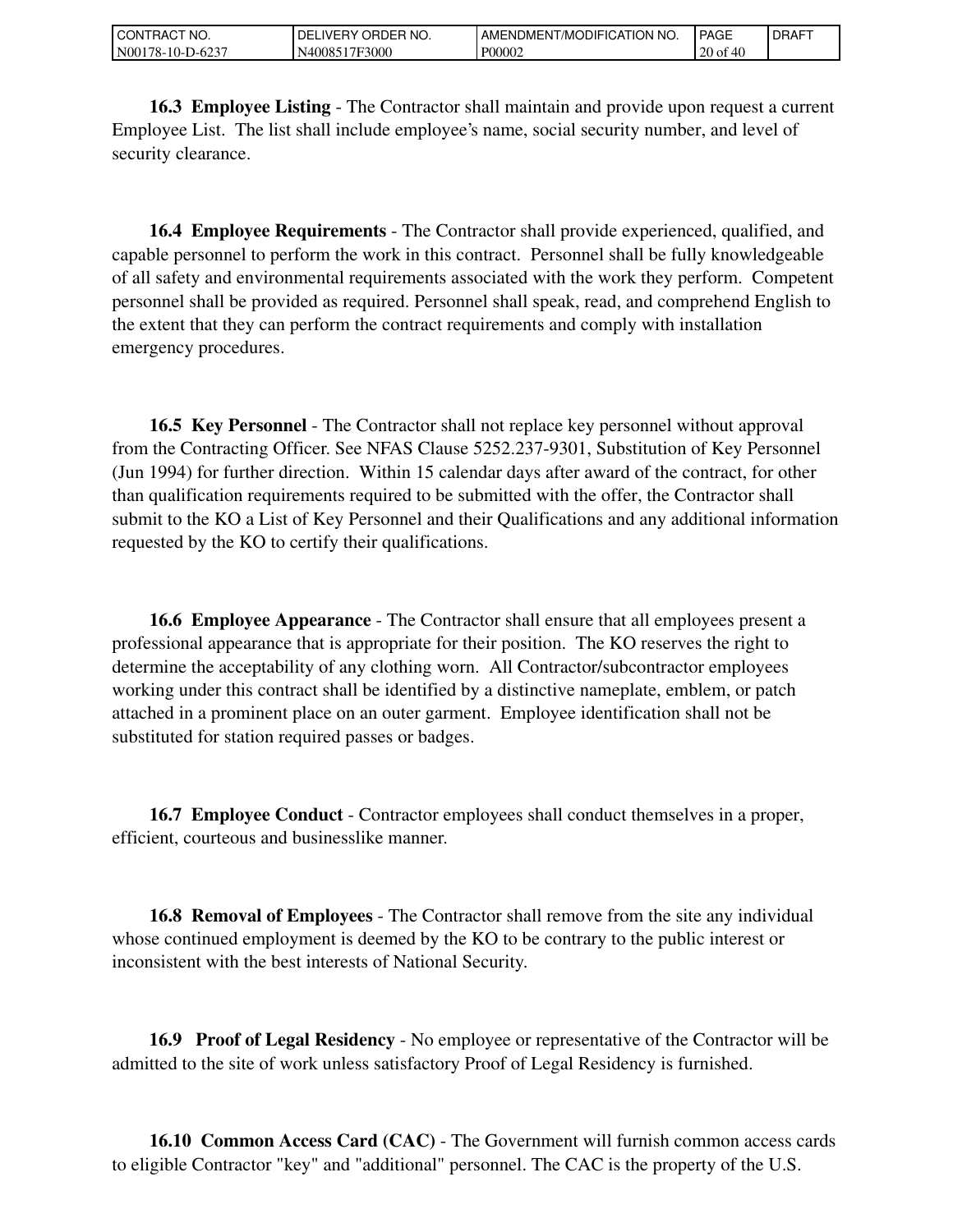| l CON<br>" NO.<br><b>HAC</b> | NO.<br>ORDER<br>DEL<br>. IVERY | NO.<br>AME<br>ENDMENT/MODIFICATION | <b>PAGE</b> | <b>IDRAFT</b> |
|------------------------------|--------------------------------|------------------------------------|-------------|---------------|
| N00<br>. 78-10-L<br>-D-623   | 7F3000<br>4008.                | P00002                             | - O1<br>71  |               |

Government. The Contractor shall ensure all employee CAC cards are returned to the Contractor Verification System (CVS) Trusted Agent upon end of contract or termination of an employee. Each employee who received a CAC card, is required to take the required government furnished mandatory training.

 **16.11 Passes and Badges** - All Contractor employees shall obtain the required employee and vehicle passes. The Government will issue badges without charge. The Contractor employees must be able to obtain CAC in accordance with security requirements. Each employee shall wear the Government issued badge over the front of the outer clothing. When an employee leaves the Contractor's service, the employee's Passes and Badges shall be returned within 1 calendar day.

 **16.12 Access to Buildings** - The Contractor shall monitor and control access into restricted areas under their responsibility, allowing only those individuals who have been properly cleared into restricted areas or other controlled access areas. The Contractor shall comply with security requirements, plus those imposed by the installation Commander at all times. Personnel with access to special areas will have the appropriate screening and/or security clearance, and personnel requiring routine access to restricted areas will wear special badges authorizing access for those areas. Contractor personnel shall not enter restricted or controlled areas or installation facilities unless specifically authorized in performance of their duties. The Contractor shall secure all buildings and facilities entered during non-duty hours and will secure all building and facilities under the Contractor's cognizance at the end of each work day or shift period.

 **16.13 Access Arrangements** - The Contractor shall make all arrangements through the appropriate office necessary to obtain access to buildings, facilities and other work areas, and when necessary, arrange for them to be opened and closed by the controlling authority. The Government may issue keys to the Contractor. The Contractor shall use due diligence and be responsible for compromised security systems to include replacement costs that result from its action or inaction.

 **16.14 Vehicles (if applicable)** - The company name shall be displayed on each of the Contractor's vehicles in a manner and size that is clearly visible. All vehicles shall display a valid state license plate that complies with State Vehicle Code. Vehicles shall meet all other requirement of the State Vehicle Code, such as safety standards, and shall carry proof of insurance and state registration, if applicable

 **16.15 Identification Badges and Installation Access** - Application for and use of badges or one day passes will be as specified herein and as otherwise directed by the Contracting Officer or his/her authorized representative. Obtain access to the installation by participating in the Navy NCACS or the Defense Biometric Identification Systems (DBIDS), or by obtaining passes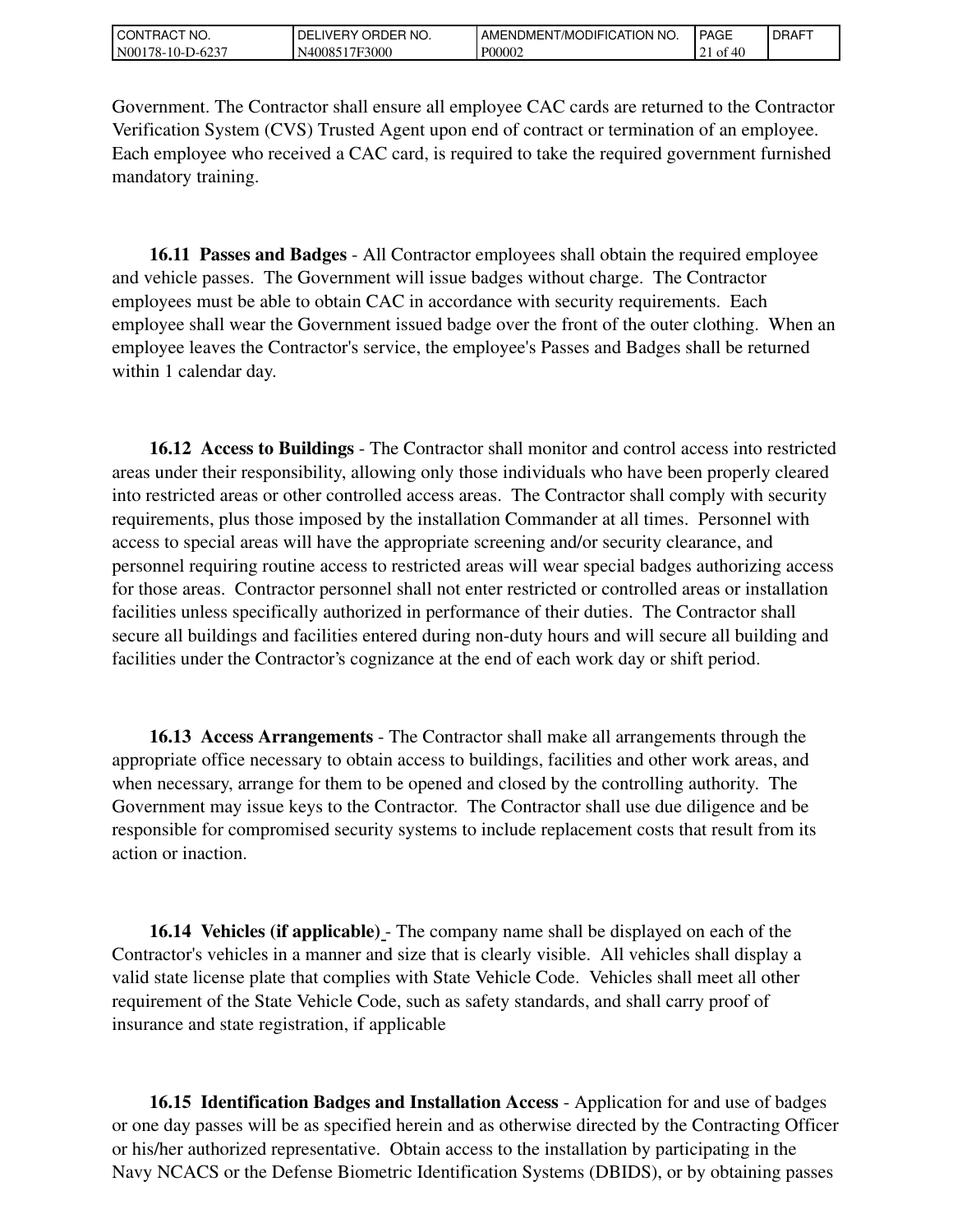| CT NO.<br>CON<br><b>RAG</b>            | NO.<br>ORDEP<br>DELI<br><b>IVERY</b><br>ъ. | <b>NO</b><br>7MODIFICATION<br>AME<br>:NDMENT/ | <b>PAGE</b>                 | <b>DRAFT</b> |
|----------------------------------------|--------------------------------------------|-----------------------------------------------|-----------------------------|--------------|
| N <sub>00</sub><br>78-10-L<br>$1.62$ . | 7F3000<br>40085<br>.<br>'N∸                | P00002                                        | $\sim$<br>' ot<br>. די<br>∼ |              |

each day from the Base Pass and Identification Office. Costs for obtaining passes through the NCACS or DBIDS are the responsibility of the Contractor. One-day passes, issued through the Base Pass and Identification Office, will be furnished without charge. Furnish a completed Employment Eligibility Verification (DHS Form I-9) form for all personnel requesting access. This form is available at http://www.uscis.gov/portal/site/uscis by searching or selecting Employment Verification (Form I-9). Immediately report instances of lost or stolen badges to the Contracting Officer.

 **16.16 One-Day Passes** - Participation in the NCACS or DBIDS Programs are not mandatory. In lieu of participating in the program, the Contractor may elect to have its personnel obtain daily passes from the installation's pass and decal office in accordance with applicable installation security regulations/procedures. Note that Contractor personnel obtaining installation access via daily passes will be subject to, among other things, daily mandatory vehicle inspection and will have limited access to the installation. The Government will not be responsible for any cost/price or schedule impacts that may result from the Contractor electing to have its personnel obtain one-day passes instead of choosing to participate in the NCACS or DBIDS Program.

 **16.17 Security Requirements** - The Contractor shall comply with all Federal, state, and local security statutes, regulations, and requirements. The Contractor shall become acquainted with and comply with all Government regulations as posted, or as requested by the KO when required to enter a Government site. The Contractor shall ensure that all security/entrance clearances are obtained.

 **16.18 NCACS or DBIDS Program** – NCACS or DBIDS are voluntary programs in which Contractor personnel who enroll, and are approved, are subsequently granted access to the installation for a period up to one year, or the length of the contract, whichever is less, and are not required to obtain a new pass from the Base Pass and Identification Office for each visit. The Government performs background screening and credentialing. Throughout the year the Contractor employee must continue to meet background screening standards. Periodic background screenings are conducted to verify continued NCACS or DBIDS participation and installation access privileges. Under the NCACS or DBIDS program, no commercial vehicle inspection is required, other than for Random Anti-Terrorism Measures (RAM) or in the case of an elevation of Force Protection Conditions (FPCON). The transition from NCACS to DBIDS is scheduled for 14 August 2017, with further details on the new system requirements located at https://www.cnic.navy.mil/om/dbids.html.

 **16.19 Security Clearances** - The Contractor shall obtain all required corporate and personnel Security Clearances prior to commencement of work. The Contractor shall ensure that a list of all personnel with Security Clearances is maintained current, including clearances that are pending.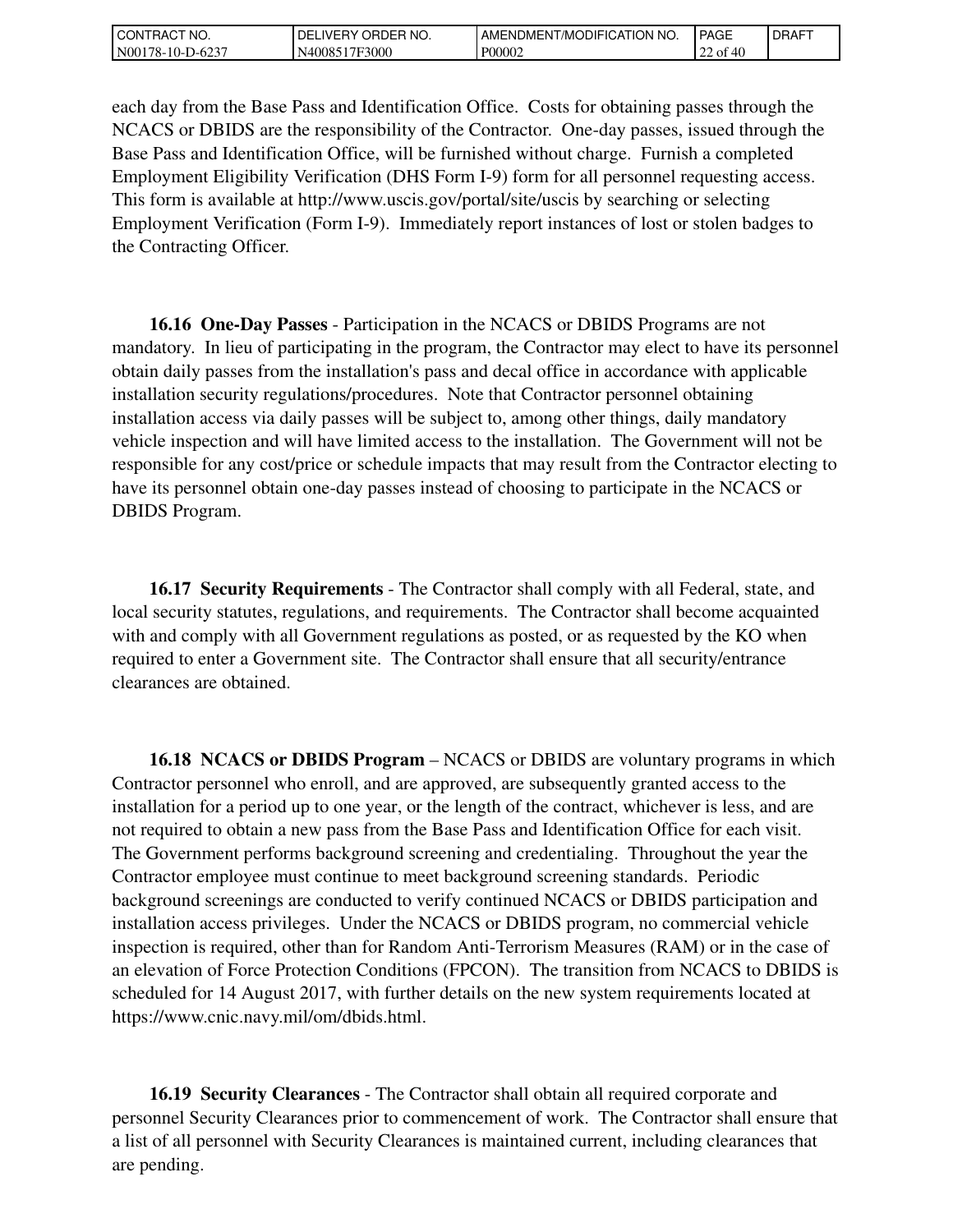| 'NO.<br>$\sim$<br>CONT<br>™RAC.                      | NO.<br>DEI<br>IVF<br>ORDEP<br>◡ | <b>NO</b><br><b>FICATION</b><br>'AMENDMENT<br>./MODIFIC | <b>PAGE</b>         | <b>DRAFT</b> |
|------------------------------------------------------|---------------------------------|---------------------------------------------------------|---------------------|--------------|
| N <sub>001</sub><br><b>A</b><br>$10 - 10$<br>. ت⊿∪−י | 17F3000<br>N4008 <sup>4</sup>   | P00002                                                  | ΩΩ<br>Οİ<br>ت<br>г. |              |

 **16.20 Trustworthiness Security – Navy Contract/Projects** - Reference is hereby made to Navy awarded contracts requiring Contractor access to sensitive unclassified information. Although these contracts are not classified and Contractor employees are not required to have a security clearance, the Department of the Navy (DoN) has determined that all DoN information systems are sensitive regardless of whether the information is classified or unclassified. A Contractor whose work involves access to sensitive unclassified information warrants a judgment of an employee's trustworthiness. Therefore, all personnel must undergo a National Agency Check to verify their trustworthiness. Also, the Government will include Facility Access Determination (FAD) program requirements in the contract specifications when trustworthiness determinations will be required on the Contractor employees.

The following addresses those requirements for Trustworthiness Security:

- a. Each Contractor employee must have a favorably completed National Agency Check (NAC).
- b. If Contractor personnel currently have a favorably adjudicated NAC the Contractor shall notify the Security Manager of the Government command they will visit who will validate this in the Joint Personnel Adjudication System (JPAS).The request shall be renewed annually or for the duration of the contract if less than one year.
- c. If no previous investigation exists the Contractor personnel shall complete the requirement for a Trustworthiness NAC.

Investigations for public trust positions, to include IT-II (Limited Privileged) and IT-III (Non-Privileged) positions that access unclassified sensitive information when clearance eligibility is not required, will be submitted to the Office of Personnel Management (OPM) utilizing the SF-85P (code 08B for IT-II and code 02B for IT-III ) and will include the SF-87 Fingerprint Card or electronic fingerprint transmission. The Government Security Manager will process the Trustworthiness NAC.

The contract employee shall provide the completed Personnel Security Investigation (PSI) to the Security Manager along with the original signed release statements and applicant fingerprint card (FD87). The responsibility for providing the fingerprint card rests with the Contractor. The Security Manager will review the form for completeness, accuracy and suitability issues and will forward the completed SF85P along with attachments to OPM. The Department of Navy Central Adjudication Facility (DoN CAF) will perform adjudicating contractor investigations for public trust positions.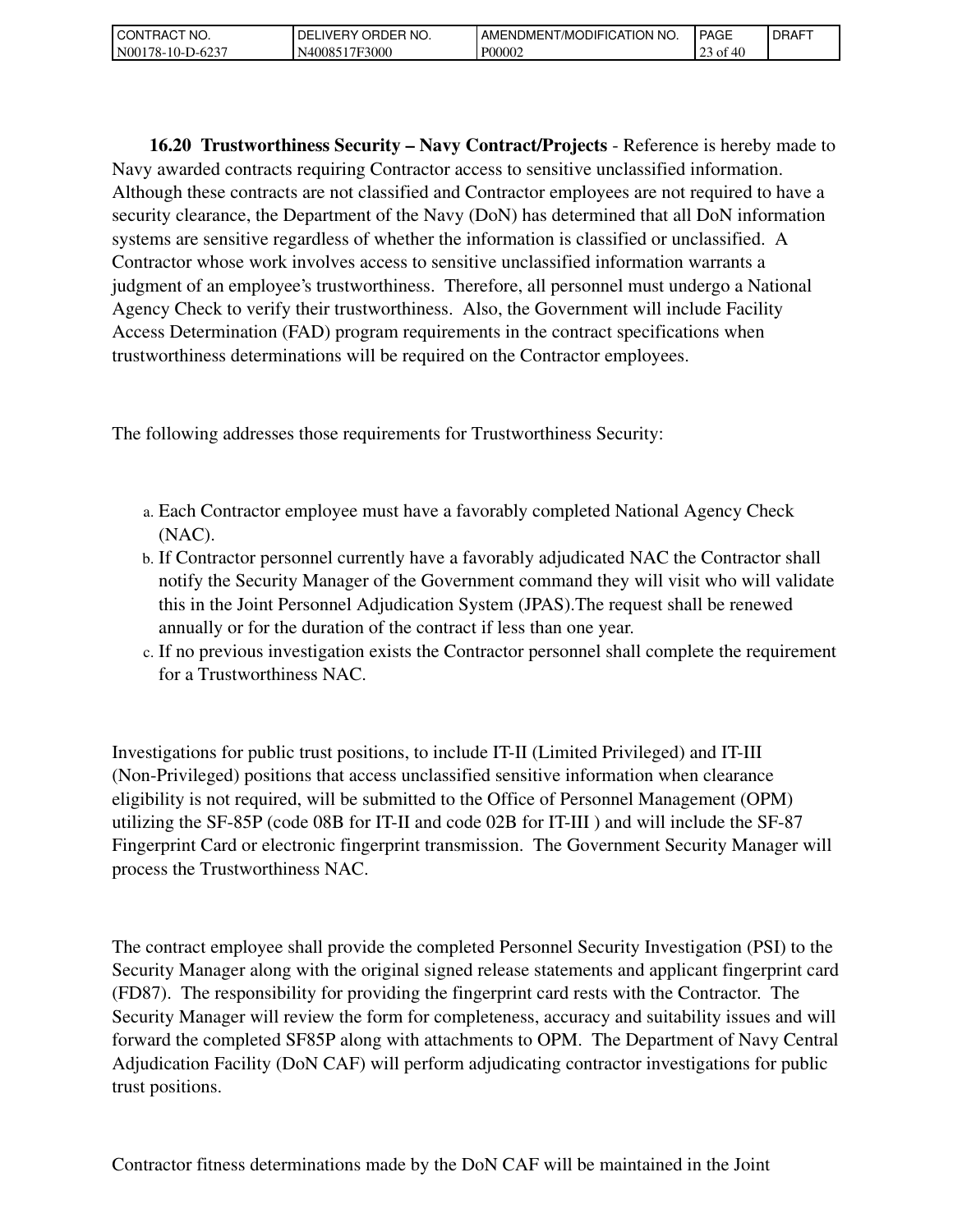| °CT NO.<br>l CON<br>RAC   | 'NO.<br><b>ORDER</b><br><b>IVERY</b><br>DEL | ENDMENT/MODIFICATION I<br>NO.<br>AME. | <b>PAGE</b>     | <b>I DRAFT</b> |
|---------------------------|---------------------------------------------|---------------------------------------|-----------------|----------------|
| N00<br>'78-10-l<br>-D-623 | 17F3000<br>40085                            | P00002                                | 24<br>-OI<br>71 |                |

Personnel Adjudication System (JPAS). Favorable fitness determinations will support public trust positions only and not national security eligibility. If no issues are discovered, according to respective guidelines a "Favorable Determination" will be populated in JPAS and will be reciprocal within DoN. If issues are discovered, the DoN CAF will place a "No Determination Made" in the JPAS and forward the investigation to the submitting office for Government command's final determination.

 **16.21 Contractor Safety Program** - The Contractor shall develop and implement a Safety Program for the contract, detailing how the Contractor plans, staffs, performs, and controls all safety practices while delivering best value services to the Government without any accidents or mishaps. The Contractor's safety program shall comply with all safety standards identified in the U.S. Army Corps of Engineers Safety and Health Requirements Manual, EM-385-1-1 and Public Law 91-596, Occupational Safety and Health Act.

 **16.22 Drug Abuse Prevention Plan** - The Contractor shall develop a plan to explain how it will satisfy the drug-free work force requirement as stated in DFARS Clause 252.223-7004, Drug Free Workforce (Sep 1988). The Drug Abuse Prevention Plan is for the basic contract. The Plan is due within 30 days of contract award.

 **16.23 Fall Protection and Prevention Plan** - When directed by the Contracting Officer, the Contractor shall develop a plan to explain how fall hazards will be eliminated or prevented at the site. The plan will explain how the Contractor will protect and prevent its service workers from falling from heights of 4 feet or more. A competent person and/or Qualified Person for fall protection shall prepare and sign the plan. See EM 385-1-1, ANSI A10.32, ANSI Z359 Fall Protection Code and ANSI/ASSE A10.34.

 **16.24 Accident and Damage Reporting** - The Contractor shall notify the KO and COR of all damages, accidents, mishaps, and near misses that occur on or related to Government property as soon as practical, but not later than four hours. For recordable injuries and illnesses, property damage accidents resulting in at least \$2,000 in damages, and Weight Handling Equipment (WHE) accidents, the Prime Contractor shall conduct an accident investigation to establish the root cause(s) of the accident. For recordable injuries and illnesses and property damage accidents resulting in at least \$2,000 in damages complete the Navy Contractor Significant Incident Report (CSIR) form and provide the report to the KO and COR within 1 calendar day of the accident. Comply with current 29CFR1904 for OSHA/HIOSH record keeping and reporting requirements.

 **16.25 Accident Reporting Notification** - The Contractor shall report all accidents, mishaps, and near misses to the KO and COR in a timely manner as described below: An Initial Accident Reporting Notification Report shall be developed by the Contractor and provided to the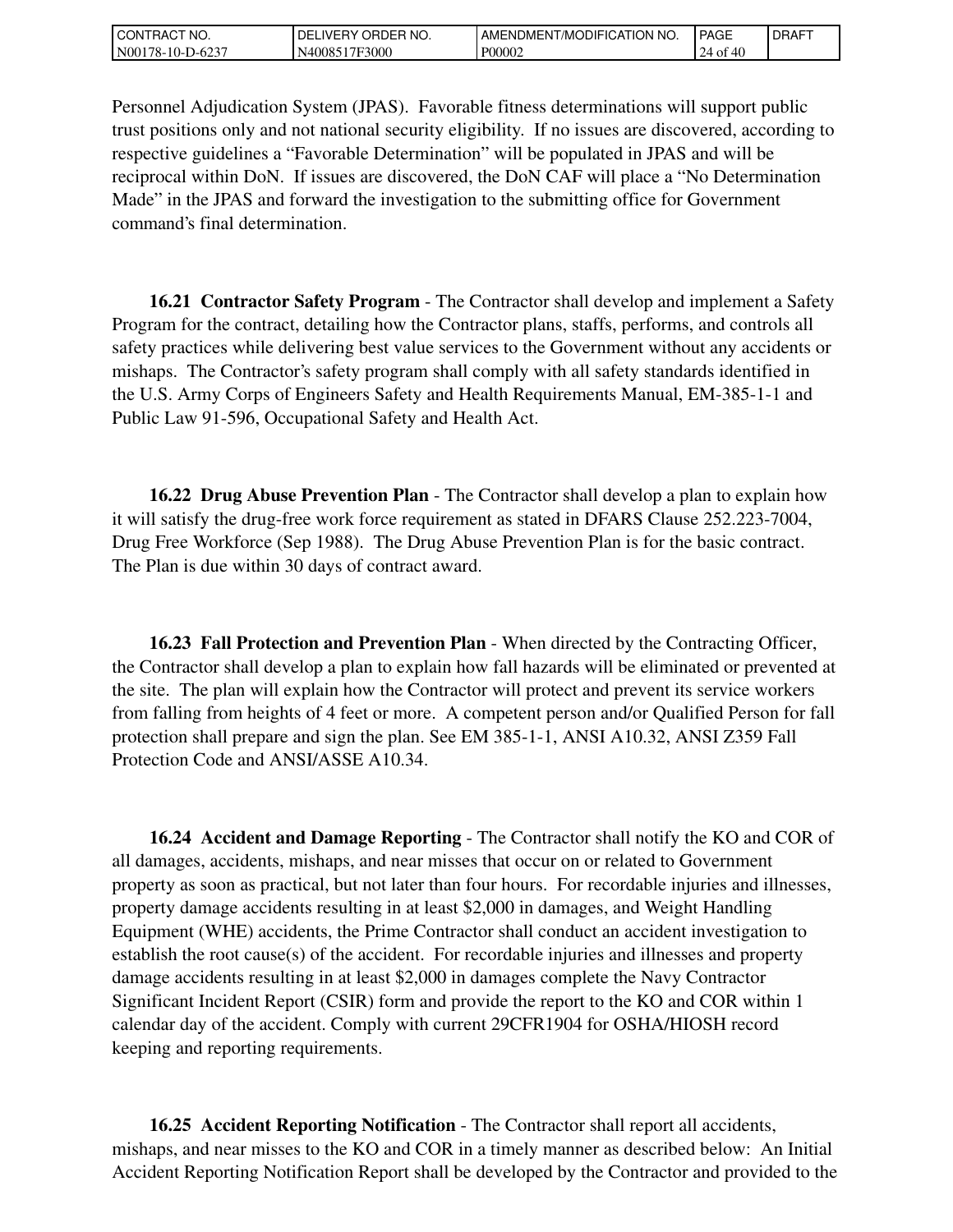| CT NO.<br>l CON<br>'RAC   | NO.<br>ORDEP<br>DELI<br><b>IVERY</b> | MODIFICATION:<br>NO.<br>:NDMENT<br>AME | <b>PAGE</b>             | <b>IDRAFT</b> |
|---------------------------|--------------------------------------|----------------------------------------|-------------------------|---------------|
| N00<br>-78-10-1<br>-D-623 | 7F3000<br>4008.                      | P00002                                 | 0.4C<br>ОĪ<br>711<br>رے |               |

KO immediately after that an accident, or near miss, has occurred. The Contractor may not have all the facts and information regarding the actual incident or near miss at the time of the initial report. However, it is the Government's desire to receive notification of all mishap situations as early as possible. The Contractor shall develop a Follow-on Accident Reporting Notification Report and shall and provide a copy to the KO by close of business the day of the accident, or if the accident occurs after hours, at start of business the following morning. Follow-on reports shall be required daily until the Contractor can send a final, conclusive report of the nature, cause, and outcome of the accident. The Contractor shall provide a Final Accident Reporting Notification Report of the accident to the KO within 24 hours after completing the investigation of the accident.

 **16.26 OSHA Citations and Violations** - If the Contractor causes any violations that result in an OSHA citation, the Contractor shall promptly resolve the issue and provide a copy of each OSHA citation and OSHA report with written OSHA Citations and Violations Corrective Action Report to the KO within 48 hours after receiving a citation.

 **16.27 Safety Inspections and Monitoring** - The Contractor shall be responsible for regularly inspecting its work areas, job sites, and work crews to ensure that all Contractor operations are being conducted safely. These inspections shall ensure:

- 1. The site is safe and free of job-site hazards
- 2. Proper PPE is being utilized and worn.
- 3. Safe work practices and processes are being followed.
- 4. Workers are familiar with the hazards covered in the respective AHA for that work activity.
- 5. All equipment and tools are in good condition and being used safely.

The Government reserves the right to inspect and monitor Contractor operations for safety compliance. In general, the Government approach will be to conduct Performance Assessment on the quality and effectiveness of the Contractor's safety program. The Government reserves the right to stop any work activity that it deems to be unsafe. Contractor personnel shall work in a safe manner and comply with all applicable safety regulations. The Contractor shall be subject to safety inspections of its work sites by the Government. Contractor safety records shall be available to the KO upon request.

Whenever the KO becomes aware of any safety noncompliance or any condition which poses a serious or imminent danger or hazard to the health or safety of the public or Government Personnel, the KO will notify the Contractor orally, with written confirmation, and request immediate corrective action. This notice, when delivered to the Contractor's representative or SSHO, shall be deemed sufficient notice of noncompliance and that corrective action is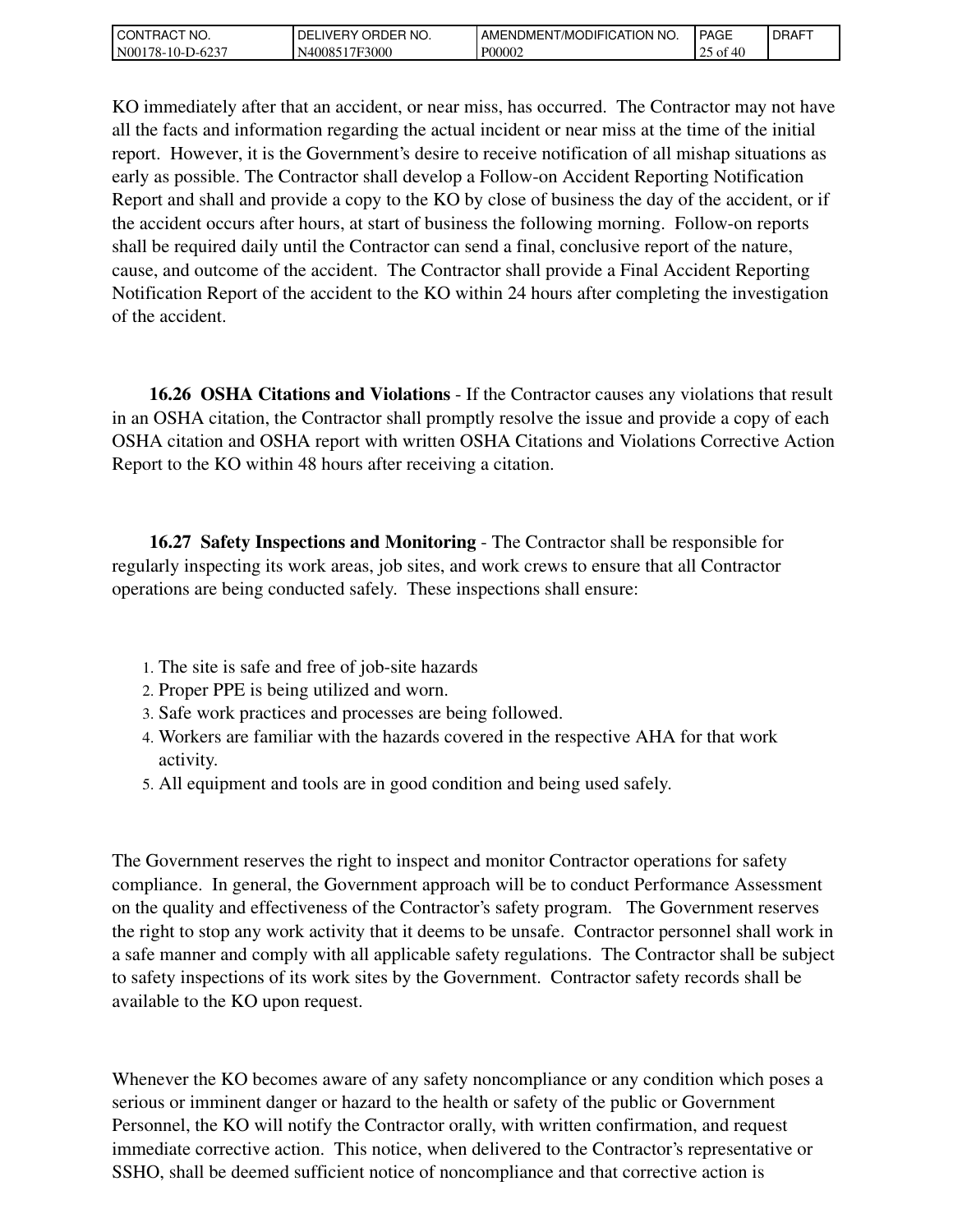| CT NO.<br>CONT<br>™RAU.          | NO.<br>DEI<br><b>IVERY</b><br>ORDEP | I AMENDMENT/MODIFICATION NO. | <b>PAGE</b>               | <b>IDRAFT</b> |
|----------------------------------|-------------------------------------|------------------------------|---------------------------|---------------|
| 6237<br>N00<br>78-10-L<br>$-62.$ | 17F3000<br>N40085                   | P00002                       | $26$ of<br>$\overline{ }$ |               |

required. After receiving this notice, the Contractor shall immediately take corrective action. If the Contractor fails, delays, or refuses to promptly take corrective action, the KO may issue a stop work order for all or part of the services or work until satisfactory corrective action has been taken. Whenever such a stop work order has been issued, the Contractor shall waive all equitable adjustments to the contract related to the stop work ordered issued. The Contractor shall include this requirement in all of its subcontracts and vendor contracts in support of contract safety.

 **16.28 Safety Certification** - The Contractor shall submit copies of all required Federal, state, county, and city or industry safety related Safety Certifications for work performed under this contract. These certifications shall be kept up to date by the Contractor. The Contractor shall submit new versions of certifications to the KO as the old certifications expire. No work, that requires a certification, shall start without a valid and approved certification.

 **16.29 Safety Apparel on Jobsites** - The Contractor personnel shall wear appropriate high-visibility safety apparel (garment, vest, or harness of retro-reflective and fluorescent material) meeting ANSI/ISEA 107-2004 requirements. Appropriate garment shall be based on the worker hazards and tasks, complexity of the work environment or background, and vehicular traffic and speed. As a minimum, the Contractor personnel shall wear ANSI/ISEA 107-2004 Class I compliant apparel.

 **16.30 Environmental Protection** - The Contractor shall comply with all applicable Federal, state, and local laws, and with the regulations and standards. All environmental protection matters shall be coordinated with the KO. Inspection of any of the facilities operated by the Contractor may be accomplished by the Activity Environmental Protection Coordinator, or authorized officials on a no-notice basis during Government regular working hours. In the event that a regulatory agency assesses a monetary fine against the Government for violations caused by Contractor negligence, the Contractor shall reimburse the Government for the amount of that fine, costs of defending against administrative or other legal action, remedial action, and other costs. The Contractor shall comply with the instructions of the cognizant Navy Medical Department with respect to avoidance of conditions which create a nuisance or which may be hazardous to the health of military or civilian personnel. The Contractor is responsible for ensuring that its employees receive applicable environmental and occupational health and safety training, and is kept up to date on regulatory required specific training for the type of work to be conducted onsite. All on-site Contractor personnel, and their subcontractor personnel, performing tasks that have the potential to cause a significant environmental impact shall be competent on the basis of appropriate education, training or experience.

 **16.31 Government-Furnished Property, Materials and Services** - In accordance with FAR 52.245-1, Government Property (Apr 2012), and NFAS Clause 5252.245-9300, Government Furnished Property, Materials and Services (Dec 1994), Services and the following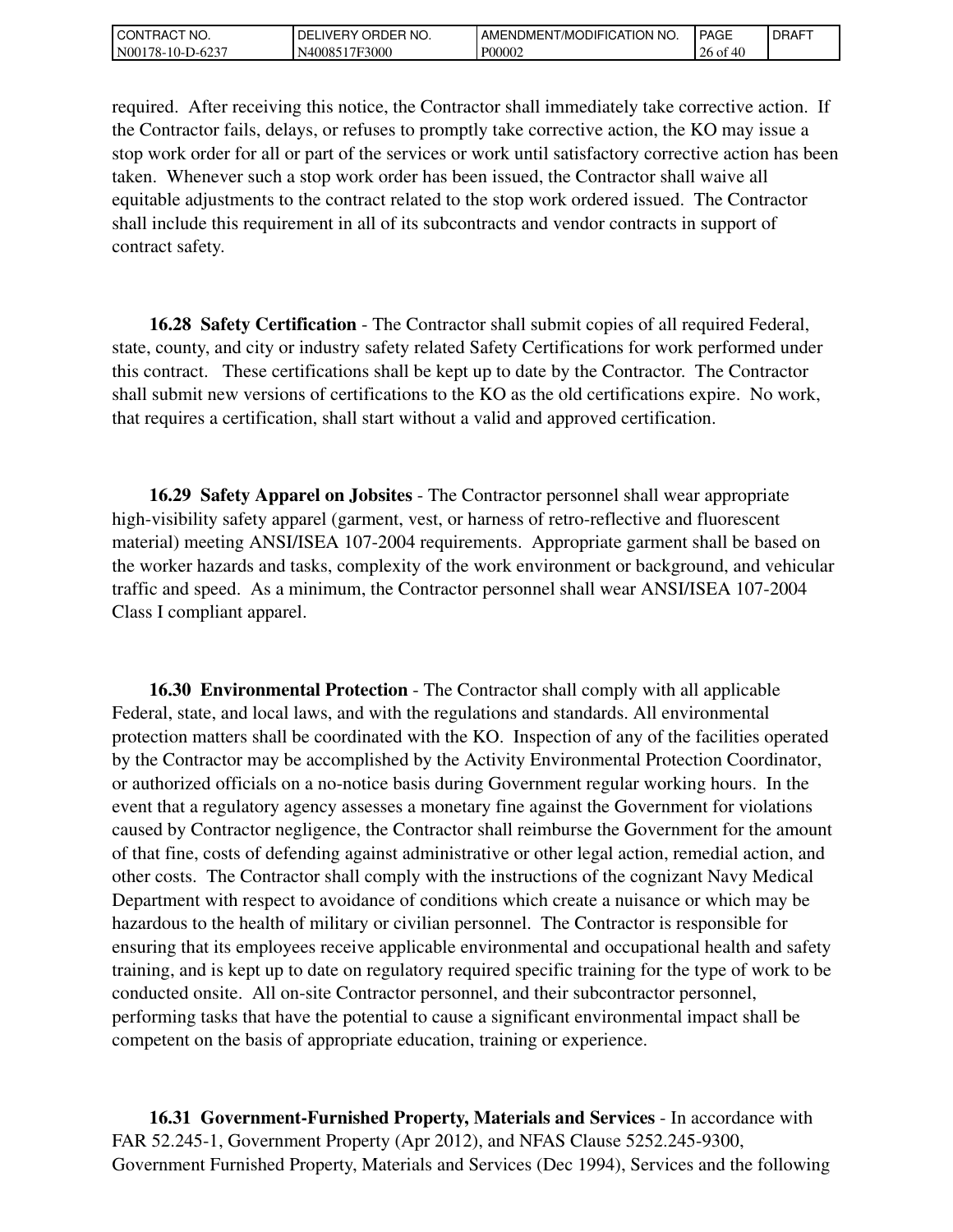| l CON<br>'RACT NO.        | <b>ORDER</b><br>'NO.<br>DELI<br><b>IVERY</b> | ENDMENT/MODIFICATION NO.<br>AME. | <b>PAGE</b>               | <b>I DRAFT</b> |
|---------------------------|----------------------------------------------|----------------------------------|---------------------------|----------------|
| N00<br>!78-10-1<br>-D-623 | 17F3000<br>40085                             | P00002                           | 0.40<br>$\sim$<br>ΟÌ<br>Æ |                |

paragraphs, the Government will furnish or make available to the Contractor certain Government-owned facilities, utilities, materials, and equipment for use in connection with this contract.

 **16.32 Protection of Government Property** - During execution of the work, the Contractor shall protect Government property. The Contractor shall return areas damaged as a result of negligence under this contract to their original condition at no cost to the Government.

 **16.33 Restriction to Contractor Working Hours** - If the Contractor wishes to work outside of the Government's regular working hours for the Contractor's convenience, the Contractor shall submit a written Request to Work Outside Government's Regular Working Hours to the KO and COR for approval at least seven calendar days prior to requested day.

 **16.34 Inherently Governmental Functions -** The contractor and their employees are not allowed to perform any inherently governmental functions. The term "inherently governmental function" is defined by OFPP Policy Letter 11-01 [\(http://www.gpo.gov/fdsys/pkg/FR-](http://www.gpo.gov/fdsys/pkg/FR-2011-09-12/html/2011-23165.htm)2011-09-12/html/2011-23165.htm), and is used when referring to a particular task or function that must be performed by a Government official. An inherently governmental function is one that is so closely related to the public interest as to mandate performance by Federal Government employees.

Government policy limits contractors to the performance of services related to gathering information on its behalf for the purpose of advising, offering opinions, providing recommendations and/or presenting ideas. These types of services are not inherently governmental because they do not require contractors to establish Government policies, render actionable mission/organizational decisions, or expend taxpayer dollars.

To illustrate- A contracting officer's authority to obligate Government funds on a contract represents discretionary decision-making and an outlay of taxpayer dollars. This responsibility and authority belongs to individuals who are employed by the U.S. Government and who execute their duties in accordance with the code of ethics for government service. Conversely, a contractor is primarily motivated to serve the interests of his or her private sector employer, and is presumed to have a lesser obligation or motivation to guard the public trust.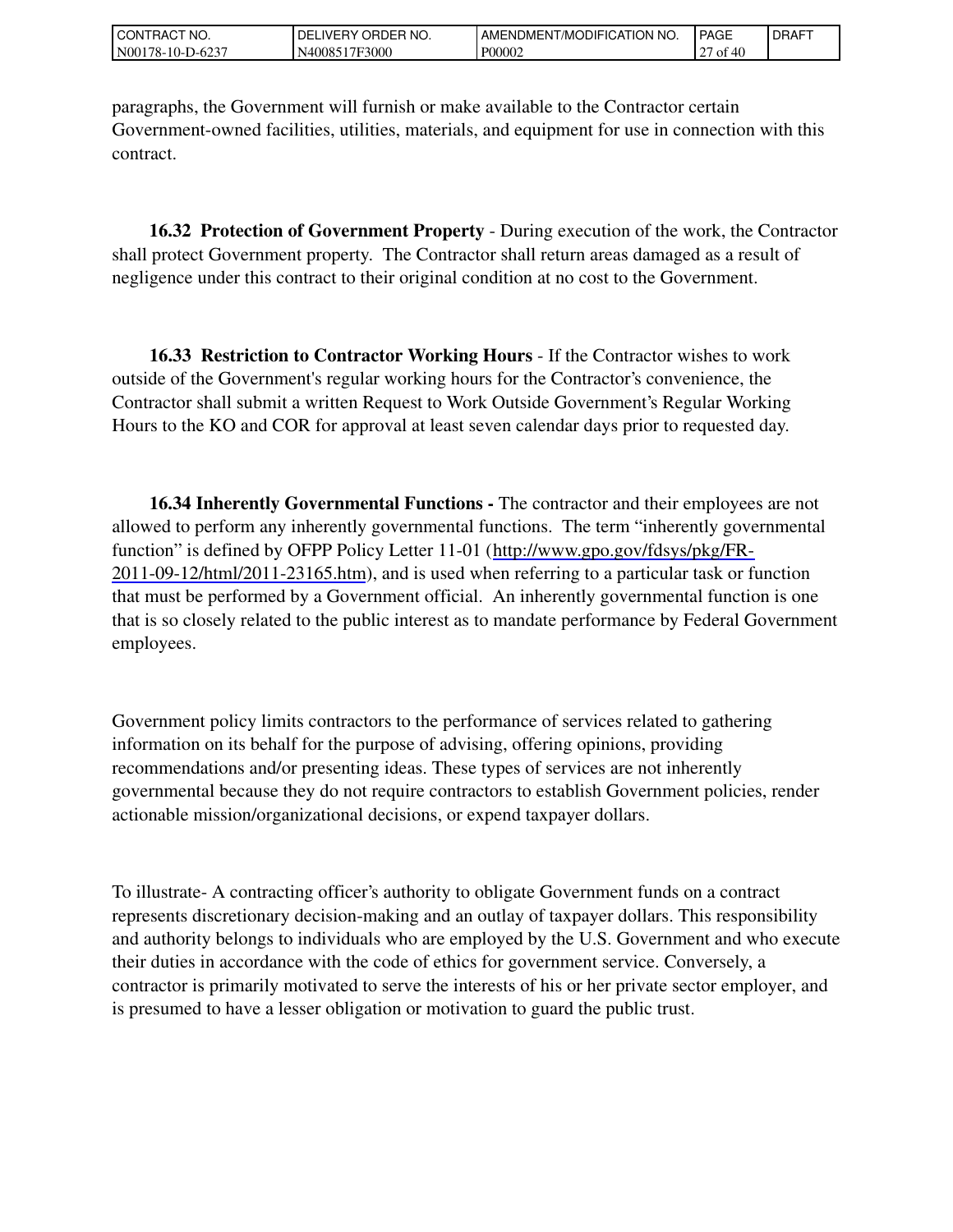| l CON<br>'NO.<br><b>RAG</b>                           | NO.<br>ואנ<br>JUEP.<br>.v-- | N NO.<br>TION<br>JDIFICA<br>AMENI<br>.∪MEN '<br>/MO | <b>PAGE</b>                | <b>DRAFT</b> |
|-------------------------------------------------------|-----------------------------|-----------------------------------------------------|----------------------------|--------------|
| N <sub>00</sub><br>$\sqrt{2}$<br>78-10-1<br>$-1 - 62$ | 7F3000<br>1008<br>∼         | P00002                                              | ററ<br>Лſ<br>28 of<br>$-10$ |              |

# **SECTION D PACKAGING AND MARKING**

NOT APPLICABLE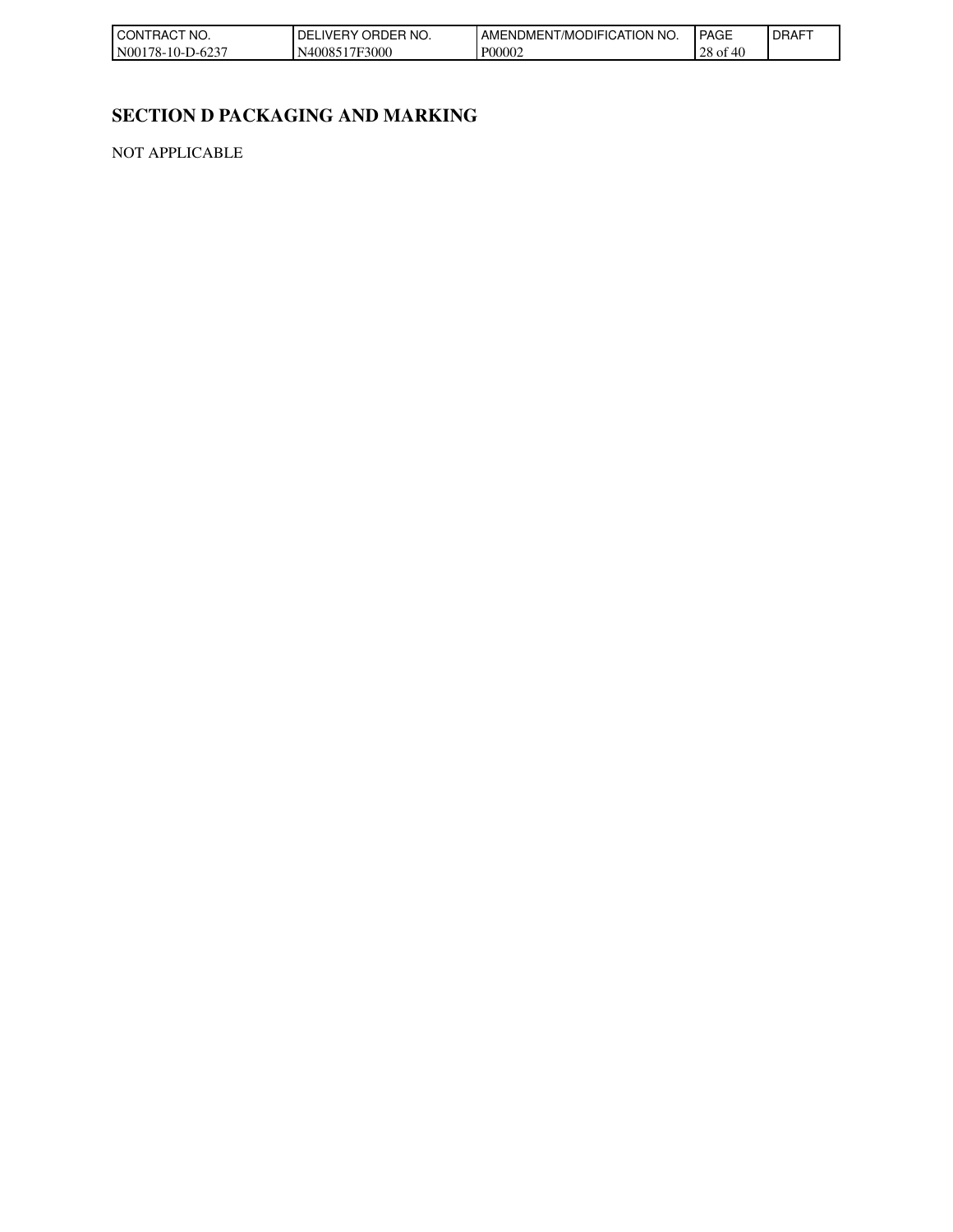| l CON<br>'NO.<br><b>RAC</b>                           | NO.<br>ואנ<br>JUEP.<br>.v-- | N NO.<br>ГІON<br>JDIFICA<br>AMENI<br>.∪MEN '<br>/MO | <b>PAGE</b>           | <b>DRAFT</b> |
|-------------------------------------------------------|-----------------------------|-----------------------------------------------------|-----------------------|--------------|
| N <sub>00</sub><br>$\sqrt{2}$<br>78-10-1<br>$-1 - 62$ | 7F3000<br>1008<br>∼         | P00002                                              | 20.<br>Лſ<br>Оİ<br>TV |              |

# **SECTION E INSPECTION AND ACCEPTANCE**

NOT APPLICABLE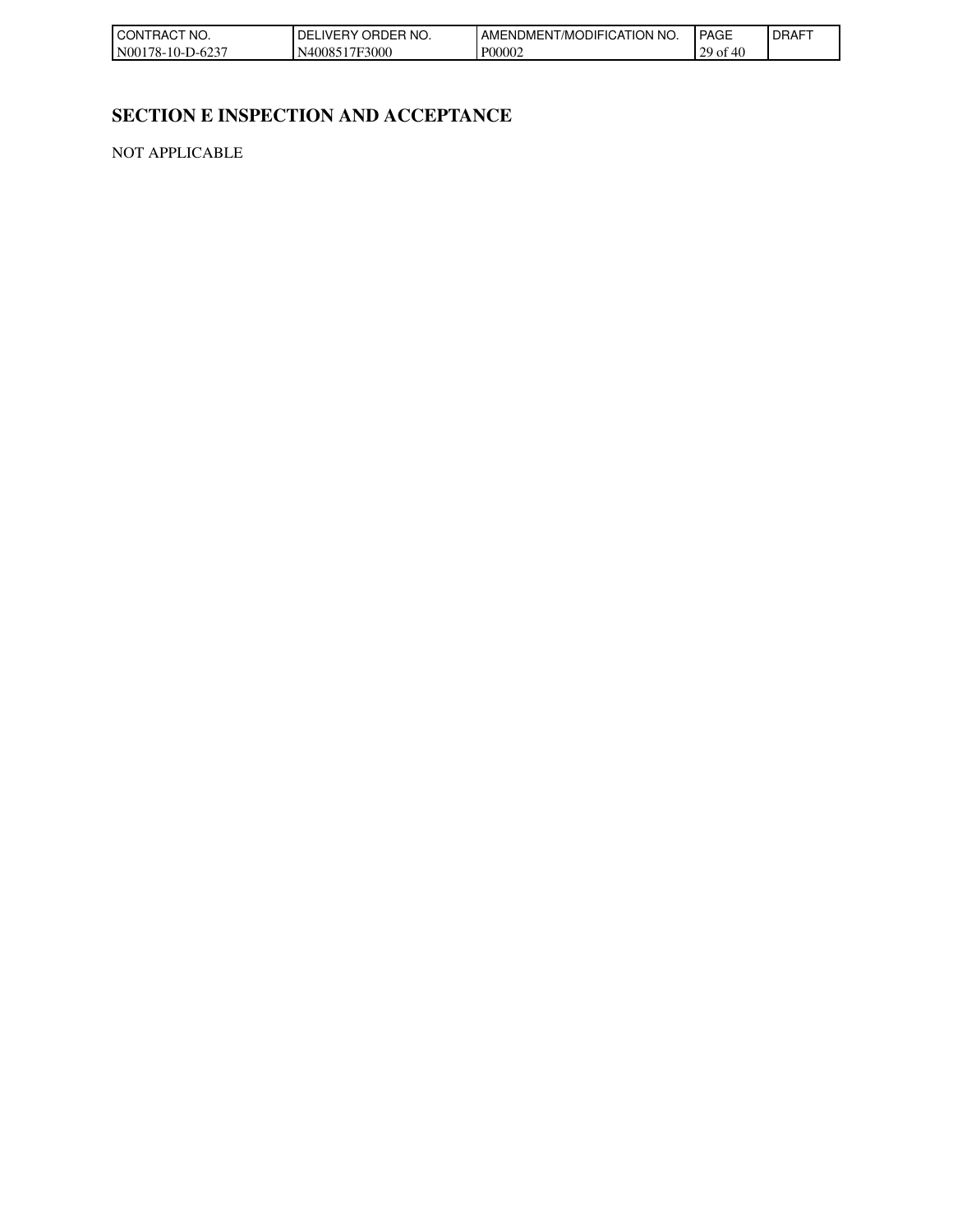| TRACT NO.<br>I CON     | ' ORDER NO.<br><b>DEL</b><br>_IVERY_ | <b>FICATION</b><br>'NO.<br>AMENDMENT/MODIFIC | PAGE          | <b>DRAFT</b> |
|------------------------|--------------------------------------|----------------------------------------------|---------------|--------------|
| N00178-10-I<br>-D-6237 | N4008517F3000                        | P00002                                       | $30$ of<br>46 |              |

#### **SECTION F DELIVERABLES OR PERFORMANCE**

The periods of performance for the following Items are as follows:

| 8000 | $9/30/2017 - 9/29/2018$ |
|------|-------------------------|
| 8003 | $9/30/2017 - 9/29/2018$ |
| 8004 | $9/30/2017 - 9/29/2018$ |
| 8005 | $9/30/2018 - 9/29/2019$ |
| 8008 | $9/30/2018 - 9/29/2019$ |
| 9000 | $9/30/2018 - 9/29/2019$ |

#### CLIN - DELIVERIES OR PERFORMANCE

The periods of performance for the following Items are as follows:

| 8000 | $9/30/2017 - 9/29/2018$ |
|------|-------------------------|
| 8003 | $9/30/2017 - 9/29/2018$ |
| 8004 | $9/30/2017 - 9/29/2018$ |
| 8005 | 9/30/2018 - 9/29/2019   |
| 8008 | $9/30/2018 - 9/29/2019$ |
| 9000 | 9/30/2018 - 9/29/2019   |

The periods of performance for the following Option Items are as follows:

| 8007 | 9/30/2018 - 9/29/2019   |
|------|-------------------------|
| 8009 | $9/30/2019 - 9/29/2020$ |
| 8011 | $9/30/2019 - 9/29/2020$ |
| 8012 | $9/30/2019 - 9/29/2020$ |
| 8013 | $9/30/2020 - 9/29/2021$ |
| 8015 | $9/30/2020 - 9/29/2021$ |
| 8016 | $9/30/2020 - 9/29/2021$ |
| 8017 | $9/30/2021 - 9/29/2022$ |
| 8019 | $9/30/2021 - 9/29/2022$ |
| 8020 | $9/30/2021 - 9/29/2022$ |
|      |                         |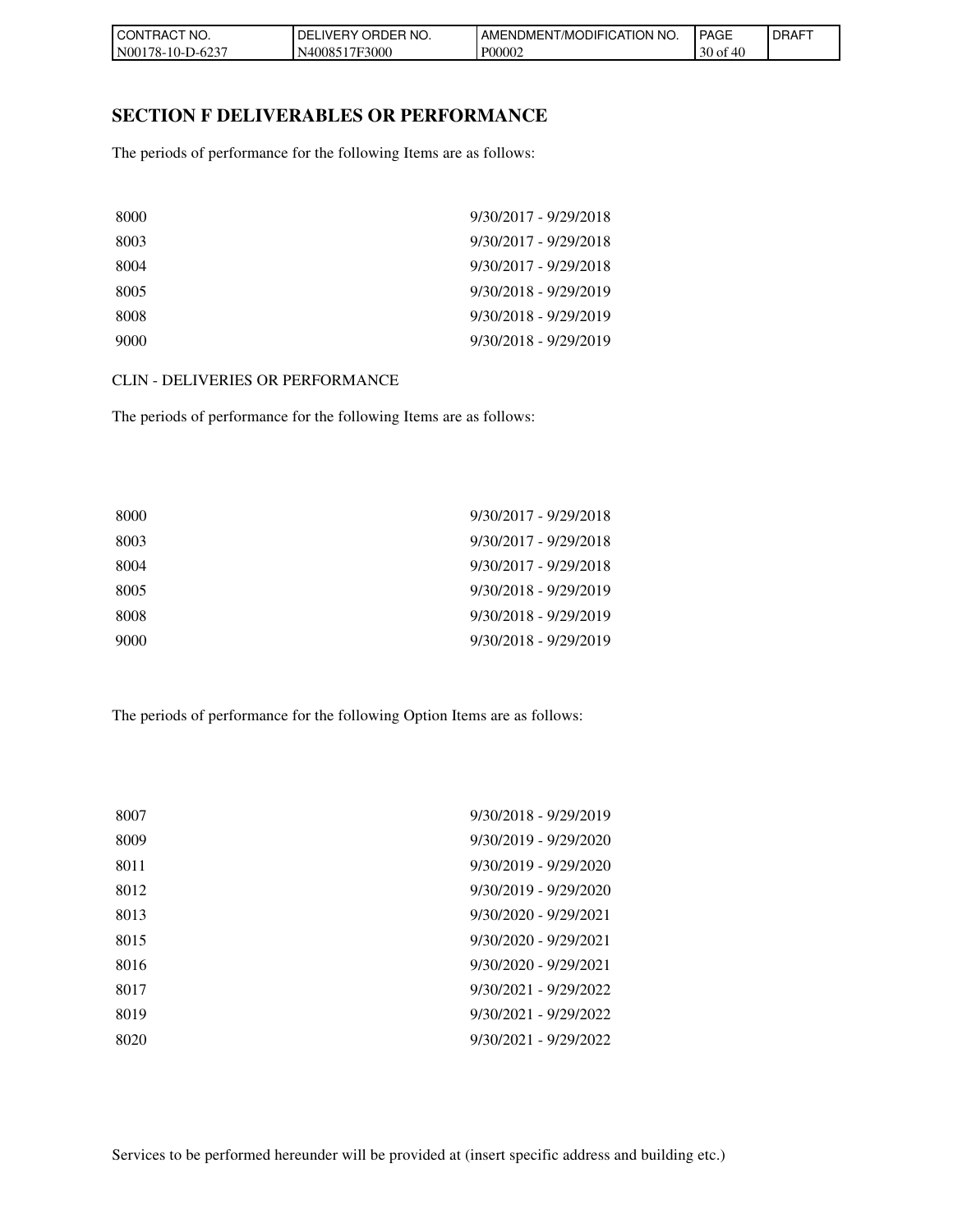| I CON<br>FRACT NO.                        | ORDER NO.<br>DELIVERY | T/MODIFICATION NO.<br>' AMENDMEN⊤. | <b>PAGE</b>    | <b>DRAFT</b> |
|-------------------------------------------|-----------------------|------------------------------------|----------------|--------------|
| <b>N001</b><br>$-D-623$<br>$178 - 10 - T$ | N4008517F3000         | P00002                             | ΟĪ<br>⁄H<br>᠇ぃ |              |

| Form<br>Attachment<br><b>Number</b> | Deliverable Title | Date $(s)$ of<br>submission | Original and<br>one copy | Frequency                                                              |
|-------------------------------------|-------------------|-----------------------------|--------------------------|------------------------------------------------------------------------|
| N/A                                 | Resumes           | 10 Days                     | KO & COR                 | Before work<br>commences                                               |
| N/A                                 | Work Schedule     | As Specified                | KO & COR                 | Before work<br>commences                                               |
| N/A                                 | Work Schedule     | As Specified                | KO & COR                 | Monthly (Due<br>by the 5 <sup>th</sup><br>working day of<br>the month) |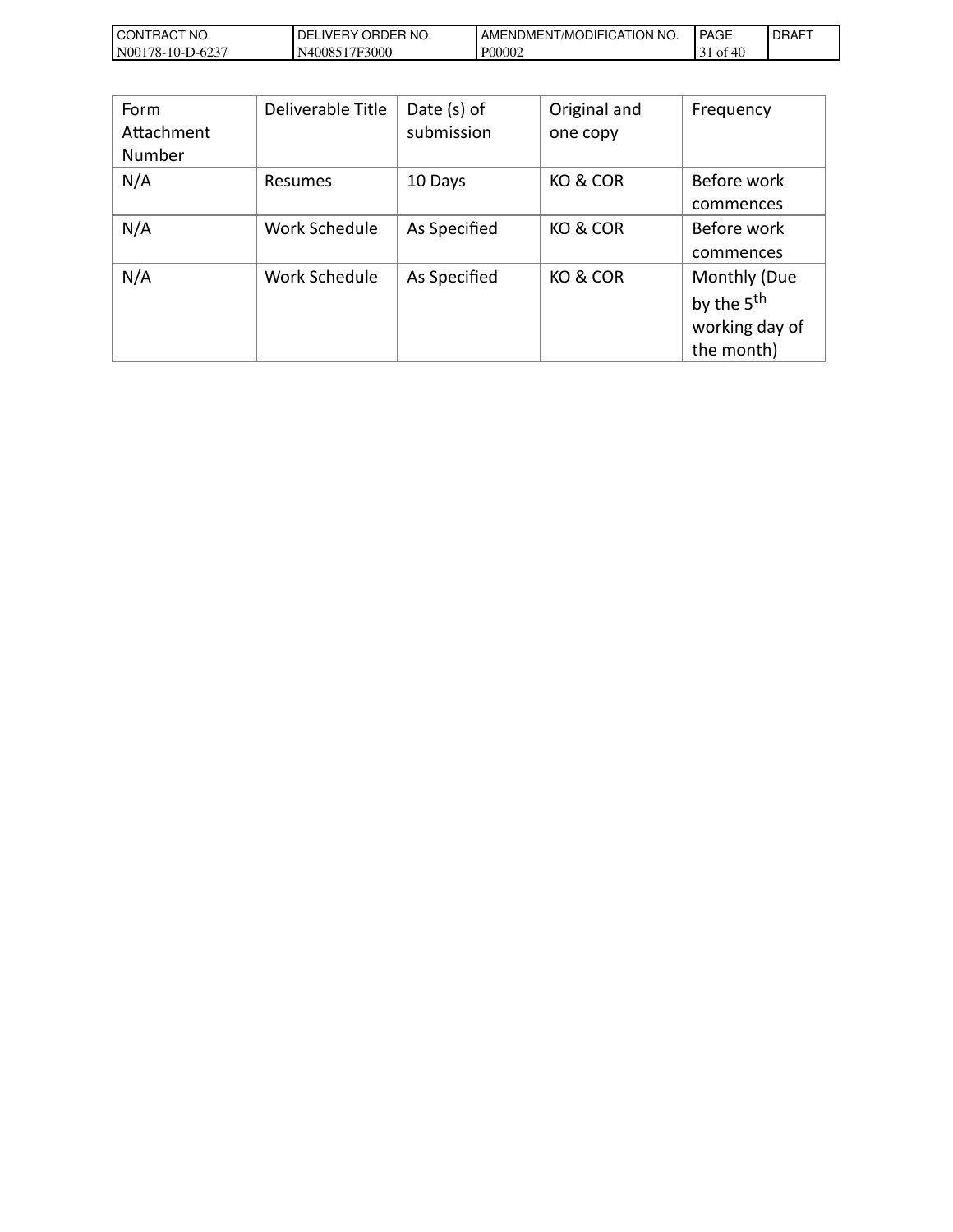| l CON<br>`No.<br>`RAC            | ≧ER NO.<br>DELI<br>ORDEF<br>_IVERY. | AMENDMENT/MODIFICATION NO. | <b>PAGE</b>    | <b>I DRAFT</b> |
|----------------------------------|-------------------------------------|----------------------------|----------------|----------------|
| <b>N001</b><br>78-10-I<br>-D-623 | N4008517F3000                       | P00002                     | 32 of<br>⁄ I I |                |

## **SECTION G CONTRACT ADMINISTRATION DATA**

#### G.1 POINTS OF CONTACT

Contracting Officer / Contract Specialist

Andres Medina

9324 Virginia Ave

Norfolk, VA 23511

[andres.medina@navy.mil](mailto:andres.medina@navy.mil)

757-341-1663

G.2 SUBMISSION OF INVOICES

#### **5252.232-7006 WIDE AREA WORKFLOW PAYMENT INSTRUCTIONS (JUN 2012)**

(a) Definitions. As used in this clause--

Department of Defense Activity Address Code (DoDAAC) is a six position code that uniquely identifies a unit, activity, or organization.

Document type means the type of payment request or receiving report available for creation in Wide Area WorkFlow (WAWF).

Local processing office (LPO) is the office responsible for payment certification when payment certification is done external to the entitlement system.

(b) Electronic invoicing. The WAWF system is the method to electronically process vendor payment requests and receiving reports, as authorized by DFARS 252.232-7003, Electronic Submission of Payment Requests and Receiving Reports.

(c) WAWF access. To access WAWF, the Contractor shall--

(1) Have a designated electronic business point of contact in the Central Contractor Registration at [https://www.acquisition.gov;](https://www.acquisition.gov/) and

(2) Be registered to use WAWF at [https://wawf.eb.mil/ f](https://wawf.eb.mil/)ollowing the step-by-step procedures for self-registration available at this Web site.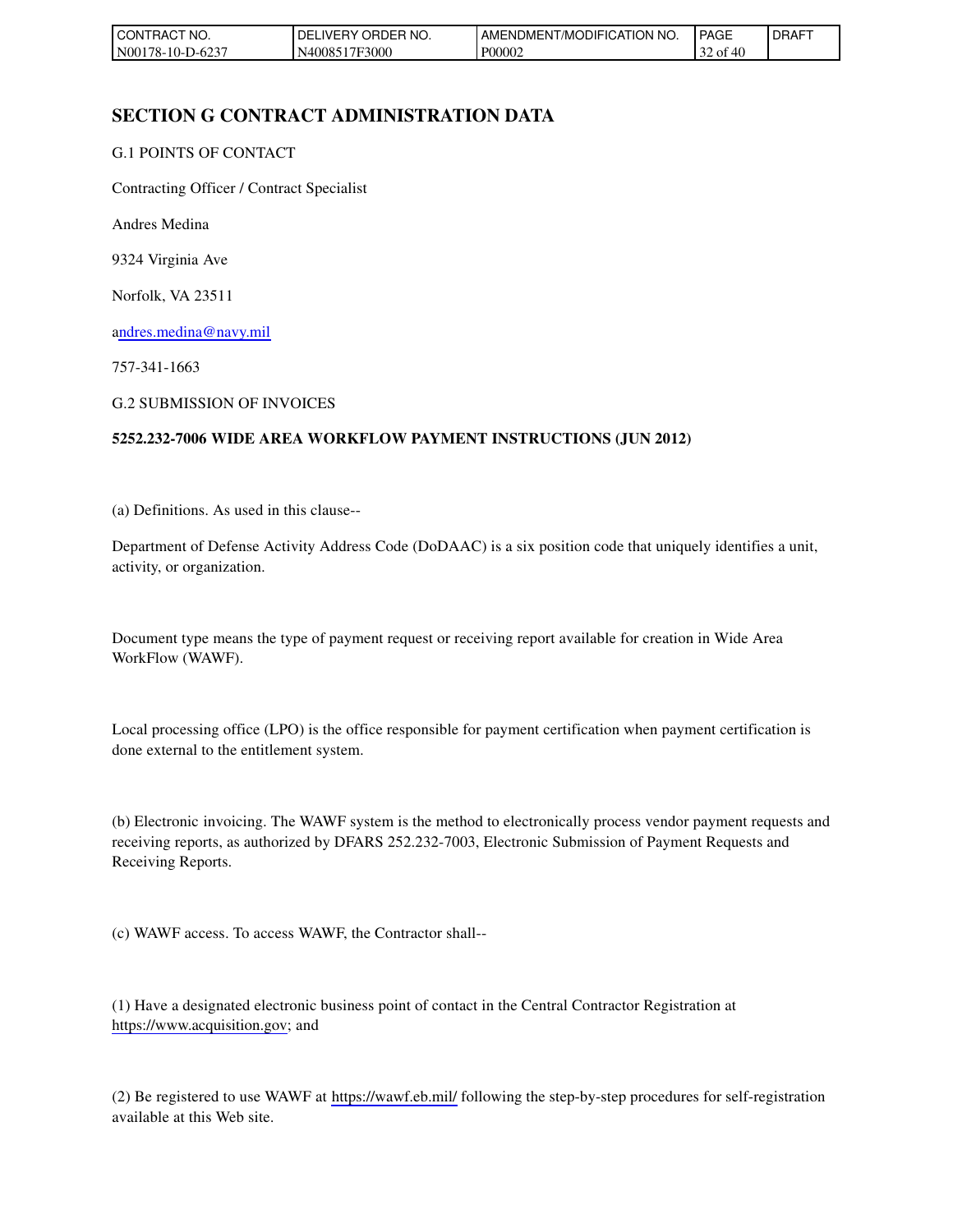| I CON <sup>-</sup><br>TRACT NO. | ORDER NO.<br><b>DELIVERY</b> | AMENDMENT/MODIFICATION NO. | <b>PAGE</b>                           | <b>IDRAFT</b> |
|---------------------------------|------------------------------|----------------------------|---------------------------------------|---------------|
| N00178-10-L<br>-D-6237          | N4008517F3000                | P00002                     | $\sim$ $\sim$<br>$\sim$<br>ΟĪ<br>40 O |               |

(d) WAWF training. The Contractor should follow the training instructions of the WAWF Web-Based Training Course and use the Practice Training Site before submitting payment requests through WAWF. Both can be accessed by selecting the ``Web Based Training'' link on the WAWF home page at [https://wawf.eb.mil/.](https://wawf.eb.mil/)

(e) WAWF methods of document submission. Document submissions may be via Web entry, Electronic Data Interchange, or File Transfer Protocol.

(f) WAWF payment instructions. The Contractor must use the following information when submitting payment requests and receiving reports in WAWF for this contract/order:

(1) Document type. The Contractor shall use the following document type(s).

"Navy Construction / Facilities Management Invoice"

(2) Inspection/acceptance location. The Contractor shall select the following inspection/acceptance location(s) in WAWF, as specified by the contracting officer.

"Not applicable"

(3) Document routing. The Contractor shall use the information in the Routing Data Table below only to fill in applicable fields in WAWF when creating payment requests and receiving reports in the system.

Routing Data Table\*

| Field Name in WAWF  | Data to be entered in WAWF |
|---------------------|----------------------------|
| Pay Official DoDAAC | N68732                     |
| Issue By DoDAAC     | N40085                     |
| Admin DoDAAC        | N40085                     |
| Inspect By DoDAAC   | N <sub>40085</sub> ACQCOR  |
| Ship To Code        | N40085                     |
| Ship From Code      | "LEAVE BLANK"              |
| Mark For Code       | "Not Applicable"           |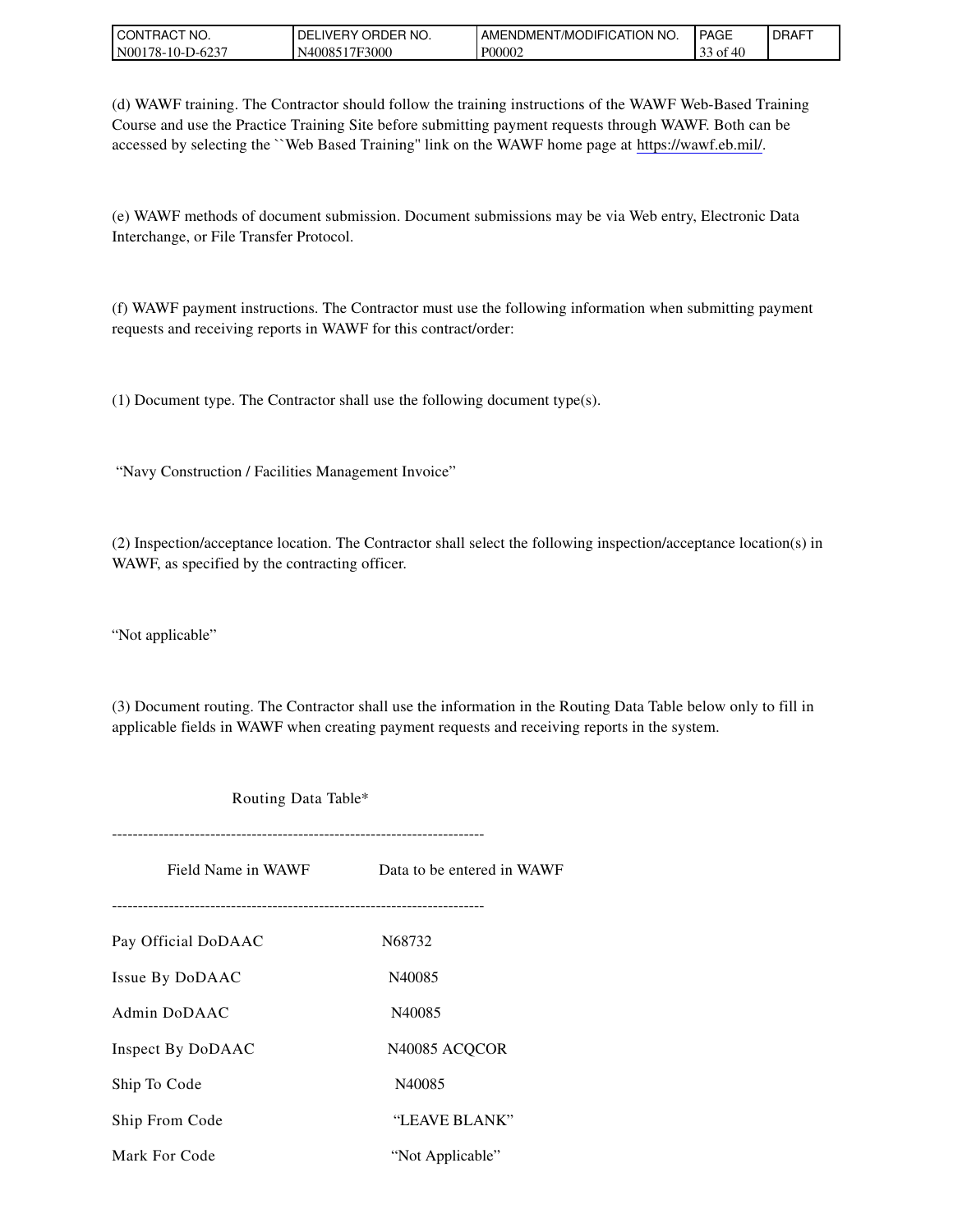| CONTRACT NO.<br>N00178-10-D-6237 | DELIVERY ORDER NO.<br>N4008517F3000 | AMENDMENT/MODIFICATION NO.<br>P00002 | PAGE<br>34 of 40 | <b>DRAFT</b> |
|----------------------------------|-------------------------------------|--------------------------------------|------------------|--------------|
|                                  |                                     |                                      |                  |              |
| Service Approver (DoDAAC)        | N40085                              |                                      |                  |              |
| Service Acceptor (DoDAAC)        |                                     | N <sub>40085</sub> ACQCOR            |                  |              |
| Accept at Other DoDAAC           | "Not Applicable"                    |                                      |                  |              |
| LPO DoDAAC                       |                                     | N <sub>40085</sub> ACQCOR            |                  |              |
| DCAA Auditor DoDAAC              |                                     | "Not Applicable"                     |                  |              |
| Other $DoDAAC(s)$                |                                     | "Not Applicable"                     |                  |              |
|                                  |                                     |                                      |                  |              |

(4) Payment request and supporting documentation. The Contractor shall ensure a payment request includes appropriate contract line item and subline item descriptions of the work performed or supplies delivered, unit price/cost per unit, fee (if applicable), and all relevant back-up documentation, as defined in DFARS Appendix F, (e.g. timesheets) in support of each payment request.

(5) WAWF email notifications. The Contractor shall enter the email address identified below in the ``Send Additional Email Notifications'' field of WAWF once a document is submitted in the system.

"Not applicable"

(g) WAWF point of contact. (1) The Contractor may obtain clarification regarding invoicing in WAWF from the following contracting activity's WAWF point of contact.

#### **Ms. Latricia Carter 757-341-0077, [latricia.carter@navy.mil](mailto:latricia.carter@navy.mil)**

(2) For technical WAWF help, contact the WAWF helpdesk at 866-618-5988.

(End of clause)

252.204-0001 Line Item Specific: Single Funding. (SEP 2009)

#### **QUALITY ASSURANCE SURVEILLANCE PLAN**

Purpose: To ensure that the Government has an effective and systematic method of surveillance for the services in the PWS. The QASP will be used primarily as a tool to verify that the contractor is performing all services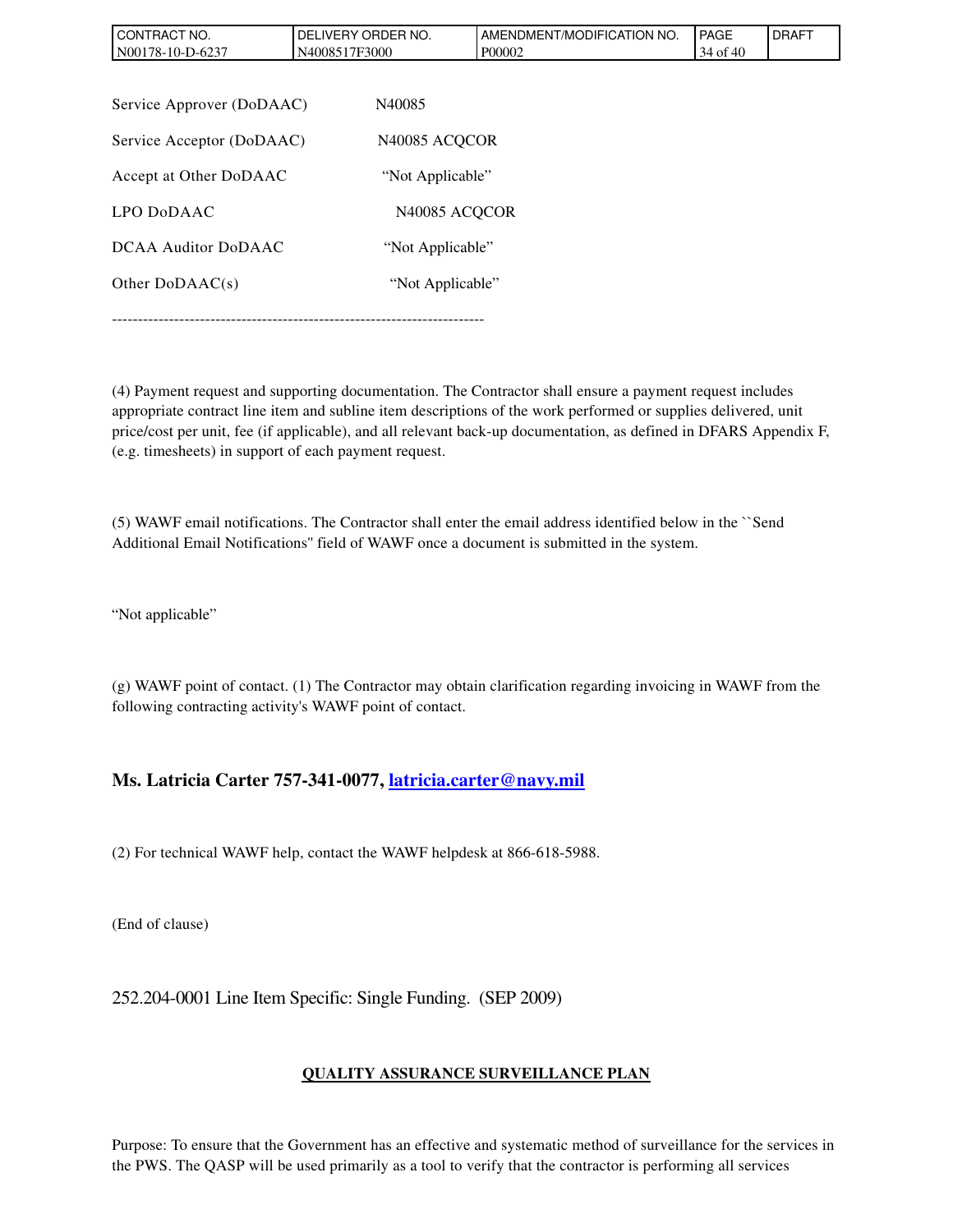| 'NO.<br><b>CONTRACT</b>                           | NO.<br><b>ORDER</b><br>DEI<br><b>IVERY</b> | I AMENDMENT/MODIFICATION NO. | <b>PAGE</b> | <b>IDRAFT</b> |
|---------------------------------------------------|--------------------------------------------|------------------------------|-------------|---------------|
| 6237<br>N0017<br>$178 - 10 - L$<br>$\cdot$ 1)-62. | N4008517F3000                              | P00002                       | `40<br>- OI |               |

required by the PWS in a timely, accurate and complete fashion. The Contracting Officer's Representative will use the surveillance methods outlined below to administer the quality assurance plan.

**1. Critical performance processes and requirements.** Critical to the performance of Program Management Technician is the timely, accurate and thorough completion of all contract/task order requirements.

#### **2. Performance Standards**

a. Personnel – The personnel performing services under this task order will meet all requirements throughout the performance period, to include but not limited to; training, license, certification, security, etc. as stated in the task PWS and/or task order.

b. Deliverables – The deliverables required to be submitted will be assessed against the specifications for the schedule of deliverables detailed in the contract/task order(s), if required by the contract, for the required content, quality, timeliness, and accuracy.

c. Cost - The Contracting Officer Representative (COR) will review and recommend payment of monthly invoices, throughout the contract and/or task order performance period(s).

d. Past Performance - In addition to any schedule, deliverables, and cost aspects of performance discussed above, pursuant to FAR 42.15, the Government will assess the contractor's record of conforming to contract requirements and to standards of good workmanship. The contractor's adherence to contract schedules including the administrative aspects of performance, the contractor's history of reasonable, cooperative behavior and commitment to customer satisfaction, and the contractor's business-like concern for the interest of the customer.

**3. Surveillance methods:** The primary methods of surveillance used to monitor performance of this contract will include, but not limited to; random or planned sampling, periodic inspection, and validated customer complaints.

4. Performance Measurement: Performance will be measured in accordance with the following table:

| <b>Performance</b><br><b>Element</b> | <b>Performance</b><br>Requirement                                          | <b>Surveillance</b><br><b>Method</b>    | Frequency                                                                             | Acceptable<br><b>Quality level</b>                                                                                                                                                            |
|--------------------------------------|----------------------------------------------------------------------------|-----------------------------------------|---------------------------------------------------------------------------------------|-----------------------------------------------------------------------------------------------------------------------------------------------------------------------------------------------|
| Personnel                            | Oualified<br>staff provided<br>within the<br>performance                   | Validation<br>by the COR<br>1005 review | Prior to award and thereafter where staff are replaced or are added to the task order | Meet 100%<br>of the<br>personnel<br>qualifications<br>stated in the<br>work<br>statement<br>during task<br>order<br>performance<br>to include<br>certification<br>and licenses<br>as required |
| Task order<br>deliverables           | Task order<br>deliverables<br>furnished as<br>prescribed in<br>the PWS     | Periodic<br>inspection<br>by the COR    | As required by the PWS task order                                                     | $>95\%$ of<br>deliverables<br>must be<br>submitted<br>timely and<br>without<br>required<br>rework                                                                                             |
| Training                             | Contractor<br>personnel<br>may be<br>required to<br>perform<br>training to | Periodic<br>inspection<br>by the COR    | As required by the PWS task order                                                     | Meet 100%<br>of the<br>training<br>objectives as<br>required by<br>the PWS and                                                                                                                |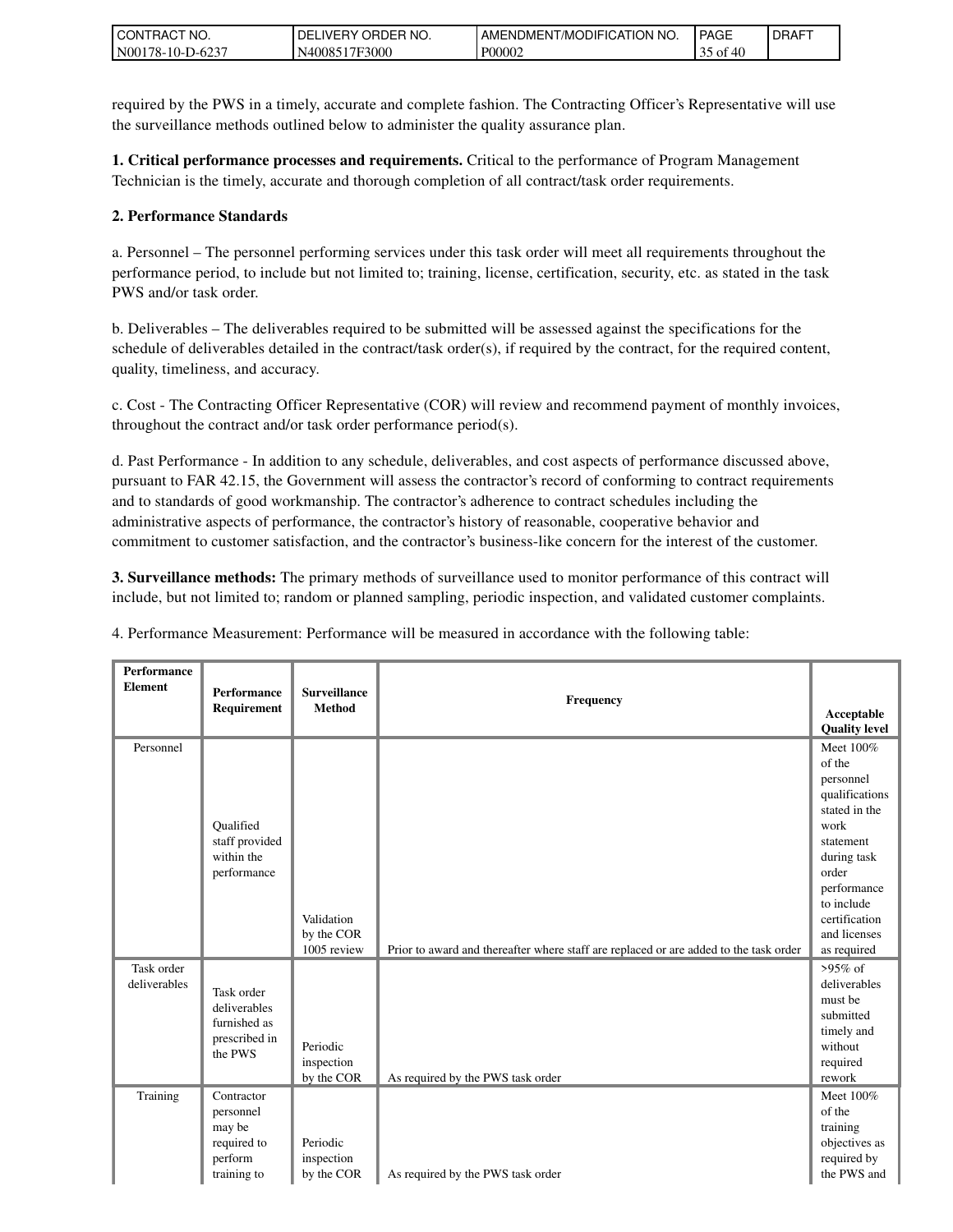| 'NO.<br>CON1<br>TRAC.        | NO.<br>ORDER<br>DELI<br>IVERY. | ENDMENT/MODIFICATION NO.<br>AME. | <b>PAGE</b>          | <b>DRAFT</b> |
|------------------------------|--------------------------------|----------------------------------|----------------------|--------------|
| N001<br>78-10-E<br>$10 - 62$ | 7F3000<br>40085<br>N4.         | P00002                           | 30<br>ΟĪ<br>711<br>᠇ |              |

|                          | other<br>personnel<br>(govt or<br>non-govt)<br>during task<br>order period        |                                                                                                                                |                                   | or task order                                                                                                                              |
|--------------------------|-----------------------------------------------------------------------------------|--------------------------------------------------------------------------------------------------------------------------------|-----------------------------------|--------------------------------------------------------------------------------------------------------------------------------------------|
| Security<br>Requirements |                                                                                   | Background<br>checks and<br>security<br>assessments<br>conducted<br>by base<br>security<br>prior to start<br>of<br>performance | As required by the PWS task order | 100%<br>compliance<br>of all<br>required<br>security<br>clearances,<br>background<br>checks,<br>regulations<br>and<br>procedures<br>of DoD |
| Invoicing                | Monthly<br>inovices per<br>task order<br>procedures<br>are timely<br>and accurate | 100%<br>review by<br>the COR and<br>or the<br>Contracting<br>Officer                                                           | Submitted monthly                 | 100%<br>accuracy                                                                                                                           |

#### **Performance Element Performance Requirement Surveillance Method Frequency Acceptable Quality Level**

Personnel Qualified Staff provided within the performance work statement. Validation by the COR, 100% review. Prior to award and anytime thereafter where staff are replaced or are added to the task order. Meet 100% of the Personnel qualifications stated in the Performance Work Statement (PWS) during contract performance to include certification and licenses, as required. Contract Deliverables Contract Deliverables furnished as prescribed in the PWS and task order. Validation by the COR, 100% review. As required in the PWS and/or task order. >95% of deliverables must be submitted timely and without required rework. Training Contractor personnel may be required to perform training to other personnel (Government and/or Non-government) during task order performance. Periodic inspection by the COR. As required by the PWS and/or task order. Meet 100% of the training objectives as required by the PWS and/or task order. Security Requirements Employees must be able to meet security requirements to obtain and maintain base security access during performance of the contract. Higher level Security clearances may be required and will be specified in the task order. Background checks and security assessments conducted by base security prior to start of contract performance. As required by the contract. 100% compliance of all required security clearances, background checks, regulations and procedures of the DOD. Invoicing Monthly invoices per contract procedures are timely and accurate. 100 % Review by the COR and/or the Contracting Officer. Submitted Monthly 100% accuracy

**5. Contractor Performance Assessment Reporting System (CPARS) Assessment Ratings**: A common five level assessment rating system is used to evaluate a contractor's performance. Ratings range from Unsatisfactory (lowest) to Exceptional (highest). The following is the breakdown of each category with a definition:

**Exceptional** - Performance meets contractual requirements and exceeds many to the Government's benefit. The element being assessed was accomplished with few minor problems for which corrective actions taken by the contractor were highly effective.

**Very Good** -Performance meets contractual requirements and exceeds some to the Government's benefit. The element being assessed was accomplished with some minor problems for which corrective actions taken by the contractor were effective.

**Satisfactory** - Performance meets contractual requirements. The element being assessed contains some minor problems for which corrective actions taken by the contractor appear or were satisfactory.

**Marginal** - Performance does not meet some contractual requirements. The element being assessed reflects a serious problem for which the contractor has not yet identified corrective actions.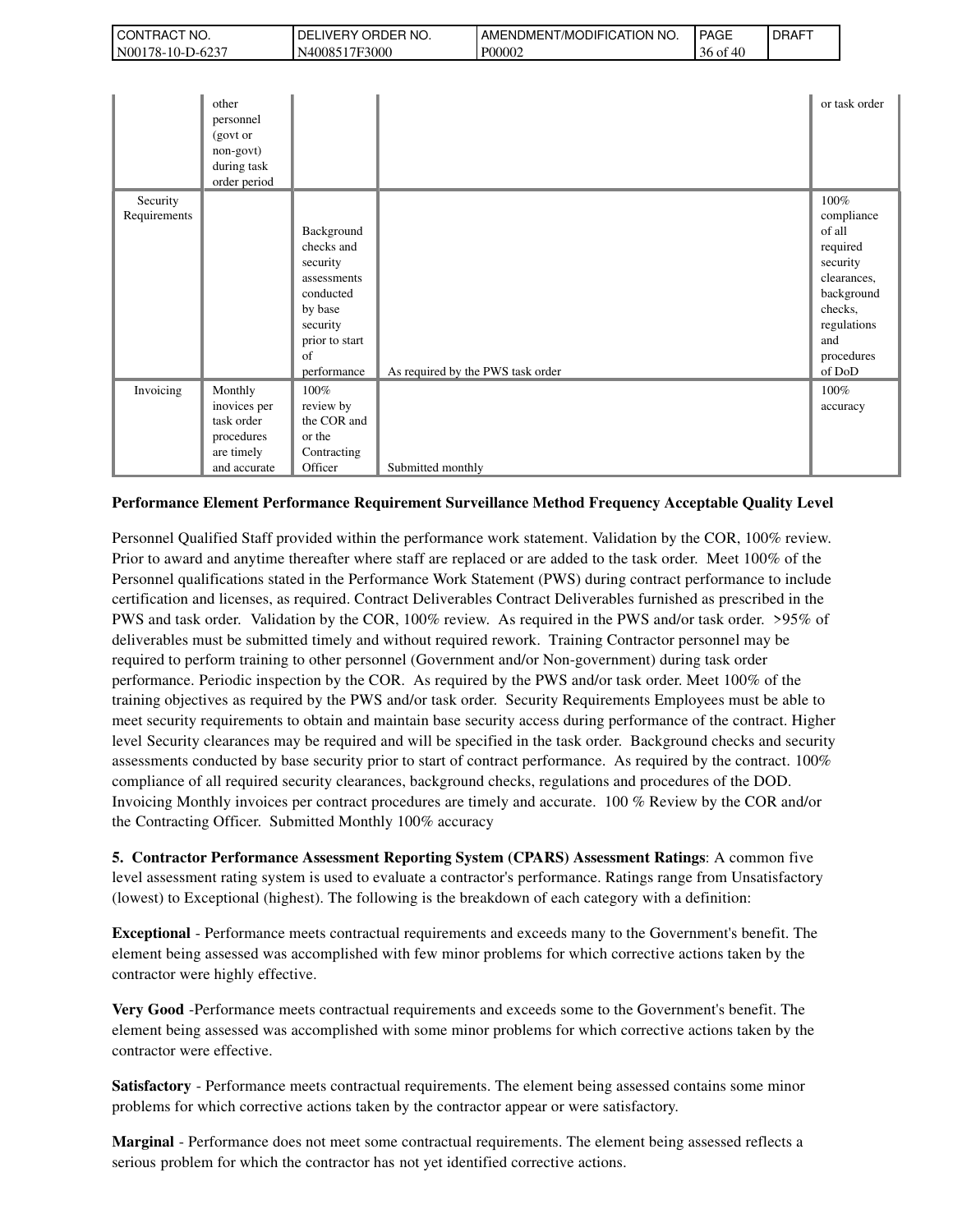| l CON<br>" NO.<br><b>HAC</b>  | NO.<br>ORDER<br>DEL<br>. ⊥VER⊻ ⊺ | <b>NO</b><br>AME<br>MODIFICATION<br>`-NDMENT. | <b>PAGE</b>                        | DRAFT |
|-------------------------------|----------------------------------|-----------------------------------------------|------------------------------------|-------|
| N00<br>78-<br>-10-.<br>-D-623 | 7F3000<br>4008.                  | P00002                                        | 0.10<br>$\sim$ $\sim$<br>Οİ<br>711 |       |

**Unsatisfactory** - Performance does not meet most contractual requirements and recovery is not likely in a timely manner. The element being assessed contains a serious problem(s) for which the contractor's corrective actions appear or were ineffective.

**6. Contractor Assessment:** The COR's makes an annual report on Contractor Performance (CPARS or other annual report). The contractor's failure to achieve satisfactory performance under the contract/task order, reflected in the COR's annual report, may result in termination of the contract/task order and may also result in the loss of future Government contracts/task orders. The contractor's failure to achieve satisfactory performance under the contract/task order may result in the non-exercise of available options. For each item that does not meet acceptable levels, the Government may issue a Contract Discrepancy Report (CDR). CDRs will be forwarded to the Contracting Officer with a copy sent to the contractor. The contractor must reply in writing within 5 days of receipt identifying how future occurrences of the problem will be prevented. Based upon the contractor's past performance and plan to solve the problem, the Contracting Officer will determine if any further action will be taken. In accordance with the inspection of services provisions of the contract, the contractor will be incentivized to provide quality products in a timely manner since the Government can require the Contractor, at no additional cost, to replace or correct work that fails to meet contract requirements.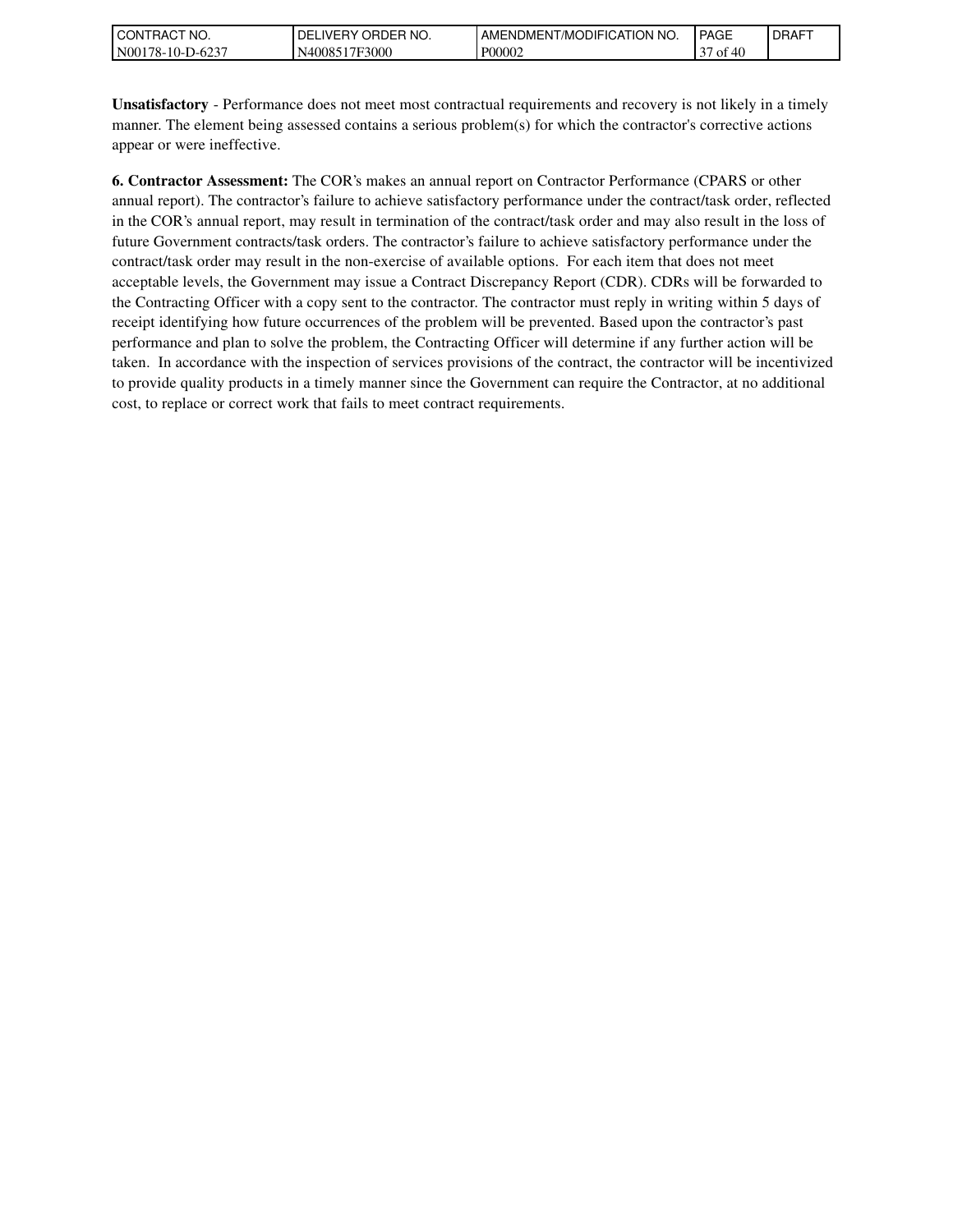| 'NO.<br>CONTRACT       | 'NO.<br>، ORDEP<br>DELI<br><b>IVERY</b> | <b>ICATION</b><br>' NO.<br>/MODIFIC<br>AMENDMENT. | <b>PAGE</b>        | LDRAFT |
|------------------------|-----------------------------------------|---------------------------------------------------|--------------------|--------|
| -D-6237<br>N00178-10-I | 17F3000<br>N <sub>40085</sub>           | P00002                                            | 38<br>f 40<br>` OI |        |

## **SECTION H SPECIAL CONTRACT REQUIREMENTS**

#### H.1 SECURITY REQUIREMENT

The following is required for all DoD contractor employees working in Government facilities:

DOD 5200.08-R/C3.3: "The CAC shall be the principal identity credential for supporting interoperable access to

installations, facilities, buildings, and controlled spaces".

DOD 5200.08-R/C3.3.1.2: "A National Agency Check with Inquiries (NACI) or equivalent national security clearance (e.g. National Agency Checks including credit check (NACLC)) is required for permanent issuance of the credential. The credential may be issued upon favorable return of the FBI fingerprint check, pending final favorable completion of the NACI/equivalent, based on a commander/director risk management decision. An individual holding a valid national security clearance shall not require an additional submission of the NACI/equivalent".

SECNAV M-5510.30/9-24,6: "Commands will include the FAD (facility access determination) program requirements in contract specifications when trustworthiness determinations will be required on the contractor employees". In this case the FAD program requirement is a CAC now required by the regulation above.

The contractor shall comply with all applicable Department of Defense (DoD) security regulations and procedures during the performance of this task order. The contractor shall not disclose and must safeguard procurement sensitive information, computer systems and data, privacy act data, and Government personnel work products that are obtained or generated in the performance of this task order.

The contractor will be required to provide clearances for personnel requiring access to Government computers and workstations.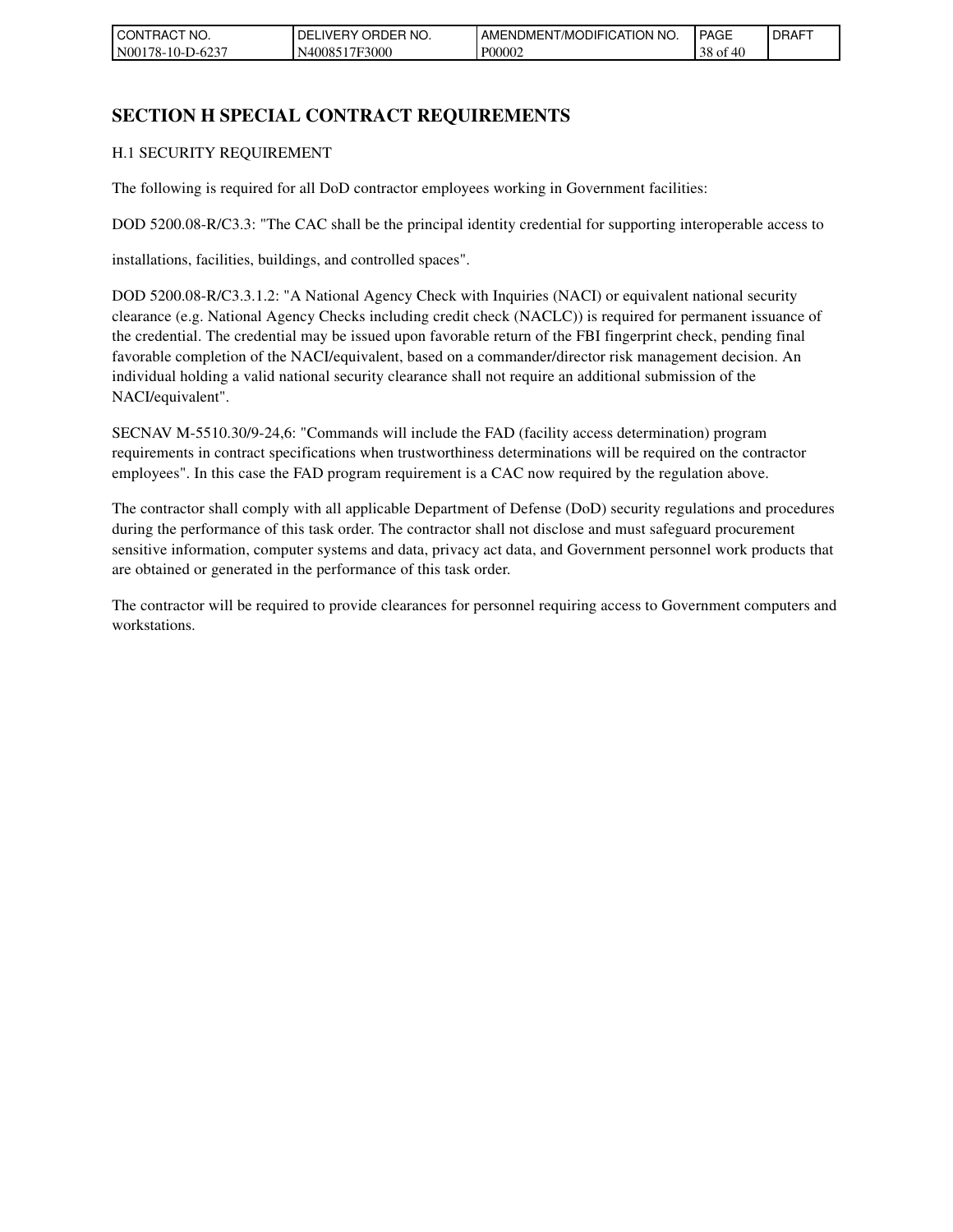| <b>CONT</b><br>TRACT NO. | ORDER NO.<br><b>DELIVERY</b> | <b>I AMENDMENT/MODIFICATION NO.</b> | <b>PAGE</b>                            | <b>DRAFT</b> |
|--------------------------|------------------------------|-------------------------------------|----------------------------------------|--------------|
| N00178-10-D-6237         | N4008517F3000                | P00002                              | <i>ና ለ</i> በ<br>39 <sub>of</sub><br>᠇ぃ |              |

## **SECTION I CONTRACT CLAUSES**

#### **09RA 52.217-9 -- OPTION TO EXTEND THE TERM OF THE CONTRACT. (MAR 2008)**

 (a) The Government may extend the term of this contract by written notice to the Contractor within 30 days prior to completion of the base period; provided that the Government gives the Contractor a preliminary written notice of its intent to extend at least 60 days before the contract expires. The preliminary notice does not commit the Government to an extension.

(b) If the Government exercises this option, the extended contract shall be considered to include this option clause.

(c) The total duration of this contract, including the exercise of any options under this clause, shall not exceed five years.

NFAS 5252.217-9301 OPTION TO EXTEND THE TERM OF THE CONTRACT – SERVICES (JUN

1994)

(a) The Government may extend the term of this contract for a term of one (1) to twelve (12) months by written notice to the Contractor within the performance period specified in the Schedule; provided that the Government shall give the Contractor a preliminary written notice of its intent to extend before the contract expires. The preliminary notice does not commit the Government to an extension.

(b) If the Government exercises this option, the extended contract shall be considered to include this option provision. (c) The total duration of this contract, including the exercise of any options under this clause, shall not exceed 60 months.

(End of clause)

#### 5252.237-9301 SUBSTITUTIONS OF KEY PERSONNEL (JUN 1994)

The Contractor shall provide complete resumes for proposed substitutes, and any additional information requested by the Contracting Officer. Proposed substitutes should have comparable qualifications to those of the persons being replaced. The Contracting Officer will notify the Contractor within 15 days after receipt of all required information of the consent on substitutes. No change in fixed unit prices may occur as a result of key personnel substitution.

(End of clause)